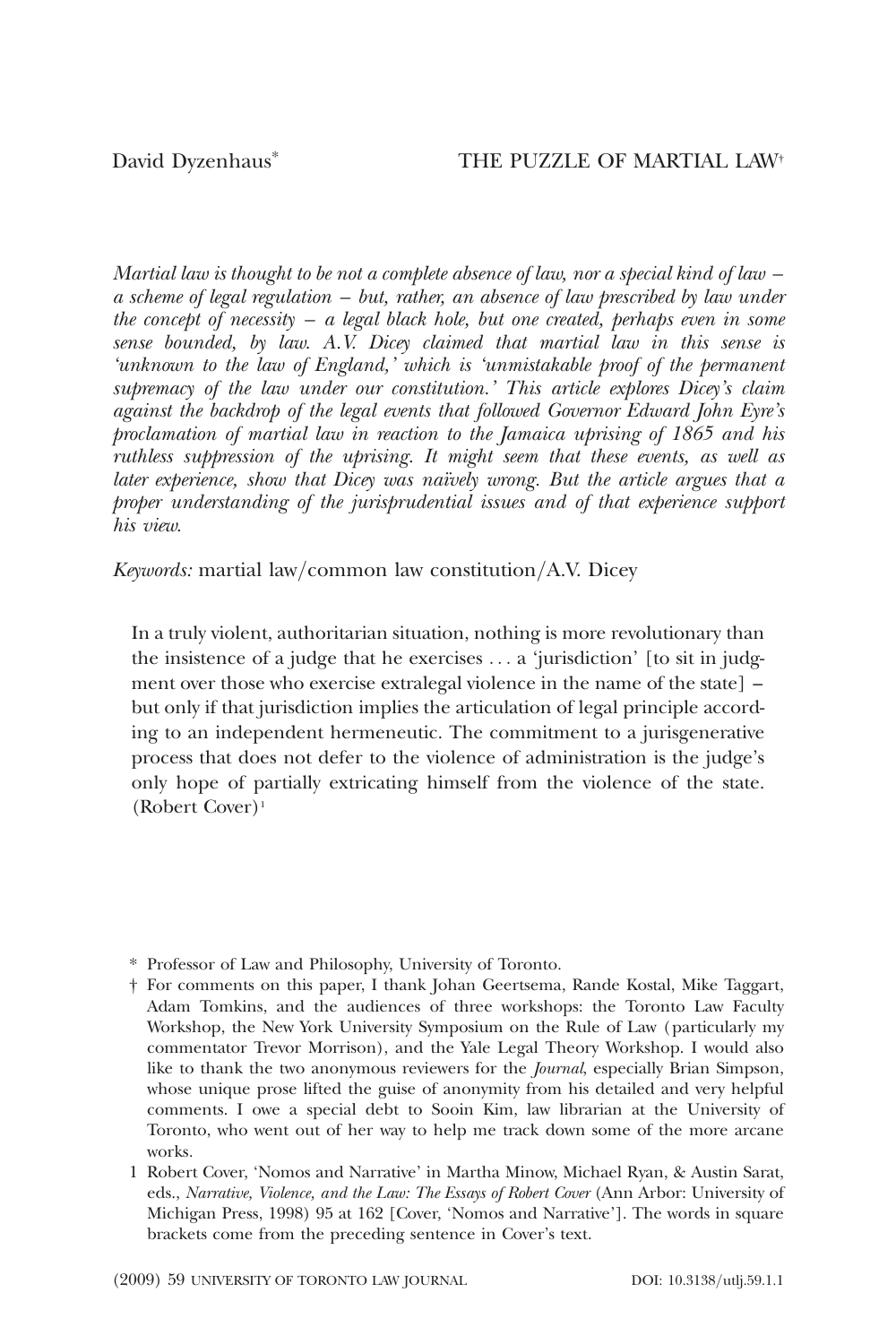## I Introduction

The threat of martial law was an essential resource for the officials who maintained the British Empire, as they sought to defend imperial interests in the midst of an often very hostile local population. In invoking the threat, and, on occasion, martial law itself, the officials drew on examples from England's own earlier history, when martial law facilitated the executive's suppression of internal challenge, and on very recent examples from Ireland, which, though not technically a colony, was treated in many ways as such.2 While martial law is not invoked today in established liberal democracies, it has clear analogues in declarations of states of emergency, in legislative delegations of authority of virtually unlimited scope to the executive to deal with threats to national security, and in assertions of inherent jurisdiction by the executive to respond as it sees fit to such threats.

Martial law presents a puzzle, one raised also by its analogues, in that its proclamation combines two features of law that in its case turn out to be contradictory. To use Robert Cover's terminology, assertions of legal authority are at the same time 'jurisgenerative' – they constitute a field of legal meaning – and 'jurispathic' – they kill off alternative fields.<sup>3</sup> The case of martial law is special because the field of meaning that is killed off by its proclamation is the narrative of the rule of law, and to kill off that narrative might seem tantamount to killing off law itself. The state – that is, the officials who act in its name – is legally authorized to act without any legal controls. Of course, those who regard martial law or something like it as inevitable in times of severe political stress want to justify it as only a temporary killing off of law – a suspension. They also say that the acts done under martial law are both lawful – done according to law – and in the long-term interests of legal order.4 On their view, martial law is not a complete absence of law, nor is it a special kind of law – a scheme of legal regulation. Rather, it is an absence of law prescribed by law under the concept of necessity – a legal black hole, but one created, perhaps even in some sense bounded, by law.

- 2 I am grateful to Brian Simpson for two attempts to educate me on Ireland's anomalous and changing status. See further Kevin Kenny, 'Ireland and the British Empire: An Introduction' in Kevin Kenney, ed., Ireland and the British Empire (Oxford: Oxford University Press, 2004) 1 at 7–8. Simpson also pointed out to me that if I maintained my initial characterization of Ireland as 'the colony closest to the imperial centre,' then Scotland would have a better claim to be that colony, though a different history meant that the Scots were not treated to the same degree like an overseas colony.
- 3 Cover, 'Nomos and Narrative,' supra note 1 at 102, read with 109 and 139.
- 4 See, e.g., Bruce Ackerman, Before the Next Attack: Preserving Civil Liberties in an Age of Terrorism (New Haven, CT: Yale University Press, 2006).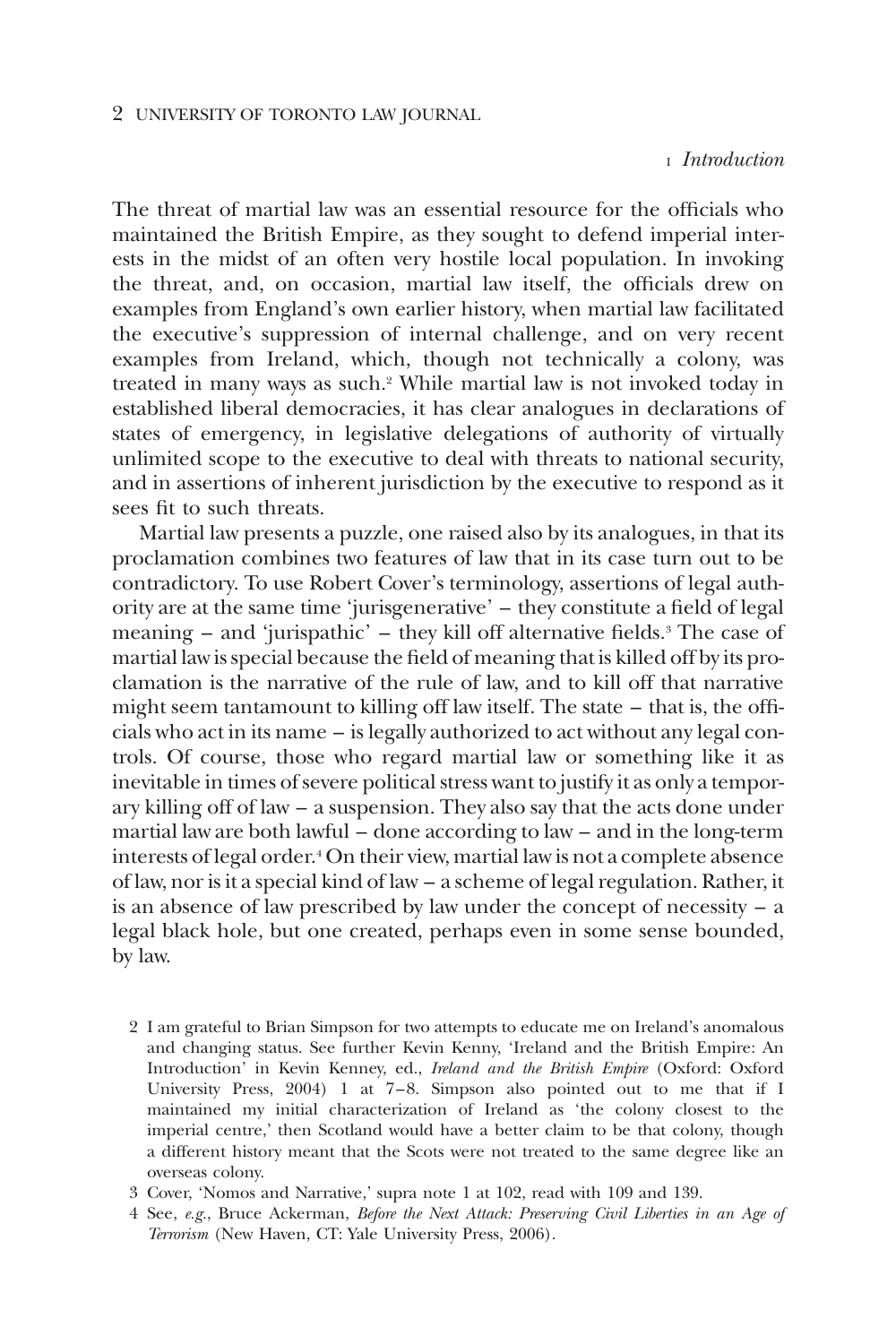However, even on these terms the use of law to kill off law for the sake of preserving legal order presents a conceptual puzzle – 'Is martial law really law?' – one that has obvious echoes in post-9/11 debates. Moreover, as we know from these debates, the puzzle has important political implications. For example, if officials cannot be legally authorized to act outside of the rule of law, those subject to such acts are thought to be entitled to a judicial declaration that the officials acted illegally, and so, if the illegal act is a detention, they are entitled to be set free, unless there has been a constitutionally valid suspension of habeas corpus.

This puzzle is at the heart of my article. Notice that, in the passage that forms the epigraph to this essay, Cover talks about the judge's commitment to a jurisgenerative process manifested in a challenge to 'extralegal violence in the name of the state.' Cover has martial law and its analogues in mind. $5$  He does not choose, at this moment, to cast the problem as a clash between legal narratives: the narrative of the lawyers for the state, who will argue that the violence was perfectly legal, and the narrative of the lawyers for the victims of the violence, who will argue that the violence was extra-legal and, thus, that the officials lacked authority. Rather, he casts the clash as one between jurisgeneration and extra-legal action.

This is significant because Cover generally regards a judicial assertion of jurisdiction as an assertion of authority over legal meaning that is inherently jurispathic, $6$  re-enacting the moment of violence that he believes both to lie at the foundation of any legal order and to be ignored by most legal scholars.<sup>7</sup> 'Every legal order,' he says, 'must conceive of itself in one way or another as emerging out of that which is unlawful.'8 However, in the case where judges resist the invocation of martial law, he talks about the possibility of a different kind of jurisdiction, a 'natural law of jurisdiction that might supplant the positivist version.'9

My article explores that possibility. In the next section, I set out in some detail the puzzle martial law presents. I then sketch a concrete example from the nineteenth century that provides a rich context for drawing out the theoretical implications of the puzzle. The implications are discussed in two separate sections, one devoting itself to the nineteenth-century debate, the other bringing that debate into the present in a discussion of a post-9/11 debate. I conclude with some reflections

6 See Cover, 'Nomos and Narrative,' supra note 1, esp. at 156.

<sup>5</sup> See Cover, 'Nomos and Narrative,' supra note 1 at 161, referring among other things to Taney's resistance to Lincoln in Ex Parte Merryman, 17 F. Cas. 144 (C.C.D. Md. 1861).

<sup>7</sup> Ibid. at 104–5. These others are usually critics of liberalism, for example, Carl Schmitt, Walter Benjamin, Jacques Derrida, and, more recently, Giorgio Agamben.

<sup>8</sup> Ibid. at 118.

<sup>9</sup> Ibid. at 161.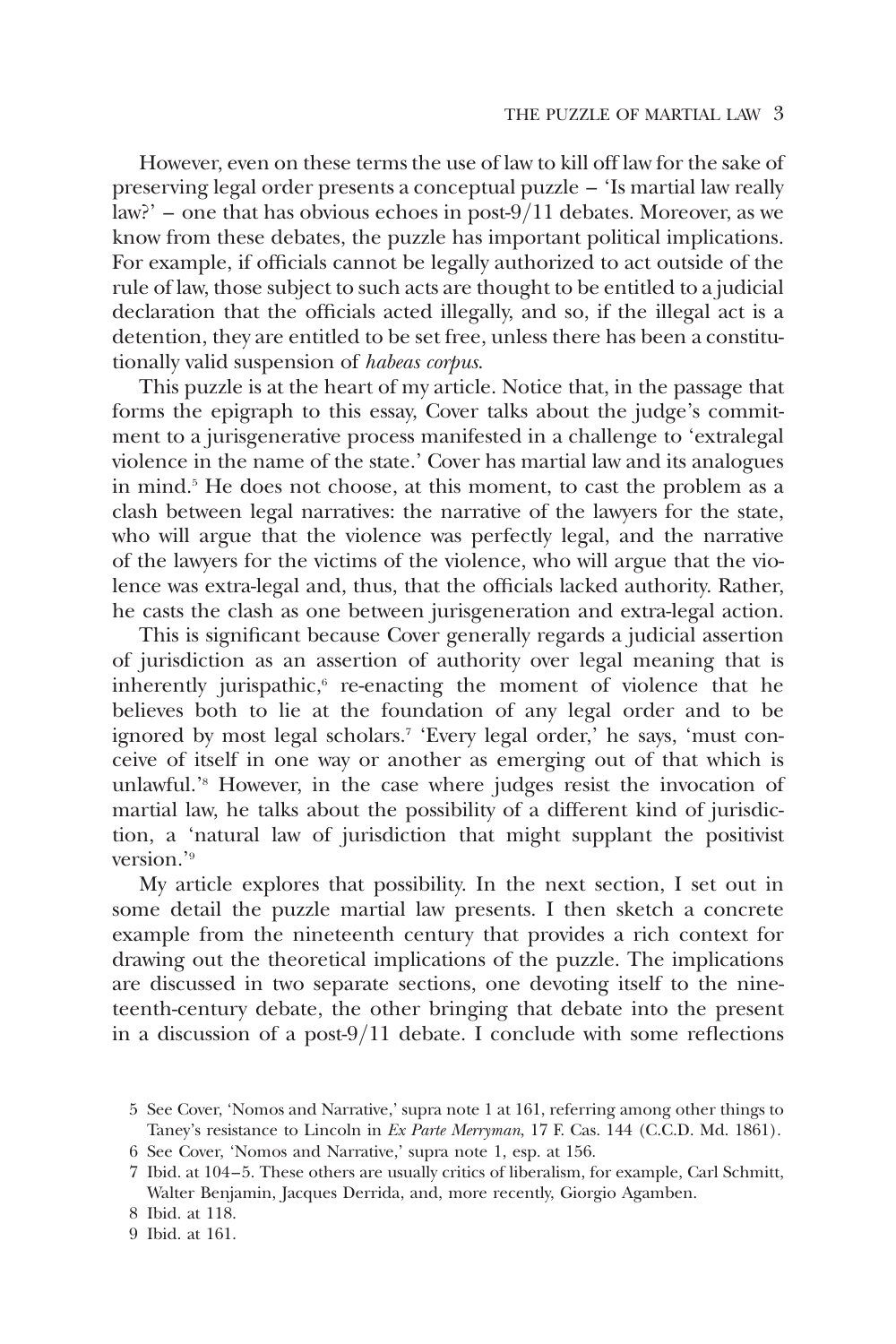on the relationship between narrative, violence, and the law<sup>10</sup> in a post 9/11 world, one that might be better understood as a post-colonial world still struggling with the idea and the reality of empire.

# II Dicey's constitutional paradox

In what is still the most famous work on the English constitution, A.V. Dicey claims that the common law does not know martial law, by which he meant an executive prerogative to act as it sees fit in times of emergency. '"Martial law,"'he writes, 'in the proper sense of that term, in which it means the suspension of ordinary law and the temporary government of a country or parts of it by military tribunals, is unknown to the law of England.'<sup>11</sup> 'This,' Dicey says, 'is unmistakable proof of the permanent supremacy of the law under our constitution.'12

Dicey's claim is somewhat ambiguous between 'martial law is not something that has occurred within the constitutional order' and 'martial law is precluded by the constitution,' but he clearly intended the latter meaning. According to him, the English constitution recognizes martial law only in two other, very different senses. There is the law that governs the military, both in war and in peace, and there is the common law defence of necessity, which can be invoked by any citizen who responds appropriately to an immediate threat to peace and order. When it comes to the defence of necessity, the question of whether the response was appropriate, and therefore not illegal, is one for the courts to decide according to established common law criteria.

However, Dicey also recognizes that in times of emergency there might be legitimate recourse by officials to illegality, that is, to actions that cannot be justified by the defence of necessity. It is this category of morally justified but illegal acts that an act of indemnity, properly so called, is meant to cover. The fact that such a statute, one that retrospectively grants criminal and civil immunity to officials for their acts, amounts to the 'legalisation of illegality'13 is for him proof of his claim that the English Constitution does not know martial law.

- 10 To use the apt title given to the collection of some of the most important of Robert Cover's essays, supra note 1.
- 11 A.V. Dicey, Introduction to the Study of the Law of the Constitution, 8th ed. (London: Macmillan, 1924) at 283–4 [citations omitted; Dicey, Law of the Constitution]. I use this edition because it is the last to contain Dicey's Note X on 'Martial Law in England During Time of War or Insurrection' (at 538–55). For a similar claim to Dicey's, see Frederic Harrison, Martial Law: Six Letters to 'The Daily News' (London: The Jamaica Committee, 1867) at 13 [Harrison, Martial Law], and his quotations at 12–3 from authorities to the same effect.

13 Ibid. at 233.

<sup>12</sup> Dicey, Law of the Constitution, supra note 11 at 283–4.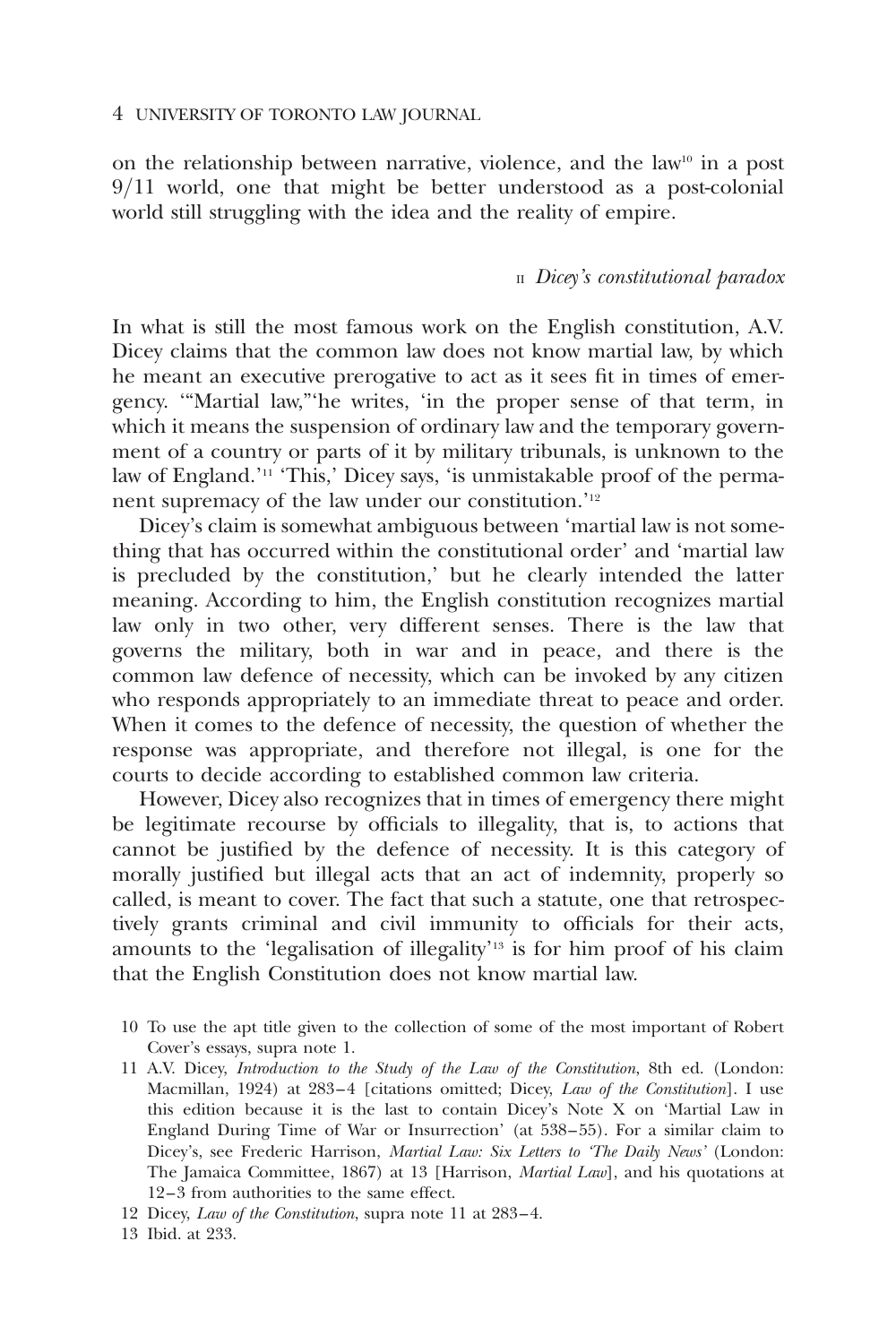One practical consequence of Dicey's position is that any trial of an individual who is not subject to martial law in the sense of the law that governs the military, that is, anyone who is not a member of the military forces, must be conducted by the ordinary civil courts. So trial of civilians by military tribunals during times of stress is constitutionally precluded, and the idea that such individuals could be tried on capital offences by such tribunals at a time when they posed no immediate threat is an even greater constitutional abomination. For example, the system of military tribunals set up by the US Congress $14$  in response to the Supreme Court's decision in *Hamdan v. Rumsfeld*<sup>15</sup> would, on Dicey's view, be just as unconstitutional in England if enacted by Parliament as was the attempt to set up such a system by executive order, which the Supreme Court declared invalid in that case. So what seems an open question in the United States, despite the entrenched constitutional protection for habeas corpus and due process in the US Bill of Rights, is closed in the United Kingdom, a country where such protections are to be found only in the 'judge-made constitution,'<sup>16</sup> as Dicey called it – that is, in the common law.

If that question is closed in England, it would follow for civil libertarians that Dicey was right that a judge-made constitution is superior to a written constitution. He argued that in the former the rights are part of the ordinary law and do not 'depend upon the constitution,' since the 'law of the constitution is little else than a generalisation of the rights which the Courts secure to individuals.' Under a written constitution, Dicey elaborates, the general rights it guarantees are 'something extraneous to and independent of the ordinary course of law,' hence subject to suspension.<sup>17</sup> In contrast, if the right to individual freedom is 'part of the constitution because it is inherent in the ordinary law of the land, the right is one which can hardly be destroyed without a thorough revolution in the institutions and manners of the nation.'18

Of course, the very thought that a judge-made constitution is superior because it has these results depends on the adoption of a civil libertarian perspective, though one that does not say that it is better to have justice even if the cost is that the heavens fall. Rather, such a perspective considers that the maintenance of such liberties is better able to preserve the heavens. In other words, it places a kind of consequentialist bet, as Dicey makes clear when he rejects the idea that the doctrines of political expediency or necessity justify the imposition of martial law. The idea

17 Ibid. at 196.

<sup>14</sup> Military Commissions Act of 2006, 28 U.S.C.A. § 2241(e) (Supp. 2007).

<sup>15 548</sup> U.S. 557, 126 S. Ct. 2749 (2006).

<sup>16</sup> Dicey, Law of the Constitution, supra note 11 at 192.

<sup>18</sup> Ibid. at 197.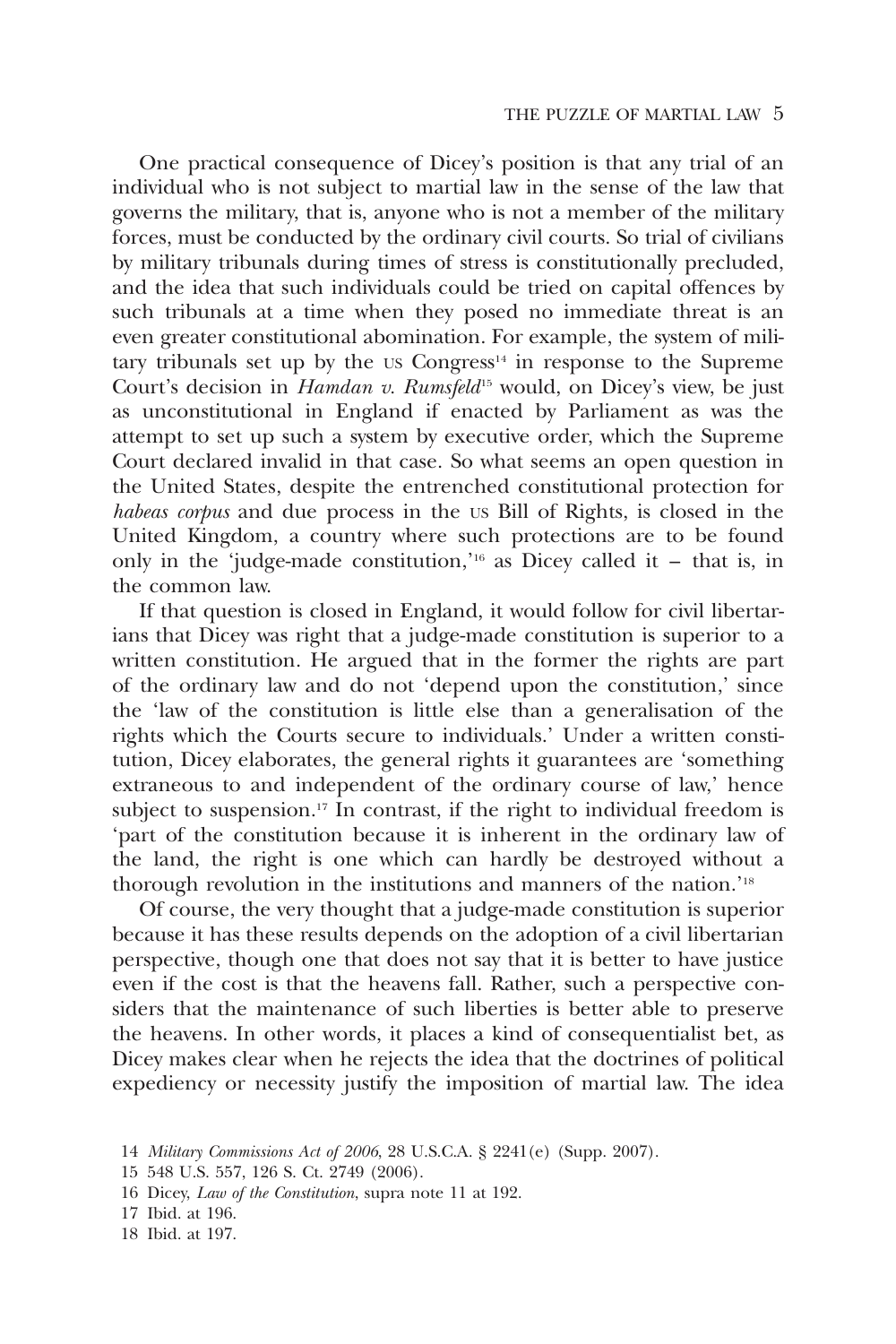amounts, in his view, to the claim that 'at a great crisis, you cannot have too much energy,' which, he says, is a 'popular delusion': the activity of 'public spirited despots would increase tenfold the miseries and the dangers imposed upon the country by an invasion.'19

That bet, however, might seem naïvely parochial, even wilfully blind, because it is made from the perspective of the relatively untroubled political history of an island nation, and, in Dicey's time, the experience of the colonies, including Ireland, had for many other Englishmen proved that martial law was on occasion necessary to maintain order. Indeed, Dicey had to deal with apparent counter-examples from England's own constitutional history – recourse to martial law allegedly based on a constitutional prerogative of the Crown that had gone unpunished, as well as the habeas corpus suspension acts that had been passed during times of perceived emergency.

Moreover, Dicey's point about indemnity acts and illegality, while fine as a matter of logic, does make his claim about the unconstitutionality of martial law rather hollow. If there were such a thing as martial law in the sense of an executive prerogative to do what the executive deemed fit in order to deal with threats, everything the executive did would be legal, and so Dicey is right that there would be no need for after-the-fact legislative indemnities. But, as he himself notes, indemnity acts regularly follow official resort to illegality in times of stress, and their terms are up to the legislature; that is, indemnity acts can cover and have, in fact, at times covered everything that the executive did. Thus it seems that even if the executive cannot find legal authorization in a proclamation of martial law, it can simply resort to illegality and, after the fact, render legal its illegalities by ensuring that Parliament enacts retroactive legalization.

Dicey cannot deny the constitutionality of indemnity acts in the same way that he denies the constitutionality of martial law because of his conceptual commitments. According to Dicey, the sovereignty of Parliament is one of the two features of English political institutions, the other being the rule of law.20 The principle of parliamentary sovereignty means that Parliament has, 'under the English Constitution, the right to make or unmake any law whatever; and further, no person or body is recognized by the law of England as having a right to override or set aside the legislation of Parliament.'<sup>21</sup> Even those not familiar with the details of Dicey's book will likely know of his agreement with Leslie Stephen's assertion that, were the English Parliament to enact a law requiring that blueeyed babies be murdered, the preservation of such babies would be

19 Ibid. at 554–5. 20 Ibid. at 179. 21 Ibid. at 38.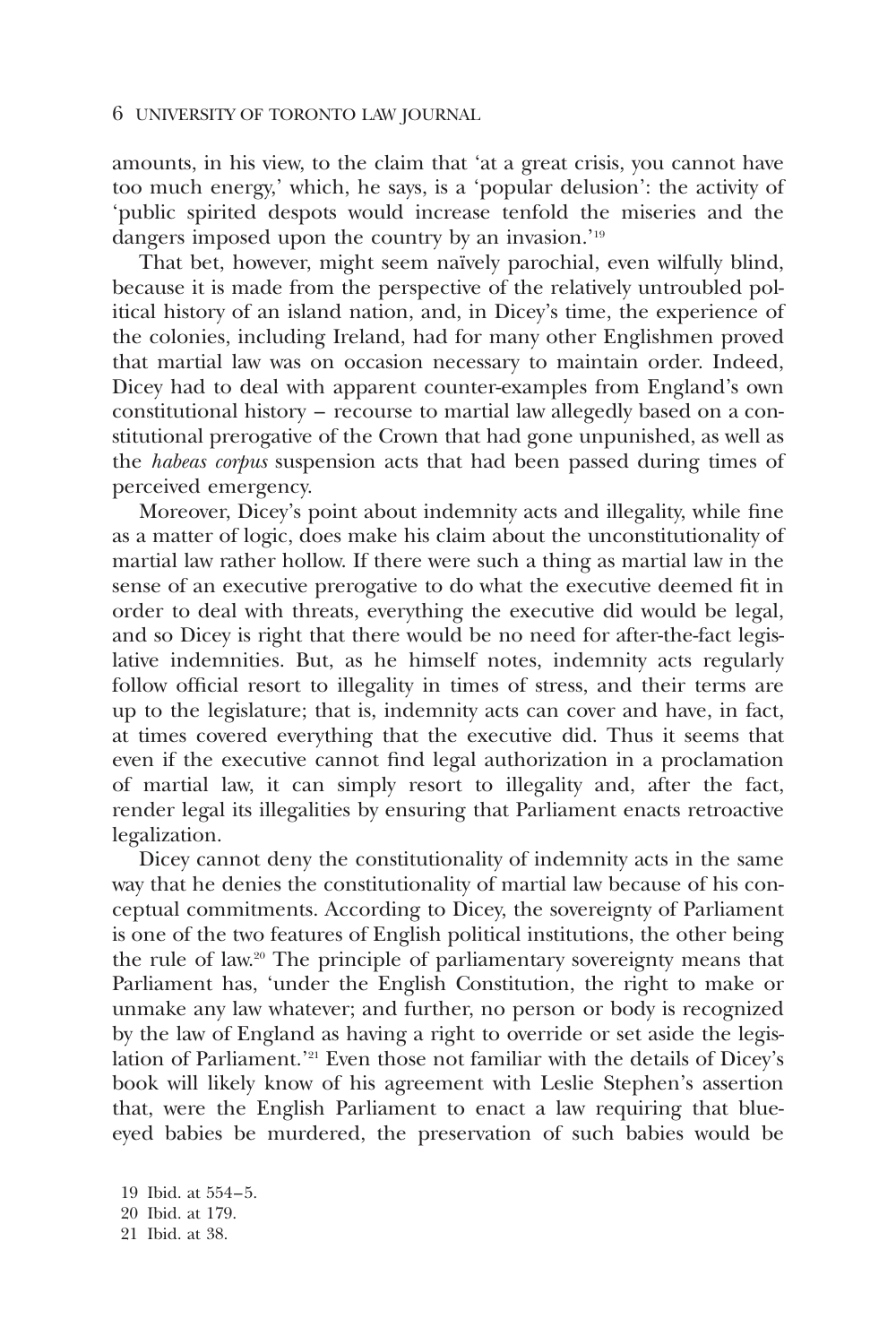illegal, though one would conclude that the 'legislators must go mad before they pass such a law, and subjects be idiotic before they could submit to it.' $22$ 

It seems to follow that the two features of English political institutions can work against each other, if Parliament chooses to override the rule of law by explicit statutory enactment. But that would mean, contrary to my earlier suggestion, that courts should invalidate an attempt by executive order to set up a system of military tribunals to try civilians but must uphold as valid such a system when set up by explicit legislation. It also means that the legislature can fix the details of the constitution, since the idea that there could be an unconstitutional but legally valid law seems anathema to one of Dicey's themes, a familiar one in the common law tradition, that the men whose

labours gradually framed the complicated set of laws and institutions which we call the Constitution, fixed their minds more intently on providing remedies for the enforcement of particular rights ... than upon any declaration of the Rights of Man or of Englishmen.<sup>23</sup>

That is, the ultimate test of constitutionality is whether a remedy exists to invalidate an apparently unconstitutional law.

Hence, Dicey's claim about martial law brings to the surface tensions in his general position that undermine his thoughts about the superiority of the judge-made constitution. They also make paradoxical his assertion that 'the constitution being based on the rule of law, the suspension of the constitution, as far as such a thing can be conceived possible, would mean with us nothing less than a revolution.'24

My task here is to show how a proper appreciation of that paradox in fact vindicates Dicey's claim about the English constitution and martial law, and thus also Robert Cover's point about judges and jurisgeneration. And it does so even in the imperial context, where that claim seems so vulnerable because of, in Daniel Hulsebosch's words, the 'fundamental tension of empire ... between the rule of law and the expansion of rule, a striving toward universals of government and rights on the one hand and toward increasing territorial jurisdiction on the other.'25 As Hulsebosch notes, in America the first striving came about because of a colonial resistance premised on an 'intellectual transformation in the idea of the rule of law' – 'the shift from jurisdiction to jurisprudence,

<sup>22</sup> Ibid. at 79, quoting Leslie Stephen, Science of Ethics (1882) at 143.

<sup>23</sup> Ibid. at 195.

<sup>24</sup> Ibid. at 197.

<sup>25</sup> Daniel J. Hulsebosch, Constituting Empire: New York and the Transformation of Constitutionalism in the Atlantic World, 1664–1830 (Chapel Hill: University of North Carolina Press, 2005) at 10 [Hulsebosch, Constituting Empire].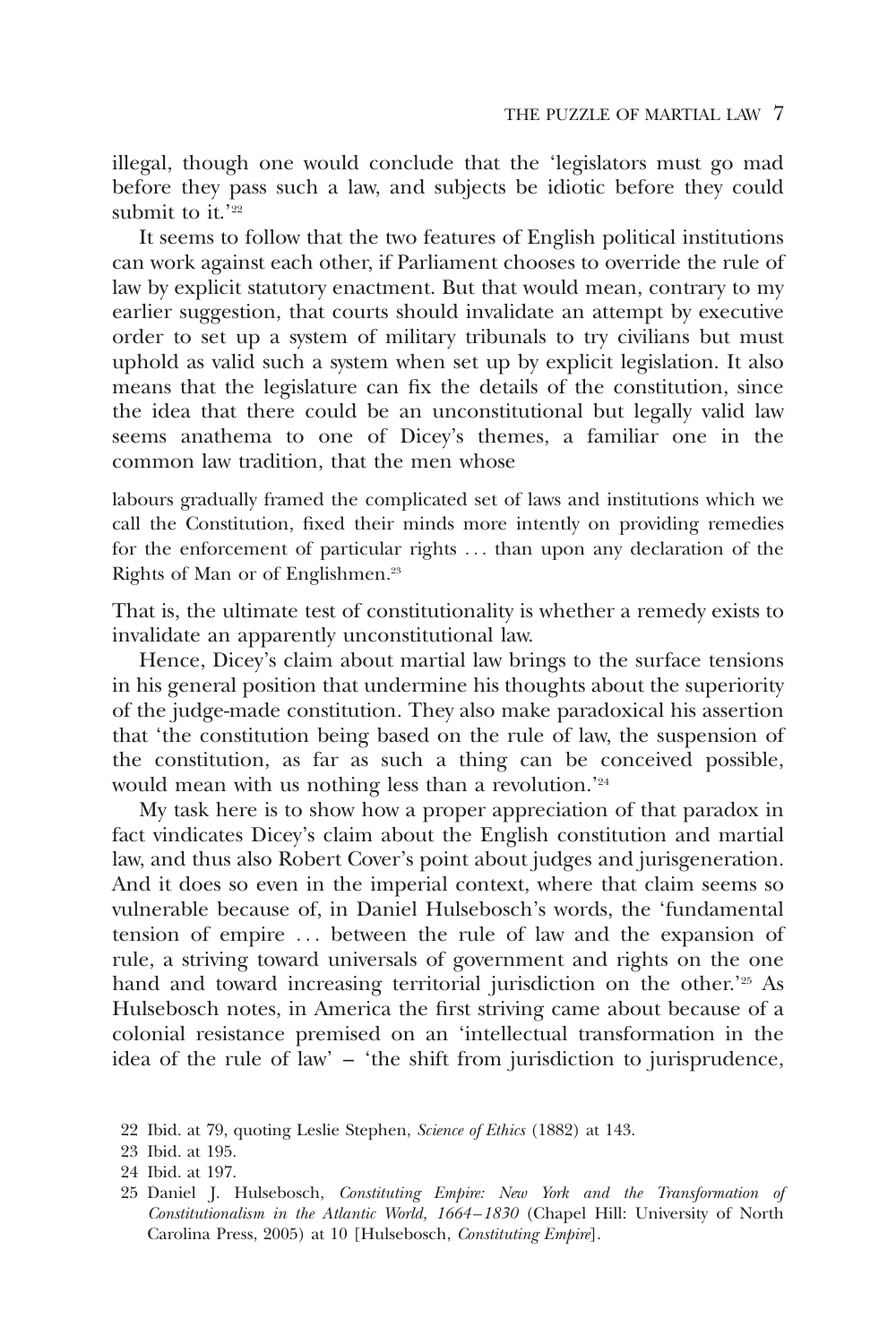the rules in a legal system to the rule of law, English liberties to American liberty.<sup>'26</sup> But the context I will examine is particularly interesting because it required the English to engage in some soul-searching about their commitment to liberty at home.

# III The jurisprudence of power

The title of Part III is adapted from that of Rande Kostal's monograph on the political uproar in England that followed the ruthless suppression unleashed by Governor Edward John Eyre's proclamation of martial law in reaction to the Jamaica uprising of  $1865$ .<sup>27</sup> The abolition of slavery had begun just thirty-two years before, and former slaves and their descendants lived in conditions of dire poverty, recently exacerbated by a government scheme to clear squatters from land that planters wanted to use for sugar production. In October 1865, a protest outside the courthouse in Morant Bay, a town in Jamaica, turned violent. The locus of the protest is important because the courthouse was a focal point for tension between blacks and whites. The decisions of the mostly white magistrates were correctly perceived as biased by poor Jamaicans involved in property disputes with white planters. Indeed, the Royal Commission that later reported on the uprising found that lack of confidence in the courts was, with the desire to obtain land, the most significant cause of the uprising.<sup>28</sup>

After a period of building tension between the blacks, led by a local preacher, Paul Bogle,<sup>29</sup> and whites led by the local magistrate, Baron Maximillian von Keyelholdt, Bogle and his group killed the magistrate and seventeen others and wounded around another thirty; nearly all the victims were white. Eyre, mindful of the fact that there were 13 000 whites living among 430 000 blacks and people of mixed race, declared martial law in the Morant Bay area and sent troops to suppress the insurrection. While the rebellion was effectively over in a few days, Eyre

26 Ibid.

- 27 Rande Kostal, A Jurisprudence of Power: Victorian Empire and the Rule of Law (Oxford: Oxford University Press, 2005) [Kostal, A Jurisprudence of Power].
- 28 See John Fabian Witt, 'Anglo-American Empire and the Crisis of the Legal Frame (Will the Real British Empire Please Stand Up?)' (2007) 120 Harv.L.Rev. 754 at 776–7 [Witt, 'Anglo-American Empire'], relying particularly on Thomas C. Holt, The Problem of Freedom: Race, Labor, and Politics in Jamaica and Britain, 1832–1938 (Baltimore, MD: Johns Hopkins University Press, 1992), and Diana Paton, No Bond But the Law: Punishment, Race, and Gender in Jamaican State Formation, 1780–1870 (Durham, NC: Duke University Press, 2004) [Paton, No Bond But the Law]. Kostal focuses on the element of legal dissatisfaction in A Jurisprudence of Power, supra note 27 at 95–8.
- 29 Bogle was a cousin of and advisor to a defendant whose case of trespass was to be heard the day before the uprising started. See Paton, No Bond But the Law, supra note 28 at 175.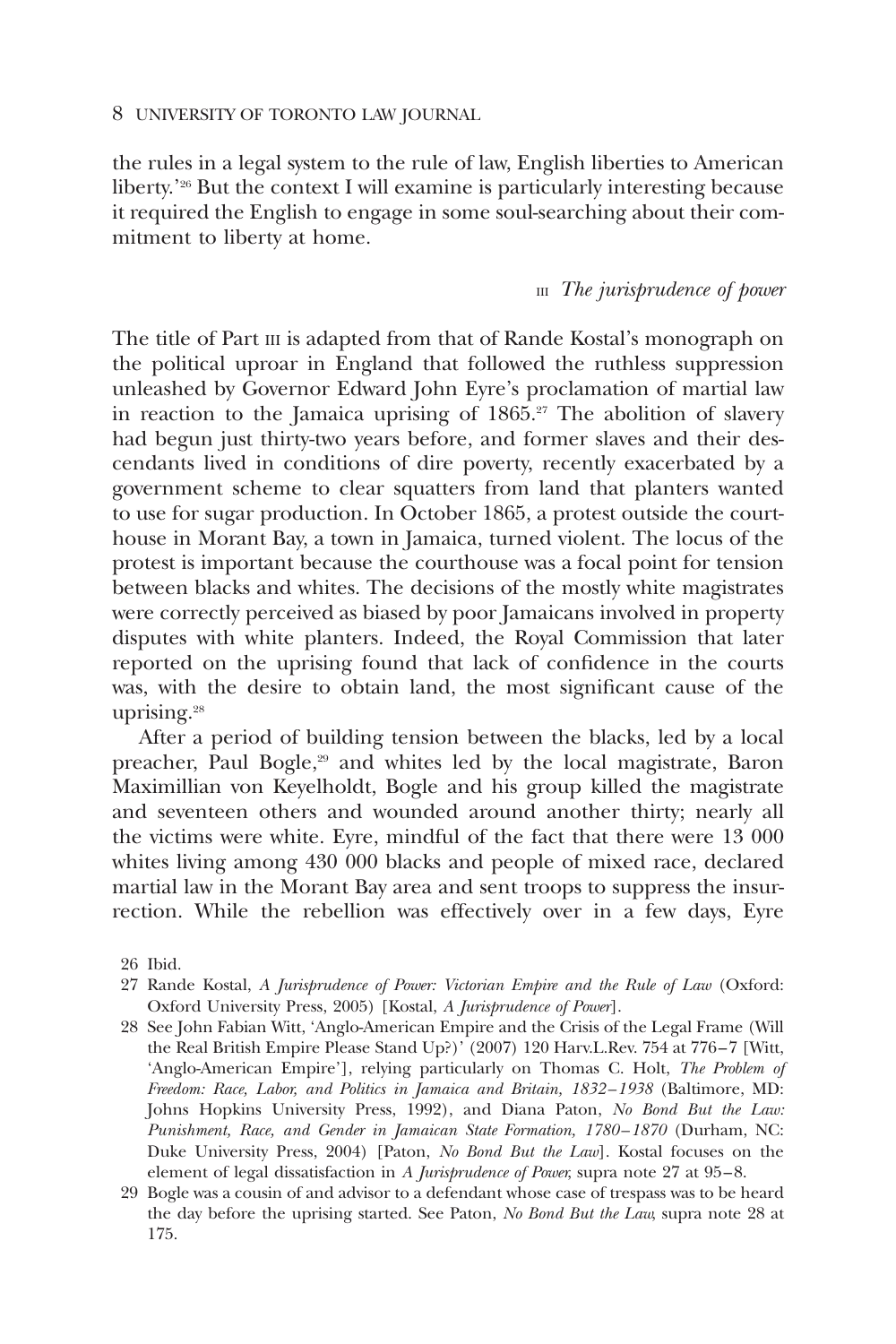maintained martial law for a month, during which time his forces killed 439 blacks (who were shot either on the spot or after a perfunctory court martial), flogged 600 black men and women, and destroyed about 1 000 cottages and huts.

The event that loomed largest in the aftermath was the 'trial' of George William Gordon. Gordon was an educated, half-caste landowner, former magistrate, and a member of the Jamaica House of Assembly. At the time of the declaration of martial law he was in Kingston, a town not covered by the declaration, for medical treatment. While he had no hand in the uprising, he had prior to it been Eyre's political bane. Learning that his arrest was imminent, Gordon turned himself in. Eyre had him transported – today we might say 'extraordinarily rendered'30 – to Morant Bay, where he was found guilty of treason without any proof of his involvement in the uprising and without his being allowed to make a proper defence. When Eyre refused to stay the sentence of execution, it was carried out.

Eyre made no secret of what he and his officials had done, convinced that in the precarious situation of white colonial rule over a large population of impoverished black inhabitants, it was not only constitutionally appropriate but also politically necessary that the governor have a prerogative authority, located in the unwritten constitution, to declare martial law and to do whatever it took to put down unrest. Moreover, in Jamaica that constitutional authority seemed to be explicitly confirmed by local statute, and Eyre, once he was sure the unrest had settled, ensured that the local legislature enacted an act of indemnity that generously covered all that he and his officials had done.

Eyre, like other colonial officials, relied on a kind of tacit bargain between government and the military, according to which the military could more or less count on either an act of indemnity or an absence of prosecution or both. However, the fuss that ensued in England both made that bargain explicit and threatened its breach, since the Jamaica Committee was formed in order to bring Eyre to account before the law. The committee came to include John Stuart Mill, T.H. Huxley, and John Bright, one of England's leading political radicals, and it prompted the formation of the Eyre Defence Committee, which included Charles Dickens, Alfred Tennyson, and Thomas Carlyle. A Royal Commission of Inquiry was sent to Jamaica that issued a report critical of the duration of martial law and the measures adopted to enforce it. Prosecutions within Jamaica of officials and military officers for excessive behaviour failed in the face of white settlers' domination of the bench. The

<sup>30</sup> See Michael Taggart, 'Ruled by Law?' Book Review of A Jurisprudence of Power: Victorian Empire and the Rule of Law by Rande Kostal, (2006) 69 Mod.L.Rev. 1006 at 1007 n. 7 [Taggart, 'Ruled by Law?'].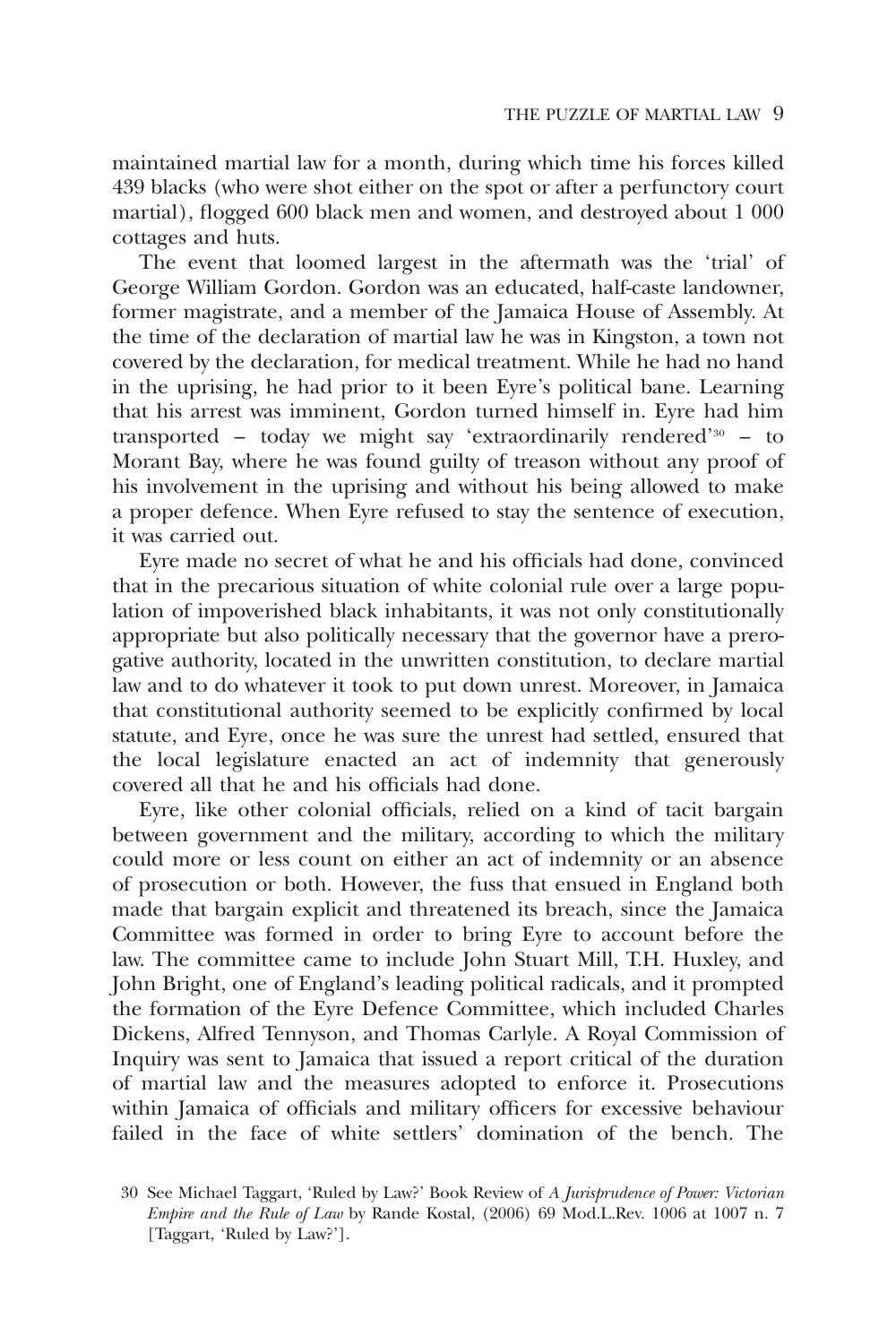government in England refused to bring criminal proceedings, and the Jamaica Committee thus initiated two private prosecutions – of Eyre on twenty-one counts, including the illegal removal of Gordon to Morant Bay in order to subject him to an illegal trial, and of the two officers who presided over Gordon's trial, Colonel Nelson and Lieutenant Brand, on the charge of Gordon's murder.<sup>31</sup> Both of these prosecutions failed.

Kostal's excellent study contains, in my view, the resources for appreciating the paradox in Dicey's constitutional theory, because it provides a rich account of what is otherwise a subtext of Dicey's discussions of martial law – the legal drama of the failed prosecutions of some of the principal actors in the suppression. In the last chapter of his book, Kostal suggests that Dicey's account of martial law owes much to the arguments of two of the lawyers who sought to bring the officials to justice: the barrister James Fitzjames Stephen, the main legal representative of the Jamaica Committee,<sup>32</sup> and Sir Alexander Cockburn, Lord Chief Justice of England, who made the charge to the jury in the prosecution of Nelson and Black.<sup>33</sup>

Kostal, however, is deeply sceptical of Dicey's claim about martial law and the English constitution, because he thinks that Dicey, like the lawyers who took up the cause of the Jamaica Committee, failed to

32 Leslie Stephen's older brother, Fitzjames Stephen was appointed in 1869 the legal member of the Indian viceroy's council and served in India until 1872. From 1879, he served as a High Court judge. On his passage back from India, he reread John Stuart Mill's political works and then published a critique of them, rejecting both Mill's arguments for democracy and his utilitarianism, in his important 1873 book Liberty, Equality, Fraternity (Chicago: University of Chicago Press, 1991), later recognized as a precursor to Lord Devlin's critique of liberalism. See generally K.J.M. Smith, 'Stephen, Sir James Fitzjames' in Oxford Dictionary of National Biography (Oxford: Oxford University Press, May 2006), online: Oxford DNB <http://www. oxforddnb.com/view/article/26375>.

Dicey was the Stephens' first cousin – see Trowbridge A. Forde, Albert Venn Dicey: The Man and His Times (Chichester: Barry Rose, 1985) at 14. Stephen's and Edward James's legal opinion for the Jamaica Committee can be found in William Forsyth, ed., Cases and Opinions on Constitutional Law and Various Points of English Jurisprudence (London: Stevens & Haynes, 1869) at 551–63. Stephen reproduced much of the opinion in his A History of the Criminal Law of England, vol. 1 (London, 1883; reprint, New York: Burt Franklin, [1964?]) at 207–16, stating (at 207) that Cockburn L.C.J. 'followed almost precisely the statement of the law given in this opinion.' The same claim could be made, with even more force, of the argument in Harrison, Martial Law, supra note 11.

33 Kostal, A Jurisprudence of Power, supra note 27 at 457. Kostal says that Dicey did not credit these influences, a claim that is true of the chapter on martial law in the main body of The Law of the Constitution, supra note 11 at 280–90, but false with respect to Note X, which relies significantly on Cockburn and which was written after the edition (the fourth, published in 1893) on which Kostal relies.

<sup>31</sup> There was also a civil action against Eyre for false imprisonment.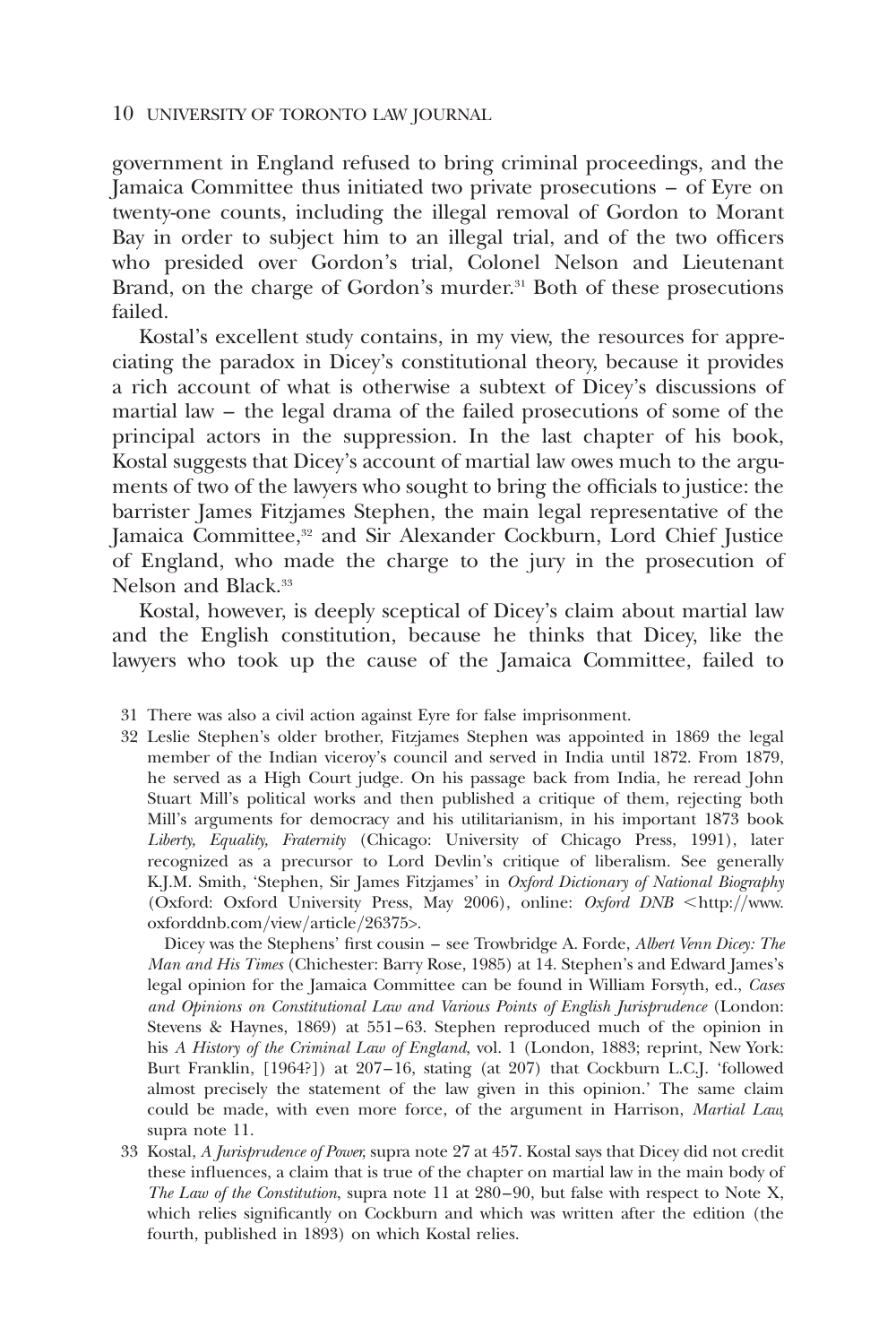resolve, 'or even squarely to confront, a number of thorny issues engendered by martial law.' Among these are whether Parliament could by statute implement martial law and indemnify acts done in its name, while respecting the rule of law; whether, if martial law is a prerogative of the Crown, it can be invoked and implemented while the civilian courts continue to operate; whether 'authorities acting under martial law [are] justified in using terror as a means of pacifying a recalcitrant civilian population'; and whether the powers of martial law extend to prisoners and civilian detainees and, if they extend to detainees, whether the detainees are entitled to a military trial prior to punishment.<sup>34</sup>

One could conclude from the failure of the Jamaica Committee that the rule of law is a luxury that stable democracies can afford but other sorts of society cannot – for example, a colonial setting where a small white settler group has to deal with the justified resentments of a much larger black population of former slaves, who still live in circumstances of dire poverty. Moreover, as Kostal suggests, the issue is not simply that the claims of power and survival will prevail over the claims of law. Rather, it is that even in contemporary, stable democratic societies committed to legality, the legal constitution must make room for the claims of power and survival, as is indicated by the fact that the idea that the executive may resort to martial law did not receive any death blow in the aftermath of the Jamaica uprising and, indeed, has thrived since then, in the suppression of unrest in Ireland and other colonies and in the analogues to martial law that have developed in the twentieth and twenty-first centuries.

Indeed, in his magisterial work Human Rights and the End of Empire: Britain and the Genesis of the European Convention, A.W.B. Simpson says of Dicey's claim about martial law that it is 'grossly and perversely misleading,' since under martial law 'precisely what happens is the suspension of ordinary law, followed by the government of the relevant area by the military.'35 In particular, Dicey's 'absurd legal theory' cannot account for punishment and reprisal as central techniques of martial law.36 In sum, Dicey and his fellow enthusiasts of the rule of law cannot deal with the fact that political power will prevail when elites think they are faced with an emergency.

35 A.W.B. Simpson, Human Rights and the End of Empire: Britain and the Genesis of the European Convention (Oxford: Oxford University Press, 2001) at 60 [Simpson, Human Rights and the End of Empire]. I take Kostal's reference to Simpson in A Jurisprudence of Power, supra note 27 at 457 n. 138, to be an approving one.

<sup>34</sup> Kostal, A Jurisprudence of Power, supra note 27 at 457 [original emphasis].

<sup>36</sup> See Simpson, Human Rights and the End of Empire, supra note 35 at 62–3 and, in general, the chapter 'The Mechanisms of Repression' (at 54–90).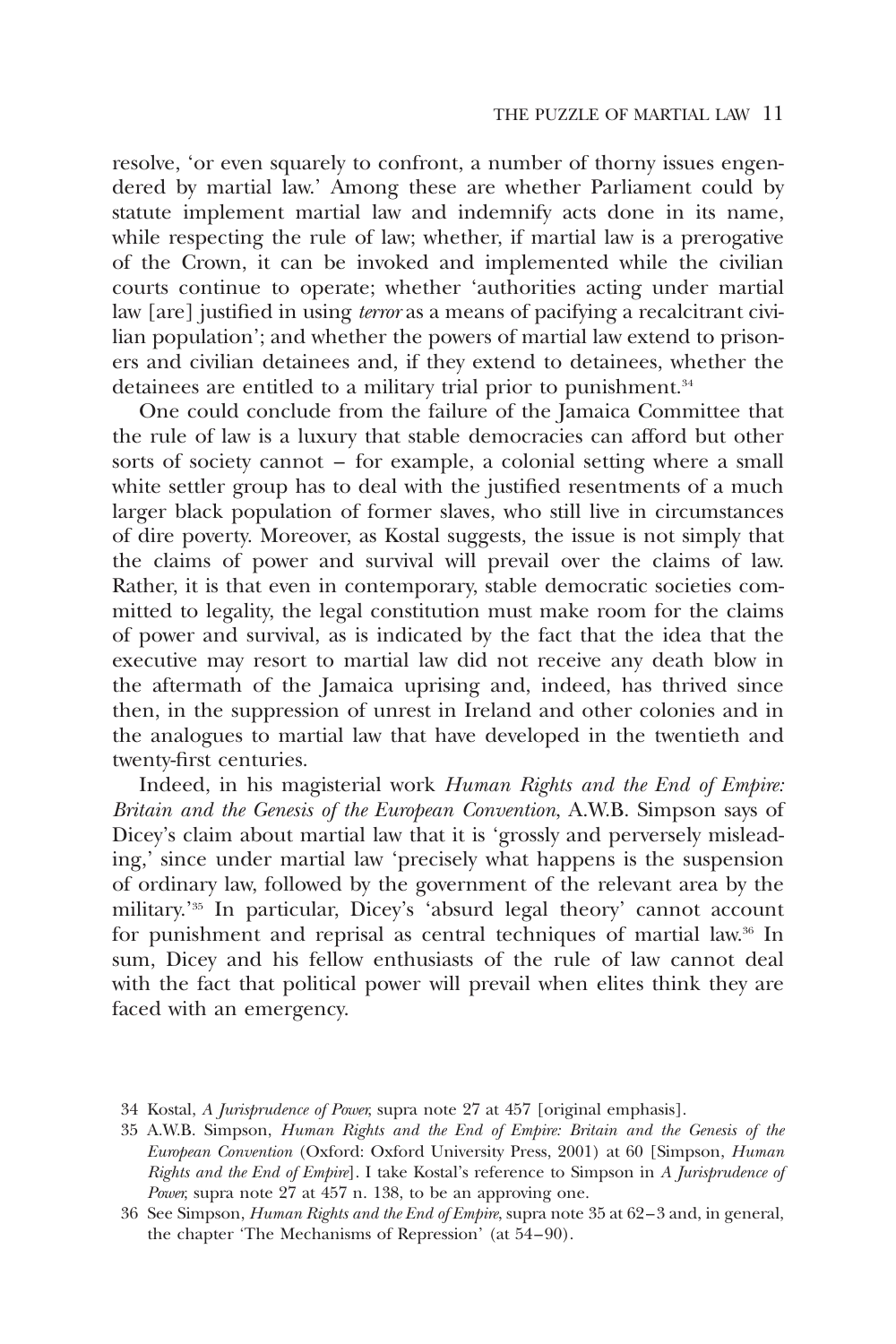In this respect the analogues are even more depressing for civil libertarians, since, if martial law can be said to have received any death blow, that blow did not come from any victory of lawyers and judges wedded to the same cause as that of the Jamaica Committee. Rather, it came from the fact that martial law need no longer be invoked by the military and the security services, since Parliament in the twentieth century simply provided them with advance statutory authority to do whatever they would have claimed it necessary to do in the past under the cover of martial law, $37$  a fact of which there is ample evidence in the post- $9/11$ era. In short, the executive need no longer rely on the idea of martial law to adopt the kinds of measures Dicey considered unconstitutional. It need merely ensure that it has in place the authority so to act from statute. Thus, one reviewer of Kostal's book seems fully justified in concluding that Kostal shows that it is 'wishful thinking' to remark, as did Dicey just twenty years after the Jamaica uprising, that 'Englishmen are ruled by the law, and the law alone.'38

I agree that Dicey's remark is a kind of wishful thinking. But I argue here that such thinking is necessary to make sense of the aftermath of the Jamaica affair – indeed, of much of what Kostal finds remarkable about the story. I also argue that it is wishful not in the sense of bearing little or no relation to reality but in the sense of being an aspirational account of the rule of law, one that seeks to bring reality into line with the principles foundational to its account.

The basis of my argument is the very fact that might seem most undermining of it. If it is wishful thinking to say that 'Englishmen are ruled by the law, and the law alone,' we commit ourselves to the proposition that they are ruled by something else, by the usual contrast between rule under the rule of law and rule by the arbitrary power of the executive.

- 37 Simpson, ibid. at 75–90, chooses 1936 because of the comprehensive nature of the Palestine Martial Law (Defence) Order in Council of 26 September 1936, the making of which was authorized by the Defence of the Realm Acts, introduced during World War I. Simpson remarks that '[w]ith such a code in force who need martial law?' Ibid. at 86. But his rhetorical question requires him to accept the correctness of the majority of the House of Lords' decision in  $R$ . v. Halliday, ex parte Zadig, [1917] A.C. 260, discussed below [Halliday], and that acceptance commits him to a normative position he may have no desire to hold. Others would date the statutory introduction of martial law to the Defence of the Realm Acts, beginning in 1914. See Charles Townshend, Making the Peace: Public Order and Public Security in Modern Britain (Oxford: Oxford University Press, 1993), and, for a fine early treatment, Harold M. Bowman, 'Martial Law and the English Constitution' (1916) 15 Mich.L.Rev. 93. As I point out below, under the European Convention on Human Rights, member states are subject to some degree of international supervision when it comes to states of emergency.
- 38 Taggart, 'Ruled by Law?' supra note 30 at 1026, quoting Dicey, Law of the Constitution, supra note 11 at 198.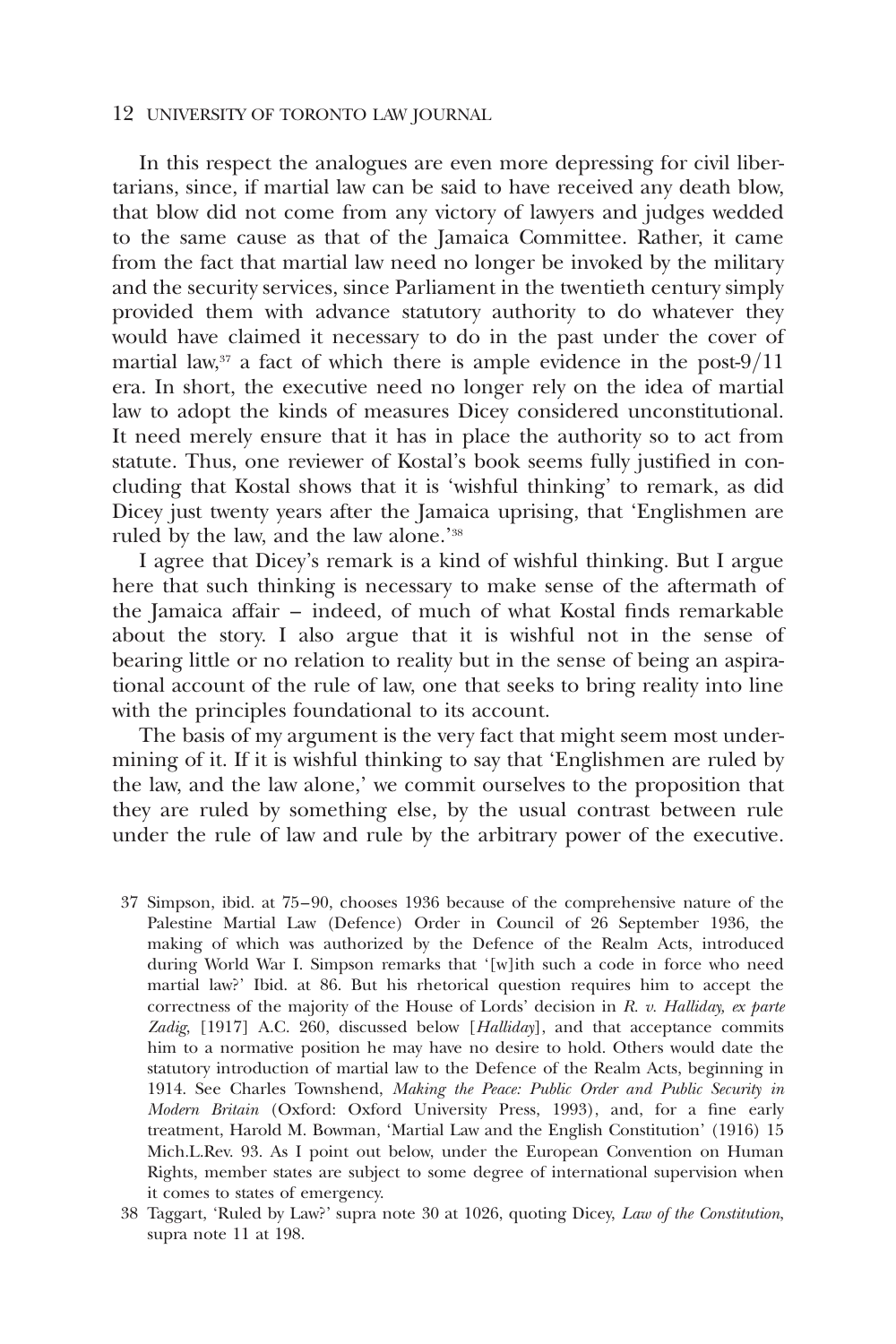But while claims of this sort are often made, they are made for dramatic effect, since they almost always boil down to the idea that we are ruled by law, albeit, in times of emergency or alleged emergency, by law that authorizes the executive to do more or less as it pleases. In other words, rule by law requires that valid executive acts have a legal warrant. But whether the legal warrant also requires that the executive act in accordance with fundamental principles of the rule of law is something contingent, one of the factors making it so being whether the executive regards itself as faced with an emergency. Further, it is a mistake to associate the rule of law with rule in accordance with these substantive principles, because the decision by the executive to rule by law is one that is taken in accordance with the principle of legality, the principle that commits it to acting only when there is a legal warrant. The executive thus meets the threshold for action in accordance with the rule of law when it rules by law.

Of course, there might seem little difference between the situation in which the executive simply claims authority to act arbitrarily and the situation in which it can point to a constitutional/legal basis for such authority. But even those who regard Dicey's kind of position as wishful thinking are reluctant to say that the rule of law is such an empty concept that a commitment by the executive to the principle of legality makes no difference.

For example, Kostal opens his study by pointing out, in two sets of theses, how remarkable it was that the debates and political action in England in response to the Jamaica affair were framed on both sides by legality and sought a resolution in the courts.<sup>39</sup> 'Public sin' was agreed to be 'expunged in courtrooms, not churches,'<sup>40</sup> and the suppression of the uprising became controversial 'because it called into question the moral – hence legal – integrity of the English people.' And it did so not merely because of the reign of terror but also because of the claim of those who imposed it that 'what they had done was completely lawful under martial law.'41 While the Jamaica Committee failed to procure a 'decisive legal precedent,' it did cause the 'English governing class to confront the contradiction between the love of power and the love of law,'42 and in this confrontation, that class proved itself more willing than other contemporary elites to 'engage in a vigorous if ultimately indecisive reassessment of their jurisprudence of power.'43 But in all of this, Kostal says, English constitutional law 'operated less as a body of substantive

- 40 Ibid. at 20.
- 41 Ibid. [original emphasis].
- 42 Ibid. at 19.
- 43 Ibid. at 21.

<sup>39</sup> See Kostal, A Jurisprudence of Power, supra note 27 at 18–21. In what follows I draw from Kostal's twenty theses the remarks most pertinent to my themes.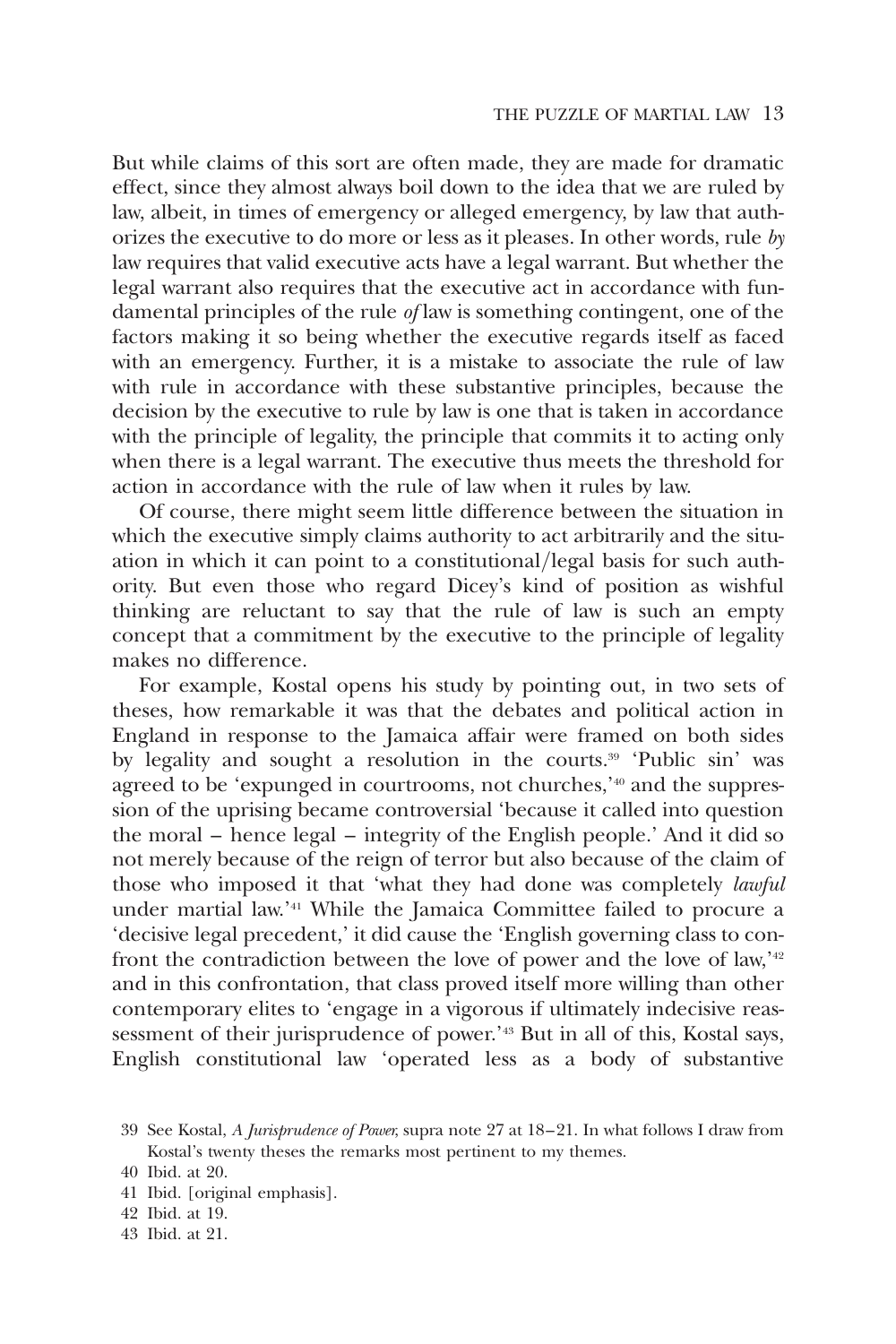principles than as a reservoir of legal narratives about state power and its proper limits and constraint.'44

These remarks, however, are as open to question as we have seen Kostal supposes Dicey's position to be. Were the two narratives equally valid as claims about what the law (the rule of law) required, or was the one that sought to justify Eyre and his officials, in substance, a discourse of power seeking to cover itself with a thin veneer of legality? If that discourse was not merely a discourse of power disguised by legality, do not the outcomes of the Jamaica affair show that it, rather than the discourse favoured by the Jamaica Committee, is the authentic discourse of the law, one that doomed the efforts of the committee to failure? Or was the committee's failure the result not of the rule of law but of the fact that 'English law lacked an effective mechanism for the resolutions of constitutional conflict'? Kostal suggests, that is, that the private criminal prosecution, while it gave access to the courts, was not a good means of 'pursuing abstract legal and political goals,' with the direct result that the 'practical concerns and sympathies of English grand juries' derailed the 'constitutional aims of the Committee.'45

In sum, Kostal, no less than Dicey, fails 'squarely to confront a number of thorny issues engendered by martial law'; in particular, whether the English constitution did contain the substantive principles that the Jamaica Committee, James Fitzjames Stephen, Sir Alexander Cockburn, and Dicey thought it did. Of course, a historian is not obliged to take sides in a conflict whose nuances he wishes to describe. But, as we will see, Kostal signals that Eyre's supporters had the better of the legal argument. If the issue was one about rhetoric and narratives rather than constitutional substance, the Jamaica Committee's hopes for the rule of law were vain. However immoral Eyre and his officials were, and Kostal is unsparing in his description of their excesses, Kostal often suggests that the fact of the matter was that if colonial officials were to deal legally with the resentful populations they governed, martial law was a necessary evil from the perspective of these charged with the imperial mission. As Kostal points out, this fact seems to have prevailed in Lord Chief Justice Cockburn's charge, leading him to undercut his own argument at crucial points,<sup>46</sup> as well as in Stephen's courtroom addresses, as Stephen expressed personal sympathy for the plight of Eyre and his officials, refusing to impugn their personal motives, at the same time as he argued that they were guilty of murder.<sup>47</sup>

44 Ibid. 45 Ibid. at 19. 46 Ibid. at 337–41. 47 Ibid. at 303–15.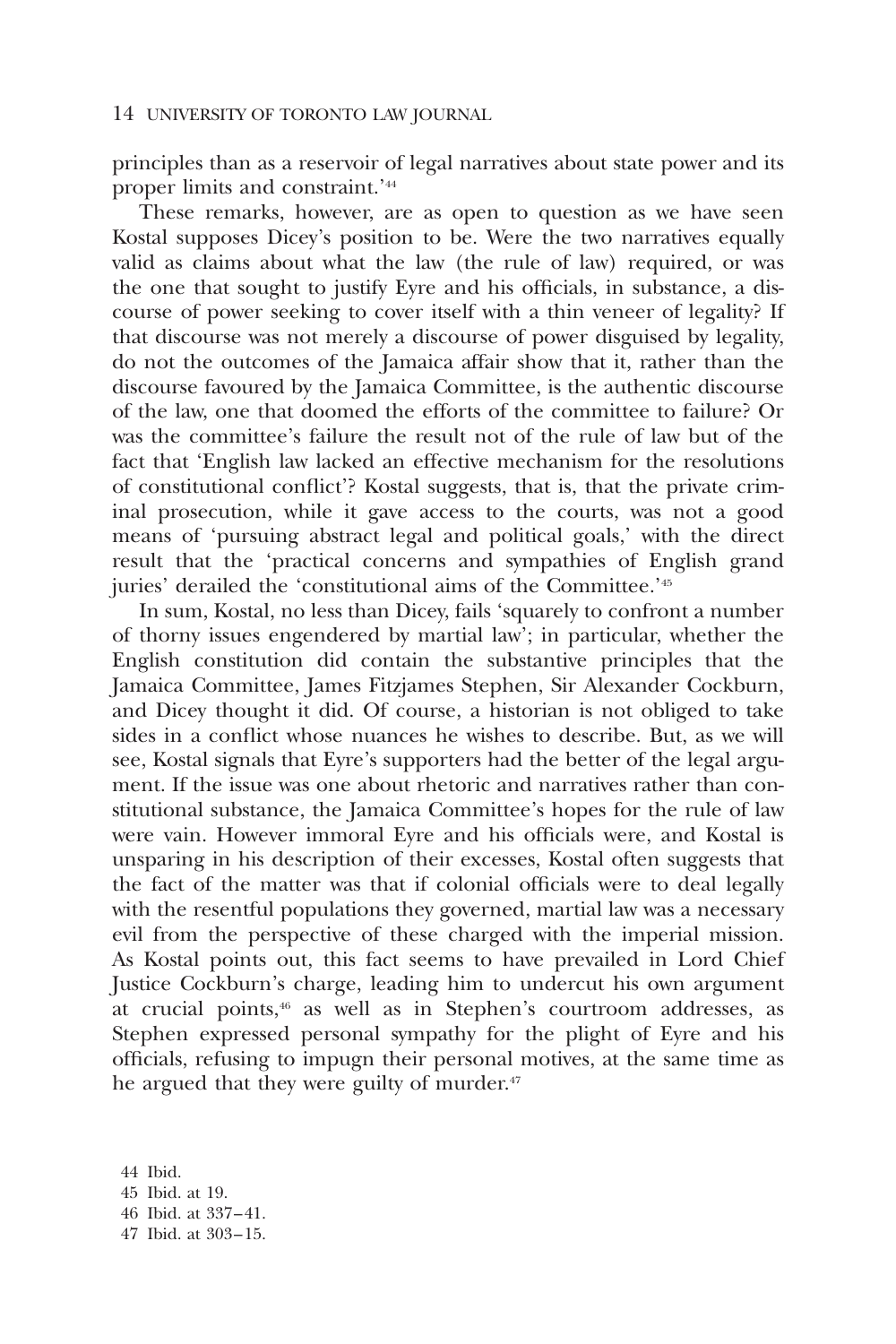But Kostal also suggests that the debate in England was a genuine one about what martial law meant, a product of the way the principal actors accepted that the political and moral issues should be channelled into and resolved within the legal order. And, as I have indicated, he cannot in the end resist taking sides in that debate, despite his view that historians should avoid normative judgements. The point I want to make, however, is not just about the predicament of one *legal* historian, that is, a historian who wishes to make sense of the special role of law in a particular context. It is that Kostal's position in the debate about martial law comes about because it is very difficult, perhaps even impossible, to avoid taking sides in this debate, given that at its heart is a contest about the very nature or point of legal order.

The only way of trying to avoid this predicament is to argue that if there were any immorality to be condemned in the Jamaica affair, it resided in the colonial project itself, which, as John Stuart Mill, a former official of the Dutch East India Company, once remarked, required a 'vigorous despotism.'48 As Michael Taggart points out in the review mentioned above, there is something mighty odd about Mill's position as leading light of the Jamaica Committee, since he was a fervent advocate of colonialism, but the circumstances of the colonial project made inevitable such events as the excesses involved in the suppression of the Jamaica uprising.49

On this argument, the confusions on both sides of the Jamaica debate arise because the English governing elites combined their love of power, as evident in the imperial project, with their love of law, as evident in their commitment to governing their exercise of power by law. The elites should have treated imperialism as a vast exception to the way they governed at home: rule of law in England, arbitrary power elsewhere. But even this argument fails to avoid the predicament, for three reasons.

First, the argument takes sides in supposing that rule by law requires the rule of law – Dicey's rule of substantive constitutional principles – because it assumes that if one wishes to avoid subverting the rule of law in the imperial context one must avoid governing by law. Second, that the empire would be governed by law was an important, even crucial, idea in the legitimation of empire – the conception of the project of empire as the white man shouldering his burden of bringing civilization, including the rule of law, to less fortunate peoples. $50$ 

<sup>48</sup> Quoted in Taggart, 'Ruled by Law?' supra note 30 at 1012.

<sup>49</sup> Ibid. at 1011.

<sup>50</sup> This burden is a prominent theme in a recent, rather cheery appraisal of the British Empire, presented as a model for American world domination: Niall Ferguson,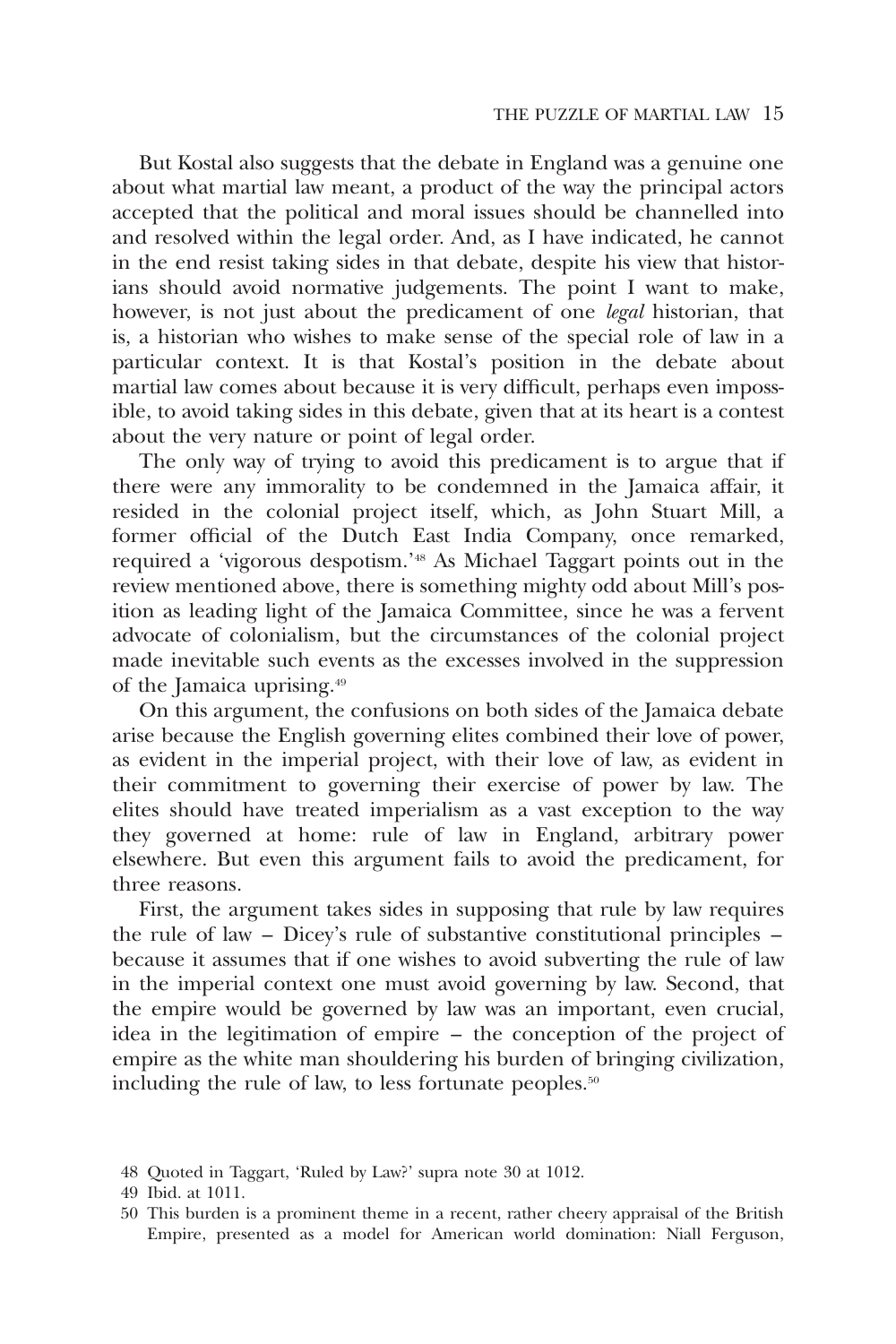Third, as Kostal forcefully points out, the governing elites were estopped from making this exception, because there was no way of confining it with any integrity to the colonial context. The Jamaica Committee was motivated by the same spirit that lay behind the antislavery movement, and its members were genuinely appalled by Eyre's excesses. However, the committee was motivated equally, and perhaps even more, by the issue of legal integrity at home. If rule by law permitted Eyre to do what he had done in Jamaica, it also permitted governing elites at home to do the same. In Kostal's words, '[t]he question of the day was not whether martial law justified the execution of Gordon, but whether martial law in England would justify the execution of [the political radical] John Bright.'51 It was no coincidence that the leaders of the Jamaica Committee were also leading the fight 'for the greater accountability of Parliament to male voters,' while the leaders of the Eyre Defence Committee were among those who most 'loudly' opposed a 'more democratic suffrage.' Thus 'reform of the franchise and the Jamaica affair raised the same question: what was the nature of legal accountability in a constitutional state?'<sup>52</sup> Moreover, agitation over reform had recently led to the deployment of 2 000 police who used violent means to clear Hyde Park of pro-reform demonstrators, an incident which, while 'small beer' compared to Jamaica, showed the potential for state repression of political dissent.<sup>53</sup>

In Part IV below, I analyse in some detail some of the central legal arguments made in the Jamaica affair, in order to bring to the surface the different jurisprudences of power to which each narrative was committed. I argue that only the position represented by Stephen and Cockburn, and later elaborated by Dicey, makes sense of the idea that there could be a jurisprudence of power.

## $IV$  The charges to the grand juries

Because the prosecutions had to be brought at private initiative, English law required a three-stage procedure.<sup>54</sup> At the first stage, the complainants had to present their charge in a magistrate's court and were obliged to show cause why the accused could be compelled to attend the court on an arrest warrant or summons. If the magistrate was satisfied that there was a case to answer, he would issue a bench warrant for the arrest of

Empire: The Rise and Demise of the British World Order and the Lessons for Global Power (New York: Basic Books, 2004) [Ferguson, Empire].

51 Kostal, A Jurisprudence of Power, supra note 27 at 190.

- 52 Ibid. at 133.
- 53 Ibid. at 162.
- 54 Here I follow, almost verbatim, ibid. at 277.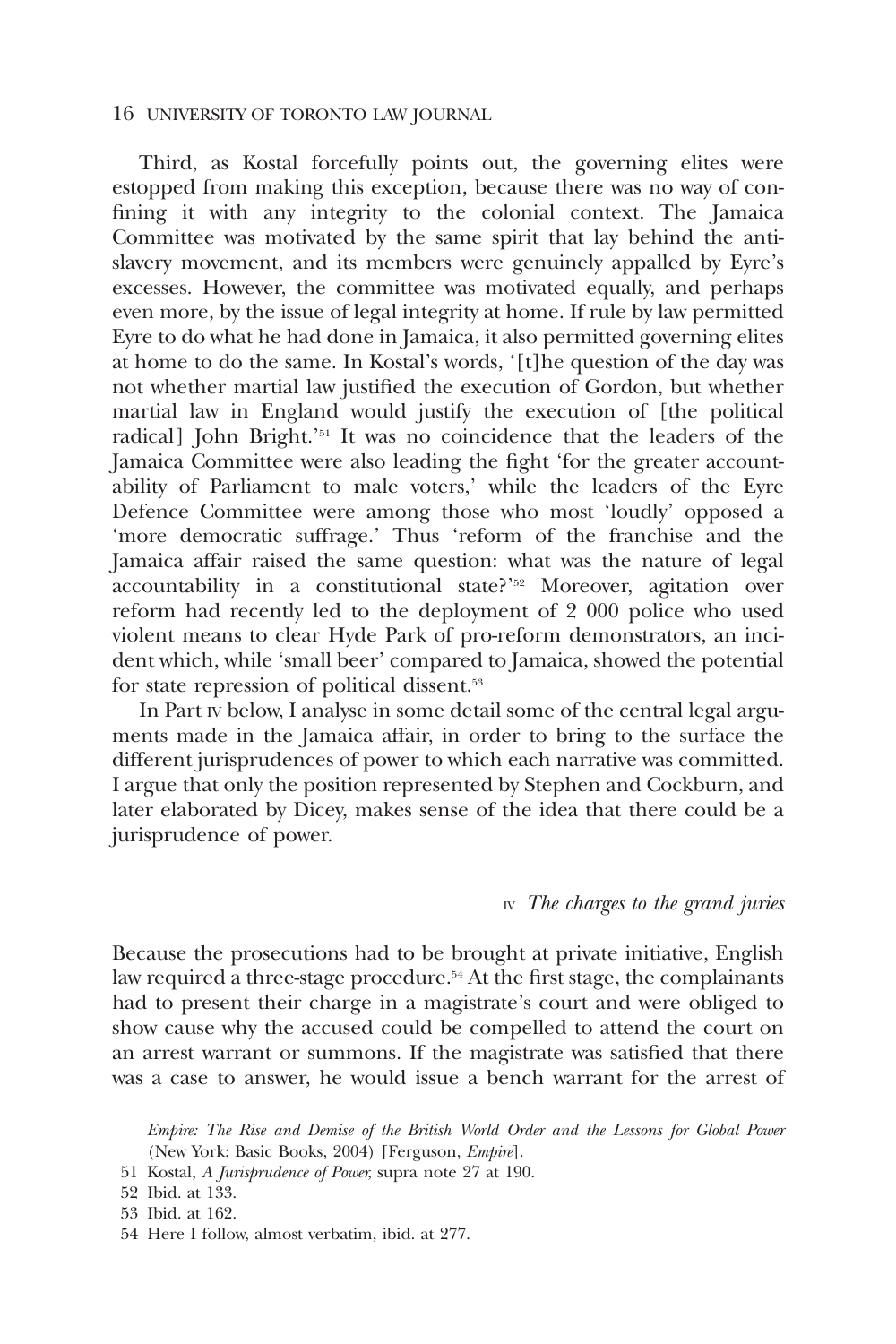the accused. There followed a 'committal hearing' in which the prosecution had to establish a *prima facie* case of guilt. Before evidence was called, the accused was entitled to challenge the form of the charge or the jurisdiction of the court and to cross-examine prosecution witnesses on the admissibility or sufficiency of their evidence. If the magistrate was satisfied that the prosecution had made out a sufficient case, and if the charge was one of felony, then, at the second stage, the indictment was submitted to a grand jury for review in light of a charge to the jury by a judge. Only if the jury found a 'true bill' of indictment would the third stage – a full jury trial of the case – ensue.

I will deal first with Sir Alexander Cockburn's charge in the case of the officials who had presided over the court martial of George Gordon and then with the charge by his brother judge, Mr Justice Blackburn, in Eyre's case. As we will see, Blackburn J. tried to establish a middle ground between Cockburn L.C.J. and the more extreme position staked out by the barrister who had, in various publications, taken up Eyre's cause, W.F. Finlason.<sup>55</sup> Finlason's view was that once martial law was declared, the executive had unfettered discretion to act as it saw fit. The crucial question, in my view, is whether there is any resting place on what we can think of as a continuum of legality between Cockburn L.C.J.'s Diceyan position (or, more accurately, Dicey's Cockburnian decision) and Finlason's. Further, if there is none, should we conclude that Cockburn L.C.J.'s position collapses into Finlason's, with the result that the English constitution does and must know martial law?

That the Lord Chief Justice of England would go the Old Bailey to charge a grand jury was 'not a routine matter.'56 But, as Cockburn L.C.J. began his charge to the jury by indicating, he felt that his presence was required because the case was 'one of the greatest difficulty as well as of importance.'57 He clearly intended to settle the great questions of martial law: Who has authority to proclaim it, and what is it that is proclaimed by the one who has authority? In the case, these questions resolved themselves into whether Eyre had authority to proclaim martial law and, if he did, whether the army officers Nelson and Brand

<sup>55</sup> It is not clear why Finlason, who was neither a prominent barrister nor a political figure, became so embroiled in the debate. See Kostal, ibid. at 228–30.

<sup>56</sup> Ibid. at 324.

<sup>57</sup> Frederick Cockburn, ed., Charge of the Lord Chief Justice of England to the Grand Jury at the Central Criminal Court, in the Case of The Queen Against Nelson and Brand (London: William Ridgway, 1867) at 3 [Cockburn, Charge of the Lord Chief Justice]. Cockburn L.C.J. did not read the charge but spoke from notes, and it took him almost six hours to deliver it; see Kostal, A Jurisprudence of Power, supra note 27 at 325. The text was taken from the shorthand writer's notes, which were then revised and corrected by the judge with the aid of his brother, the editor. Cockburn L.C.J. also added occasional notes, which are indicated in the text by his initials.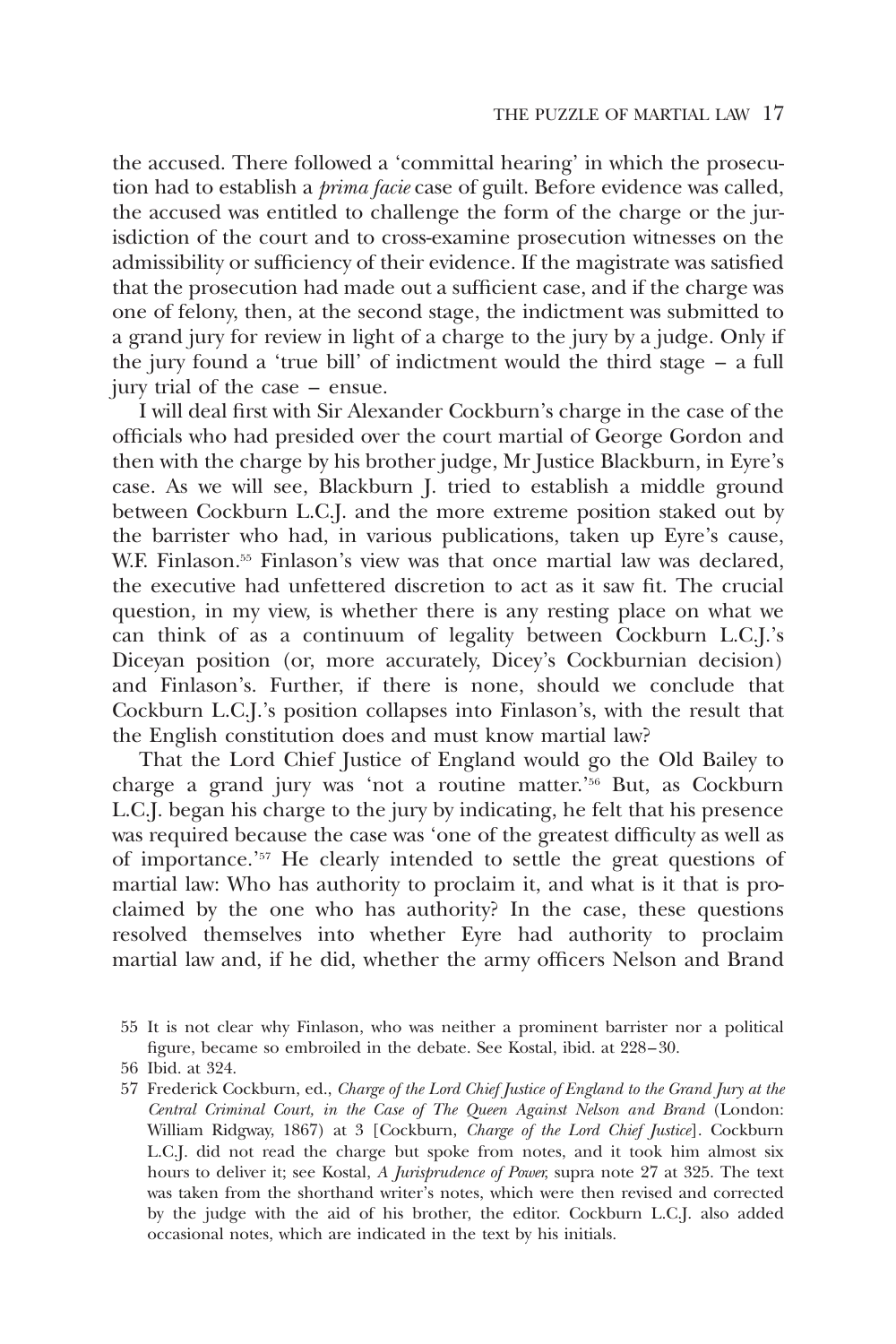had authority by that proclamation to try Gordon, and thus whether his execution amounted to wilful murder.<sup>58</sup>

Eyre's authority had to have its source, Cockburn L.C.J. said, either in the commission he had received from the Crown or in an imperial or local statute.59 The question of whether he had such authority by Commission of the Crown was thus the 'great constitutional question – Has the Sovereign, by virtue of the prerogative of the Crown, in the event of rebellion, the power of establishing and exercising martial law within the realm of England?'<sup>60</sup> Of course, the question would never arise in England, Cockburn L.C.J. assured his audience, and if it did, the government would be a wise government and apply to Parliament for legislation authorizing the actions it considered necessary.<sup>61</sup> However, they were in court not to consider policy, whether there 'ought to be such a thing as martial law or not: the question for us is whether there is such a thing.'62

At this point, Cockburn L.C.J. made plain his distaste for Finlason's doctrines, which he said were of the 'wildest and most startling character' and which, if true,

would establish the position that British subjects, not ordinarily subject to military or martial law, may be brought before tribunals armed with the most arbitrary and despotic power – tribunals which are to create the law which they have to administer; and to determine upon the guilt or innocence of persons brought before them, with a total disregard of all those rules and principles which are of the very essence of justice, and without which there is no security for innocence.<sup>63</sup>

He was not exaggerating; he quoted ample extracts from Finlason's Treatise on Martial Law that emphasized that martial law was the law of the will of the military, something entirely unconstrained and arbitrary.<sup>64</sup> Because, Cockburn L.C.J. said, these were 'detestable' doctrines, 'repugnant to the genius of our people, to the spirit of our laws and institutions, to all which we have been accustomed to revere and hold sacred,' it was essential to see whether there was sufficient legal authority for them.<sup>65</sup>

59 Ibid. at 9. I will not deal with Cockburn L.C.J.'s discussion of the legal status of Jamaica (at 10–9), which issued in the conclusion that its inhabitants are 'entitled to all the rights and liberties to which the subject is entitled at home.' Ibid. at 19.

<sup>58</sup> Cockburn, ibid. at 8–9.

<sup>60</sup> Ibid. at 20.

<sup>61</sup> Ibid. at 20–1.

<sup>62</sup> Ibid. at 21.

<sup>63</sup> Ibid. at 22.

<sup>64</sup> Ibid., quoting W.F. Finlason, A Treatise on Martial Law: As Allowed in Time of Rebellion; with Practical Illustrations Drawn from the Official Documents in the Jamaica Case and the Evidence Taken by the Royal Commission of Enquiry with Comments, Constitutional and Legal (London: Stevens & Sons, 1866) at 107 [Finlason, Treatise on Martial Law].

<sup>65</sup> Cockburn, Charge of the Lord Chief Justice, supra note 57 at 23.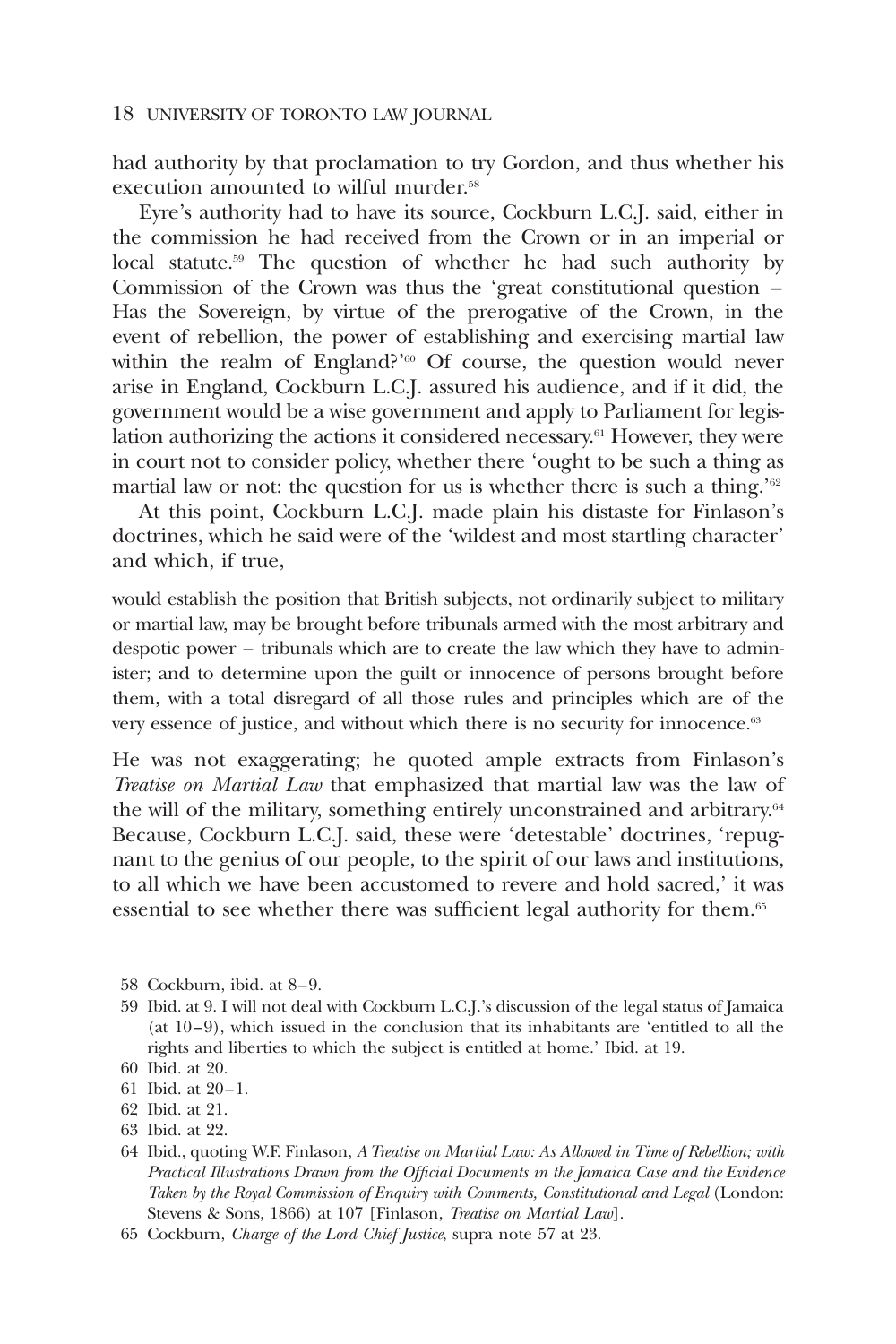Cockburn L.C.J. proceeded to argue that all supposed examples of the exercise of martial law, that is, cases where men were put to death or punished with 'some form of trial' and thus not deaths 'in the field,'66 were examples of illegality, something made plain by the Petition of Right, the statute that in 1627 put an end to attempts in England to exercise martial law by virtue of the prerogative.<sup>67</sup> That statute, he argued, was not an 'enacting statute' with application only to England; it did not place any 'new limitation upon the prerogative of the Crown' but simply declared 'where, according to the law and constitution of this country, the prerogative of the Crown ends and the rights and liberties of the subject begin.'68

Cockburn L.C.J. admitted that the claim about the end of prerogativebased martial law could not be made about Ireland. But he pointed out that there the illegality of the exercises had been recognized through the enactment of acts of indemnity and that, after the famous case of Wolfe Tone, $69$  prior statutory authority was sought for the powers the executive thought it required. In this regard, he said that 'nobody can deny for a moment the power of Parliament to enact that martial law shall be put into force.'<sup>70</sup> It might, as I have already suggested, seem to give the game away to admit that what cannot be constitutionally done by prerogative can be done by statute, but Cockburn L.C.J. had two further

- 66 Ibid. at 24–47, 24–5. I take it that Cockburn L.C.J. wished to distinguish between the situation in which someone is shot during the course of a riot and the case in which someone is killed after he has been arrested. I discuss the point of such distinctions below when I explain why military trials of civilians are a particular anathema to the rule of law, even though they may be far from being the morally worst thing done in the name of martial law.
- 67 Ibid. at 45.
- 68 Ibid. at 65.
- 69 Tone was a prominent figure in the Irish Rebellion of 1798, a rebellion that provoked a proclamation of martial law. He had been in France to raise support for a French invasion and was captured on board one of the French ships. He was tried and sentenced to death before a court martial. He asked that, as a soldier, he might be shot rather than hanged. This request was refused, and his father made an application to the Court of King's Bench in Dublin for habeas corpus on the ground that he had been sentenced to death by a court martial and that the court martial was illegal, since the ordinary courts were sitting and thus retained jurisdiction. The Court granted habeas corpus in the face of the military's determination to execute Tone, even ordering the arrest of the officer commanding the barracks where Tone was held. But when the sheriff arrived at the barracks to serve the writ, he found that Tone was already dying – he had slit his throat in order to avoid the shame of a hanging. For a fuller account see Cockburn, Charge of the Lord Chief Justice, supra note 57 at 51–3; for a more contemporary account see Marianne Elliot, 'Tone, (Theobald) Wolfe' in Oxford Dictionary of National Biography (Oxford: Oxford University Press, January 2008), online:  $Oxford$   $DNB$  <http://www.oxforddnb.com/ view/article/27532>.
- 70 Cockburn, Charge of the Lord Chief Justice, supra note 57 at 49–57, 53.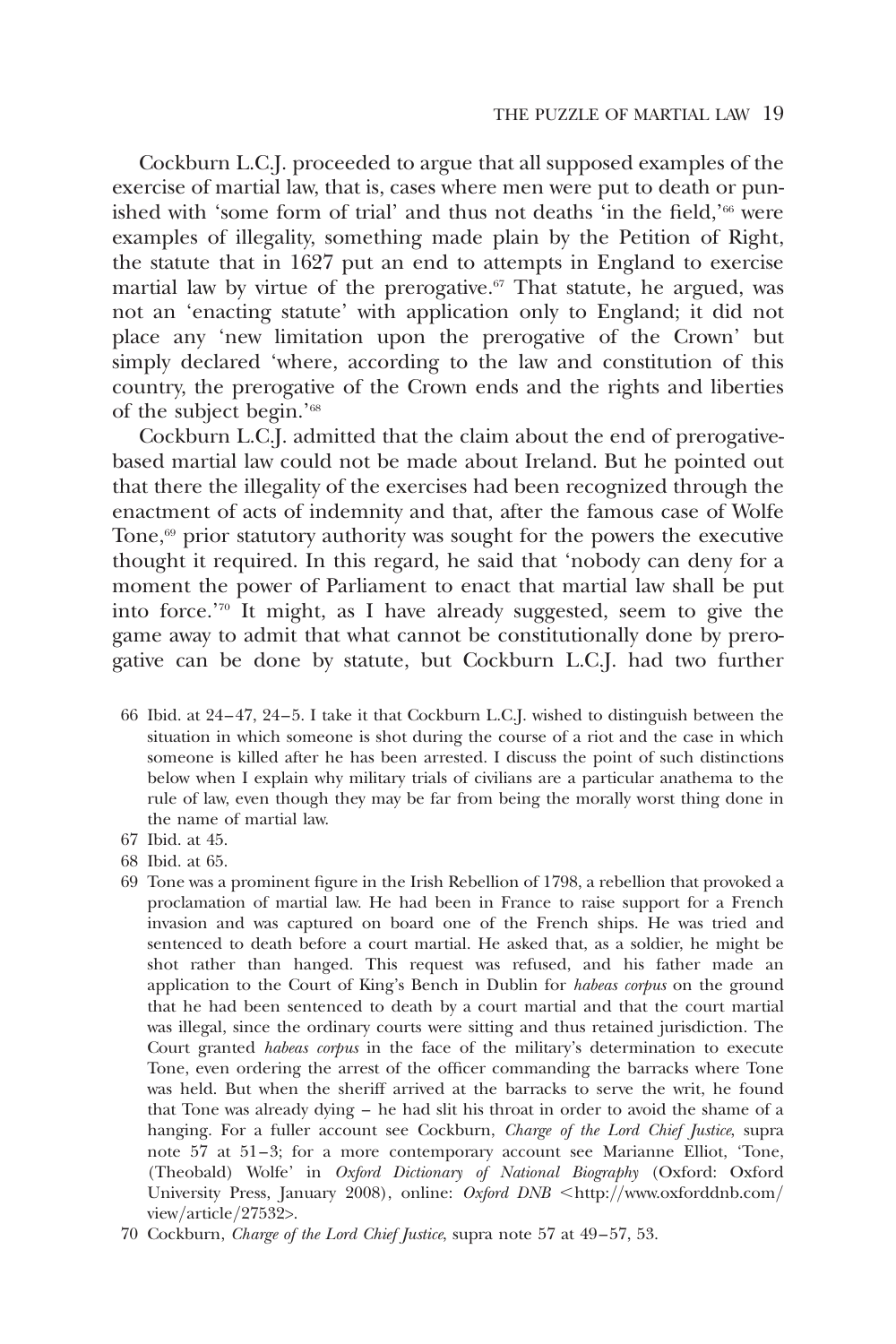arguments to add to his first argument that the executive cannot rely on a constitutional authority but must get its authority from the legislature.

The second argument resides in his point that one of the advantages of seeking Parliamentary authority is that

restrictions and conditions can be placed on the exercise of this anomalous jurisdiction [such] as may insure the observance of those things which are essential to justice, and which tend to secure it from those disturbing influences which in times of public commotion are too apt to operate on the mind of those who may be called on to administer this rude and hasty justice, and to lead them to arbitrary and rash decisions.<sup>71</sup>

Now, this second argument might seem but a pious hope. However, as I will now show, it is best appreciated in conjunction with the third argument – Cockburn L.C.J.'s analysis of the Jamaica legislation on which Eyre and the officials relied. For Cockburn L.C.J. argued that the correct way to interpret general statutory authority to declare martial law is that such authority is bounded by specific understandings of martial law, as found in statutes, the common law, and authoritative pronouncements by lawyers.

One of the first statutes made after the legislature of Jamaica acquired from the Crown the power to make permanent statutes had as its purpose to establish a militia in Jamaica, as there was no standing army. It provided that if the commander-in-chief apprehended public danger or invasion, he was to call a council of war and, with their advice and consent, command the Articles of War to be proclaimed, '[u]pon which publication the martial law is to be in force.'72 The act concluded with the proviso that nothing within it could give any official authority to do 'any act or thing contrary or repugnant to the known law of England or this island,'73 which meant, Cockburn L.C.J. asserted, that it was subject to the Petition of Right.<sup>74</sup>

Cockburn L.C.J. recognized that governors of Jamaica had in fact exercised martial law 'in the amplest sense of the term' since the enactment of this statute, believing that they had authority from the statute or from their commission.75 But his view was that the statute gave them no such authority; it was simply a statute enacting that once a militia had been raised, it would be governed by military law, a claim that was not only in accordance with authority but also reinforced by the proviso about the law of England.76

- 74 Cockburn, Charge of the Lord Chief Justice, supra note 57 at 78.
- 75 Ibid.
- 76 Ibid. at 77–8.

<sup>71</sup> Ibid. at 53.

<sup>72</sup> Ibid. at 75–6.

<sup>73</sup> Ibid. at 75–7. For a full statement of the text of the proviso see Harrison, Martial Law, supra note 11 at 20.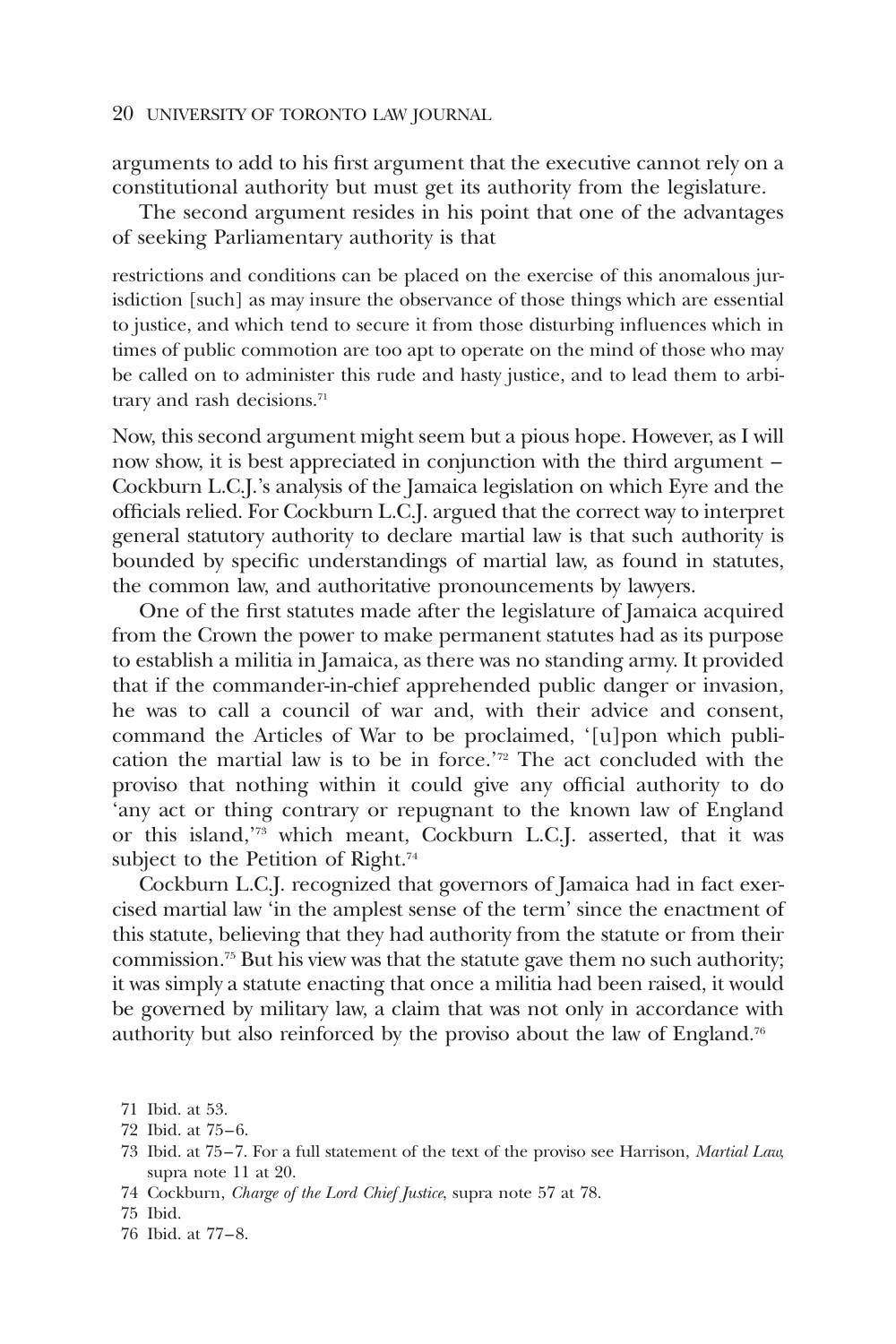The second statute he considered, also a militia act, made it clear, in his view, that while the governor could proclaim martial law only with the assent of a council of a war, and for periods of thirty days at a time, once he had that assent, he had the powers of martial law 'in the largest sense.'<sup>77</sup> This could not be the common law of necessity, which left two possible senses. It was either the law applicable to the military 'applied to the civilian' or a 'shadowy, uncertain, precarious something, depending entirely on the conscience, or rather on the despotic and arbitrary will, of those who administer it.'78

The substantive law applicable to the military was not, however, arbitrary or uncertain; rather, it was 'precise, specific, definite.'79 The same was true of military procedural law, with the exceptions of the 'drum-head court martial,' which seemed closer in approach to what is called martial law but which, Cockburn L.C.J. asserted, had fallen into disuse, and of a summary procedure under the Mutiny Act, but such a court did not have the power to pass sentence of death.<sup>80</sup> Subject to these two exceptions, this kind of military law demanded the same standards as an ordinary court of justice, save for the fact that an accused could not be represented by a lawyer of his choice, a defect but one that had until quite recently also attended civilian trials on capital offences.<sup>81</sup> So if that were the martial law applicable to the soldier, Cockburn L.C.J. asked, why was something different claimed to be applicable to the civilian?<sup>82</sup> Apart from what he called the 'reckless assertions of Hume,'<sup>83</sup> the major contribution to this idea came not from authority but from 'excesses and abuses which have been committed in the exercise of this power.'84

That left only the argument that martial law is necessary because of the need for 'summary and terrible' examples. But if such examples were to be made 'without taking the necessary means to discriminate between guilt and innocence,' so that, 'in order to inspire terror, men are to be sacrificed whose guilt remains uncertain,' he trusted that 'no court of justice will ever entertain so fearful and odious a doctrine.'85

78 Ibid. at 83–6, 86.

- 80 Ibid. at 92–7.
- 81 Ibid. at 98.
- 82 Ibid. at 99.
- 83 Ibid. at 104, quoting Hume's remark that martial law is 'a prompt, arbitrary, and violent method of decision.'
- 84 Cockburn, Charge of the Lord Chief Justice, supra note 57 at 105.
- 85 Ibid. at 108. This claim caused Cockburn L.C.J. some embarrassment at the hands of Finlason, who pointed out that as Attorney General, Cockburn had argued to Parliament after martial law had been declared in Ceylon that when martial law is in force, the 'ordinary criminal tribunals cease to have jurisdiction ... We don't punish men merely for the offence they have committed. They are punished to deter others

<sup>77</sup> Ibid. at 80.

<sup>79</sup> Ibid. at 91.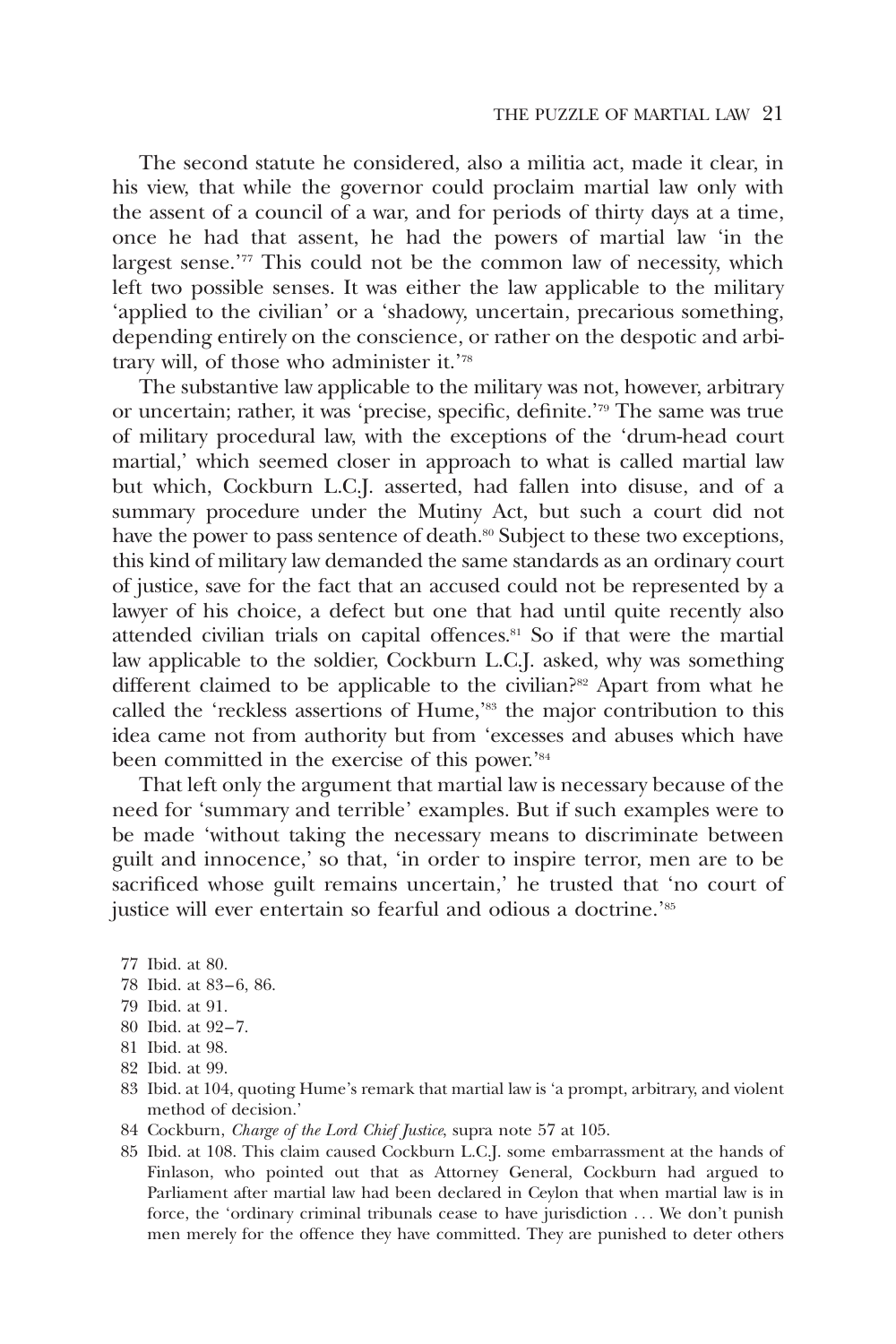There are considerations more important even than the shortening the temporary duration of an insurrection. Among them are the principles of justice, principles which can never be violated without lasting detriment to the true interests and well being of a civilised community.<sup>86</sup>

In sum, the three arguments are these:<sup>87</sup> the common law constitution does not know martial law in the sense of a prerogative-based unfettered discretion, so any executive authority to act must come from statute; the legislature can enact martial law, but we expect that, if it does so, the powers granted will be carefully circumscribed; and, if that expectation is disappointed, we are entitled to interpret the statute as circumscribing the powers in accordance with the best understandings of martial law from the common law, declarative statutes such as the Petition of Right and the habeas corpus acts, and the authority of great lawyers.

In combination, the three arguments are powerful because they leave elites who want to exercise an unfettered discretion with only one option – enacting legislation that very explicitly gives them the specific powers that they want. That option is a difficult one to exercise, because it is likely to attract adverse public criticism, and, moreover, criticism spurred by the fact that the public is uncomfortable with the thought that their society is officially not committed to the rule of law.

Cockburn L.C.J. then expressed the view that if the governor had no power to put martial law into force, it followed both that the court martial lacked jurisdiction and that the execution was the crime of murder. If Nelson and Brand had made an honest mistake about there being jurisdiction when there was none, they would have to hope for a pardon. The 'law must,' he said, 'be vindicated,' 'however sorry we may be that gentlemen who have intended to do their duty ... should be made amenable at the bar of a criminal court for the crime of murder.'88 And he made plain in a close analysis of the evidence at and process of Gordon's court martial that much of the evidence that was admitted was inadmissible, that what was admissible was worthless, and

from following their example.' See W.F. Finlason, 'Introduction' to W.F. Finlason, ed., Report of the Case of The Queen v. Edward John Eyre, on his Prosecution, in the Court of Queen's Bench, For High Crimes and Misdemeanours Alleged to have been committed by him in his office as Governor of Jamaica; Containing the Evidence, (Taken from the Depositions), the Indictment, and the Charge of Mr. Justice Blackburn (London: Chapman and Hall, 1868) xxii [Blackburn, Case of The Queen v. Edward John Eyre].

- 87 On the assumption, of course, that the situation in not one in which the executive has no time to procure authority from the legislature, in which case, as we have seen, it will have to act and rely on the common law defence of necessity if called to account before the courts.
- 88 Cockburn, Charge of the Lord Chief Justice, supra note 57 at 124–7, 126, 127.

<sup>86</sup> Cockburn, Charge of the Lord Chief Justice, supra note 57 at 108. In addition, he doubted the necessity of such trials.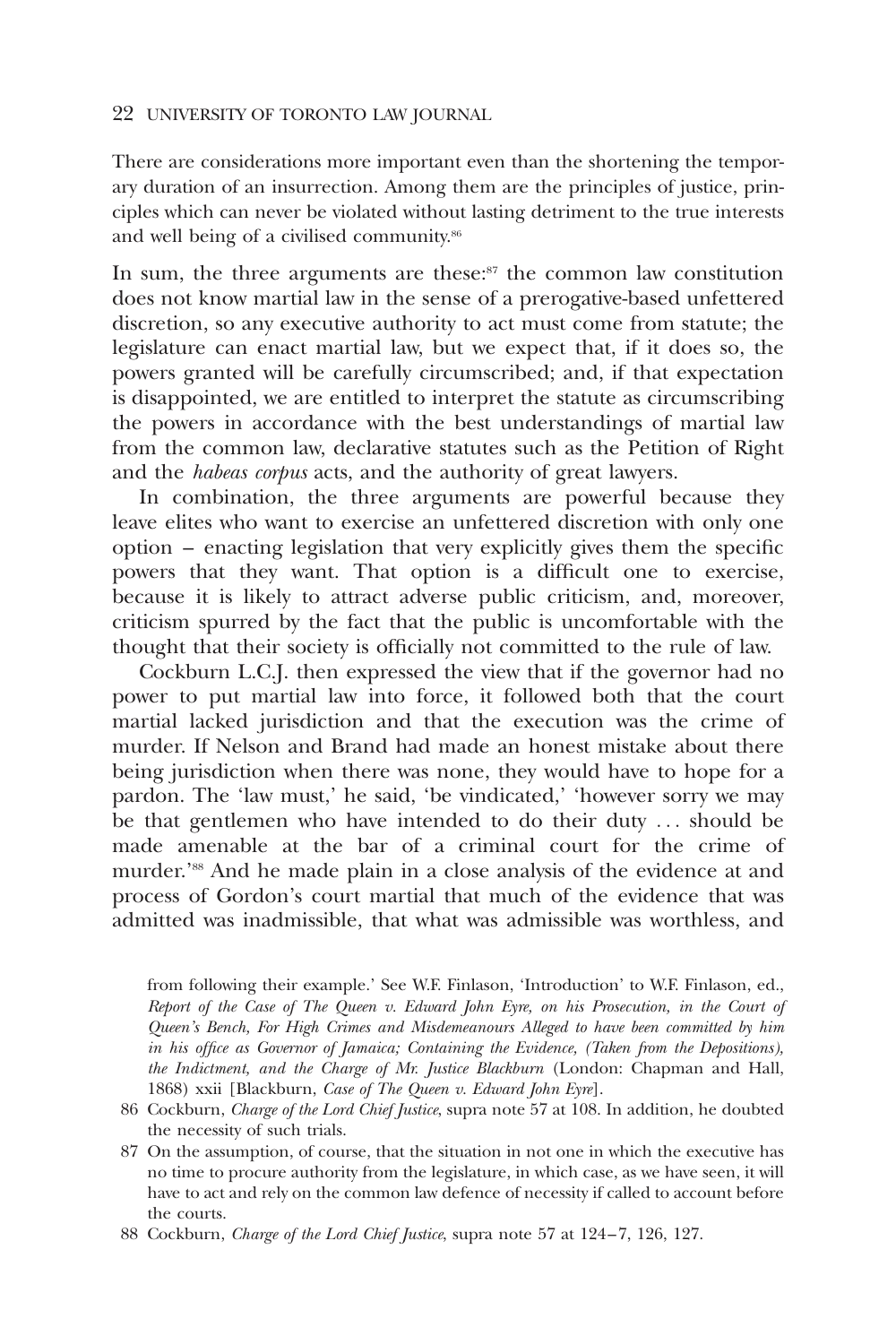that the process was a complete sham, such that it was as 'lamentable a miscarriage of justice as the history of judicial tribunals can disclose.'89

Given his view of the facts and his account of the law, it might thus seem that Cockburn L.C.J. was virtually directing the grand jury to declare a true bill. But he also, as I have already indicated, said some things that put his whole charge in doubt. He emphasized not only that he had 'felt deeply sensible of the exceeding difficulty of the task' of 'travelling over [the] untrodden ground' of martial law but also that his views were his alone; he did not have the help of judicial decisions or learned authority or the guidance of other lawyers or judges.<sup>90</sup> He thus injected, as Kostal emphasizes, a serious note of uncertainty into a charge that was meant to clarify the law to the grand jury.

Cockburn L.C.J. proceeded to make matters even worse by arguing that if the jury found that the army officers who presided over Gordon's trial had jurisdiction, they had to decide whether it was exercised honestly and bona fide. That is, assuming that there was jurisdiction, if it looked to the grand jury as though the officials had abused that jurisdiction to get rid of a 'mischievous and obnoxious character,' they should find a true bill.<sup>91</sup> While he seemed to indicate that the way the court martial was conducted constituted evidence of dishonesty and bad faith, $92$  this argument invited the grand jury to decide the legal questions at stake in the case, and thus he charged them with an interpretative task that was properly his, not theirs.<sup>93</sup> Moreover, he muddied not only his charge on the law but also his charge on the facts by suggesting that he understood why, in the circumstances of the uprising and in light of Gordon's political record, officials could honestly think both that Gordon was a cause of the uprising and that his punishment would bring an end to the insurrection.<sup>94</sup>

Kostal thus rightly says if there was ever a chance that a jury of twentythree 'affluent and (presumably) conservative men' was going to find a true bill, Cockburn L.C.J. had 'surely scuttled it.'95 Kostal may even be

- 89 Ibid. at 129–54, 154. In a note added later to the text of the address, Cockburn L.C.J. dismissed as 'most dangerous and pernicious' a claim made by Finlason that the question in cases such as Gordon's was one of deterring others through punishment, so that it did not matter whether a man had directly caused a rebellion – 'only that his death would stop it.' Ibid. at 154–5, quoting Finlason, Treatise on Martial Law, supra note 64 at 61.
- 90 Cockburn, Charge of the Lord Chief Justice, supra note 57 at 127.
- 91 Ibid. at 128–9.
- 92 See, e.g., ibid. at 129, 137.
- 93 Ibid. at 152–3. At the end of his charge, Cockburn L.C.J. not only repeated his doubts but stated that the jury had to undertake a 'review of the authorities' and of the law in general. Ibid. at 154–5.
- 94 Ibid. at 152. This point is repeated at the end of the charge, at 156.
- 95 Kostal, A Jurisprudence of Power, supra note 27 at 339.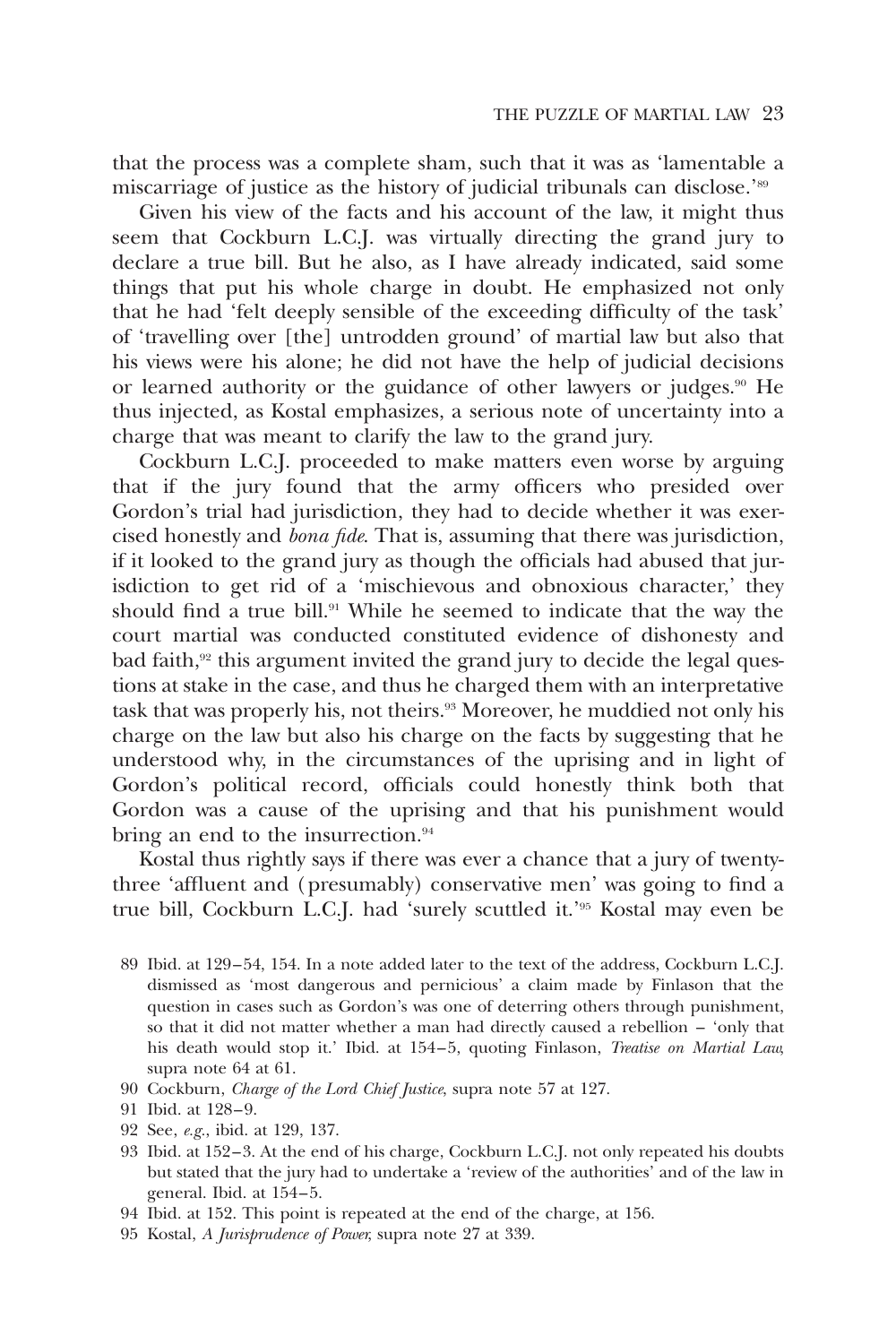right in saying that the charge was 'naïve, even disingenuous.'<sup>96</sup> But he goes too far, in my view, in claiming that the charge is an 'archetypal study in liberal confusion and self-contradiction about law and empire,'97 faults made worse by the fact that Cockburn L.C.J., in a postscript to the published edition of the charge, not only 'accepted the fact of empire and the need to use force to preserve it'<sup>98</sup> but also would not 'categorically condemn martial law'99 and 'made just one recommendation: for the "necessity of legislation if martial law is ever again to be put into force."'100 For there is a difference between the incontrovertible claim, on the one hand, that Cockburn L.C.J. fatally undermined his argument with his doubts and with his mistake in charging the jury with interpretation of the law and, on the other, Kostal's claim that Cockburn L.C.J.'s argument was inherently self-contradictory.

Note that Kostal says that it is not the place of a historical study to say whether Finlason's account of martial law was 'correct, or at least more correct' than Cockburn L.C.J.'s. But he adds that Finlason 'presented an internally coherent account of the sources' and that he was 'more forthright about the implications of empire for constitutional government,' underlining as he did 'the indispensability of terror as an instrument of imperial government.'101 This addition creates a tension in Kostal's account, since an internally coherent account of the legal sources is by definition better than a self-contradictory one, and, if it has only incoherent rivals, there is every reason to say it is the correct account. As Kostal points out, Finlason charged Cockburn L.C.J. with confusing what the law was with what the law ought to be. He thus, Kostal says, criticized Cockburn L.C.J. from the 'perspective of legal positivism' and claimed for himself a presentation of the law as 'hard fact.'102

However, Finlason's position is more open than Cockburn L.C.J.'s to the charge of internal or self-contradiction. In his first work on martial law, Finlason argued, as we saw Cockburn L.C.J. indicate, that martial law is something entirely arbitrary, uncontrollable by ordinary law. In Finlason's view, martial law involves the 'suspension of all law,' thus conferring 'an absolute discretion for the doing of anything which possibly could be deemed necessary or expedient.'103 It follows that anything done during the period of martial law is by definition not illegal.

- 97 Ibid. at 482–3.
- 98 Ibid. at 483–4.

- 100 Ibid. at 483–4, quoting from Cockburn, *Charge of the Lord Chief Justice*, supra note 57 at 163.
- 101 Kostal, A Jurisprudence of Power, supra note 27 at 368.
- 102 Ibid. at 367.
- 103 Finlason, Treatise on Martial Law, supra note 64 at 107.

<sup>96</sup> Ibid. at 339.

<sup>99</sup> Ibid. at 367.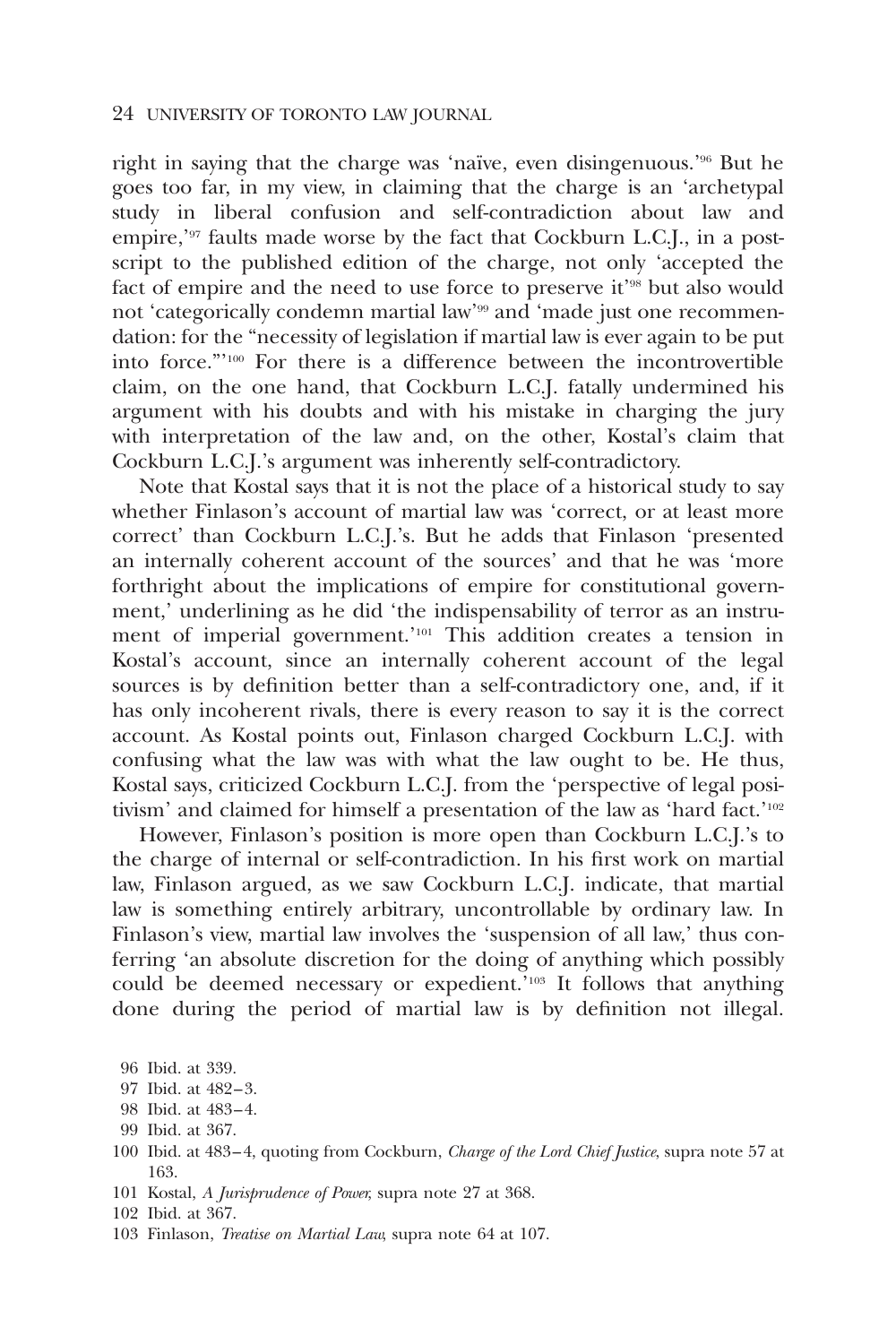Indeed, strictly speaking there was no need for an act of indemnity following a declaration of martial law: even if excessive acts were carried out, this was not something 'material to their legality,' and those who did them could not be legally liable.<sup>104</sup>

The position is not incoherent that if the idea of martial law is something different from the law that applies to the military and the law of the defence of necessity, it must amount to the suspension of all law. It is merely an all-or-nothing position, one that asserts that there would be 'no difference between ordinary law and martial law' if the 'governor or military authority' could be 'legally liable for what is honestly done.'105 The problem is not incoherence but the fact that it is difficult to see what role 'law' plays in the idea, given that legal authority is universally supposed to be an authority to act only if the law supplies a warrant for one's act. To put it differently, legal authority is an inherently limited authority: not only must one have jurisdiction to act, but the idea of jurisdiction entails objectively determinable limits, that is, limits determinable by some independent legal authority. In short, Finlason's position is incoherent as an account of law.

Finlason was acutely aware of this problem and so at times retreated somewhat from his position. He writes, for example, that the power of martial law is 'absolute' rather than 'utterly arbitrary' and that 'the military authorities are justified in all means and measures, they really deem necessary; though not in wanton and unnecessary acts of cruelty, which from their nature they cannot have really deemed necessary.'106 In addition, he claimed that martial law is controlled by the common law, since the common law recognizes martial law as absolute, but only within its jurisdiction, and that its exercise is subject to those 'dictates of natural justice ... which the law of England considers as of universal obligation.'107 He even suggested that 'the entire and willful non-observance of this great duty might so far invalidate such proceedings as to impose a *criminal* liability.'<sup>108</sup>

Moreover, Finlason does seem at times to provide a basis for enquiring into the validity of both the proclamation of martial law and its implementation. He writes consistently about 'the lawful proclamation of martial law'109 and suggests that the validity of a declaration of

- 106 Ibid. at xxxvi. Finlason may here be relying on early understandings of absolutism, which regarded the quality of being absolute as virtuous; see James Daly, 'The Idea of Absolute Monarchy in Seventeenth-Century England' (1978) 21 Historical Journal 227. But how this reliance assists him is unclear.
- 107 Finlason, Treatise on Martial Law, supra note 64 at xxxvii.
- 108 Ibid. at xxxvii; see further at 87.
- 109 See, e.g., ibid. at 52, 55.

<sup>104</sup> Ibid. at xvi, and see further at xxviii–ix.

<sup>105</sup> Ibid. at 51.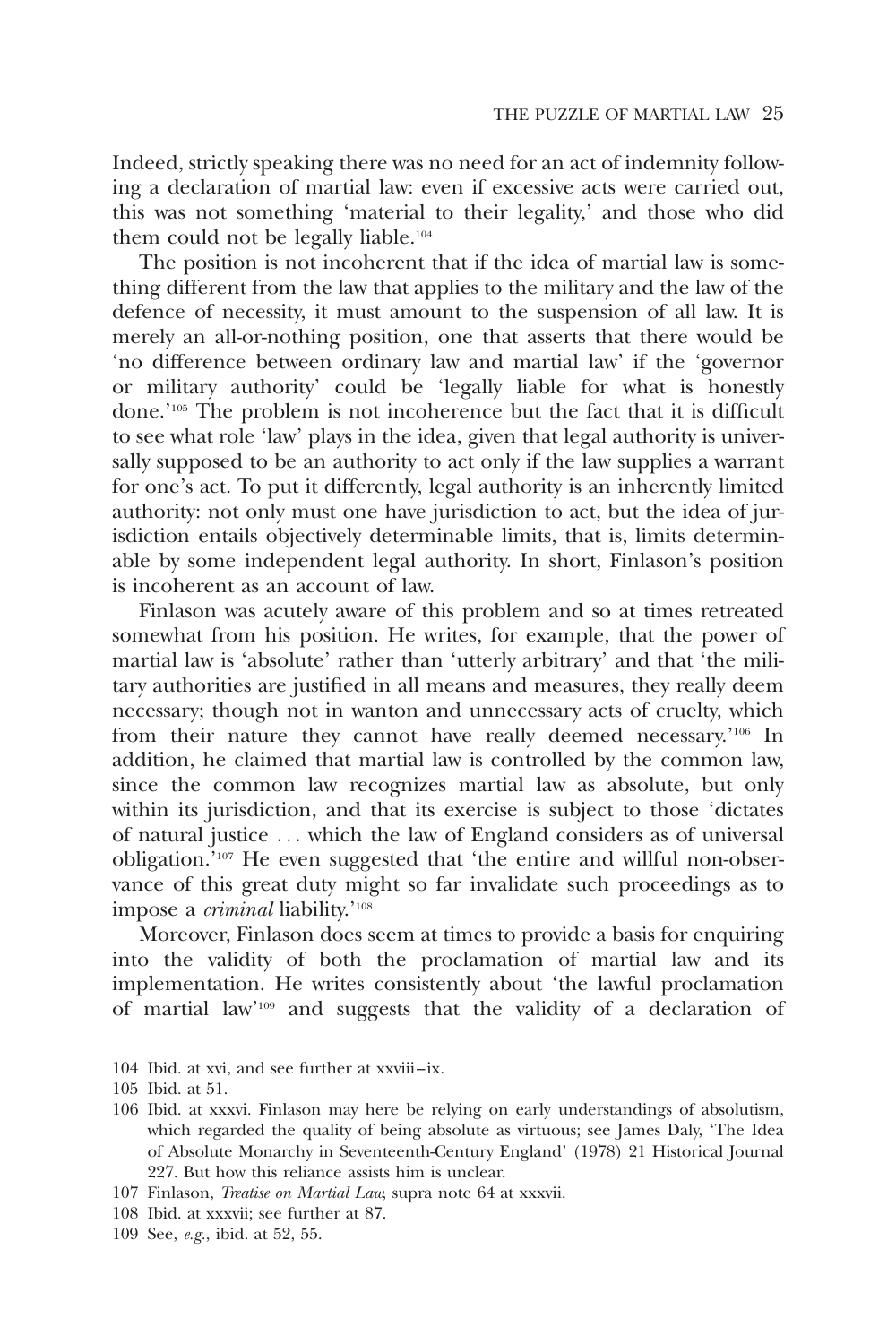martial law depends on certain facts, for example, that there is a rebellion and no standing army whose might more than suffices to put it down.<sup>110</sup> He says that whether 'there is or is not a rebellion, is, as our lawyers always held ... a question of fact; and, still more so, whether it is sufficiently formidable to require martial law for its suppression.'111 He also frequently asserted that as long as officials act honestly, it does not matter whether they act in error. So, for example, even if it is the case that an official is in fact mistaken as to the existence of a rebellion, if he honestly thinks there is, he acts with full legal authority. This seems to suggest that the official could be legally liable if it could be shown that he did not honestly believe there was the necessity to declare martial law. However, Finlason also emphasized that the legality of a declaration of martial law

depends ... simply upon the *fact* of its having so been declared; otherwise there could be no security for any one ever acting under martial law, for it is a general principle that if there is no original authority or jurisdiction, all who act under it act illegally, and so, if they take life (save in self defence, or in suppression or resistance of actual felonious outrage), are guilty of murder.

If the legality of martial law were made to depend ... upon the soundness of the judgment exercised in declaring it, in the opinion of other persons, at a great distance, and after the event, and under different, perhaps hostile influences, it is obvious that no one could even venture to declare, or to act upon, martial law, and put in force its terrible powers for the salvation of a colony or a dependency.<sup>112</sup>

As he makes crystal clear in these passages, if the fact of a declaration suffices to ground its legality, there is no scope for second-guessing that fact on any ground.

Finally, Finlason argued that the point of martial law is to avert danger by deploying terror, with any person a legitimate target who is not actively involved in supporting the military.113 It is unclear what role natural justice could play if this is the point, a fact highlighted by his statement that 'the governing principle' of martial law is that its 'basis' is 'danger rather than guilt: and the meeting of danger by the exciting of terror.'114

In sum, the only way for Finlason to preserve his position from selfcontradiction was to stick with the claim about the utter arbitrariness of martial law, which meant accepting that law is not properly part of the

- 111 Ibid. at xxii.
- 112 Ibid. at 55 [original emphasis]. See also at xxii ('It is apprehended that the declaration of martial law, in case of rebellion, is, as an act of State, necessarily valid, although it may be more or less censurable for erroneous judgment').
- 113 Ibid. at xxxii, 27.
- 114 Ibid. at 64 [original emphasis].

<sup>110</sup> Ibid. at iv.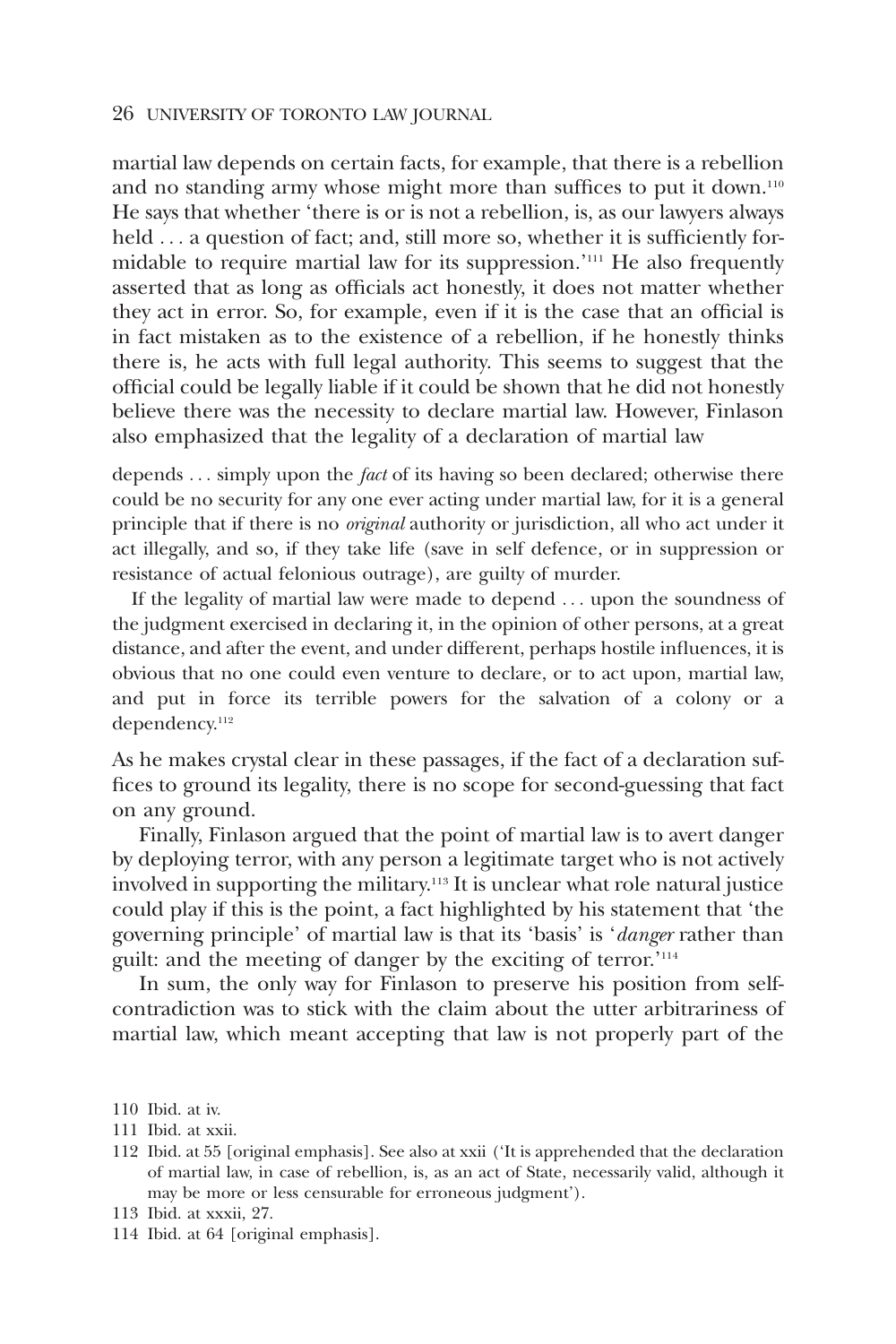concept. It is, to quote him, 'a state of things in which there is no law at all, but the will of the Commanding officer.'115 The retreats set out above turn out to be no more than his vain wish to have law, properly so called, play a role. The grip of that wish on him is further manifested in his introduction to his edition of Mr Justice Blackburn's charge in Eyre's case, which fully endorses Blackburn's position.

Blackburn J.'s position is, at least on the surface, very different from Finlason's. First, in his charge to the jury, Blackburn J. did not commit himself to the claim that there is a prerogative to proclaim martial law. Even if there were such a prerogative, he did not think that it was as 'unbounded, wild, and tyrannical' as 'some persons have lately been saying that it is,<sup>'116</sup> a reference which must include Finlason, since he was the most prolific and prominent exponent of such claims. Indeed, Blackburn J. suggested that the prerogative, if it existed, was 'strictly limited to necessity,' and if that were the test, there could be 'no reasonable doubt that ... [Eyre] did exceed much that would be authorized on the most extended view of the prerogative,' such that if Eyre rested his authority on the common law, the jury would have to find a true bill.<sup>117</sup>

Where Blackburn J. differed from Cockburn L.C.J. was mainly in his interpretation of the Jamaican statutes. With respect to the first statute, he put great emphasis on its provision that when the emergency had passed 'martial law shall cease and the common law revive.'118 He did not think that the statute could therefore be limited to permitting the authorities to call out the militia and having military law apply to the militia, since authority to do that had been given in a separate section. In other words, in order to give sense to the idea of the common law's reviving, he inferred that it had to be entirely suspended, allowing for martial law to be exercised 'in the fullest sense.'119

But this inference is controversial. One could equally argue that the provision about the common law is there to emphasize the transition from control by military law of the militia to the general control of the common law over all of the population, including that part of the population that had formed the militia. Moreover, since the phrase 'martial law' was used in both sections, it is logical to infer that it means the same thing in both, and there is also the rule that statutes should be taken to use phrases in accordance with their received common law meaning unless there is good reason to suppose that some other meaning was intended.

115 Ibid. at vii.

- 117 Ibid. at 74–5.
- 118 Ibid. at 77.

119 Ibid. at 79.

<sup>116</sup> Blackburn, Case of The Queen v. Edward John Eyre, supra note 85 at 74.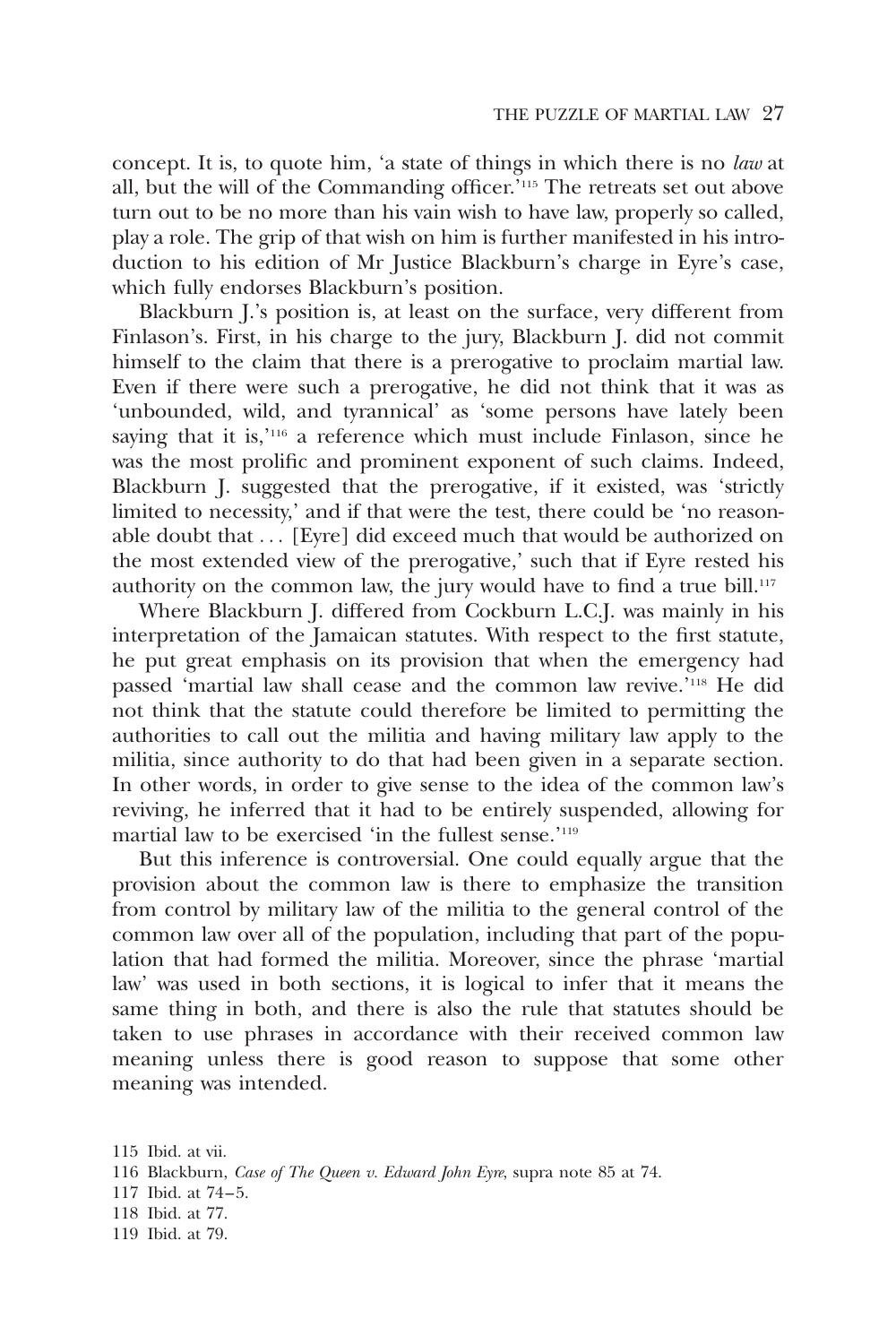More significant is that Blackburn J. failed to mention the proviso that nothing within the statute could give any official authority to do 'any act or thing contrary or repugnant to the known law of England or this island,' a significant omission given that he, unlike Finlason, accepted that the Petition of Right applied to Jamaica.120 And that casts into doubt Blackburn J.'s claim that, in the second statute, martial law meant doing whatever the governor thought necessary, checked only by the requirements that he have the full consent of the Council of War and that martial law operate for only thirty days at a time.<sup>121</sup>

In addition, Blackburn J. noted that the statutes did not define martial law,122 and he did not himself venture a definition. However, as we have seen, he had laid down one negative condition: martial law is not as 'unbounded, wild, and tyrannical' as Finlason and others would have it. Perhaps for that reason, Blackburn J. set out what we might think of today as a proportionality test: 'If a man of reasonable firmness, selfcontrol and moderation would not have done it, then, I have no doubt, he would have been punishable for the want of that firmness and moderation.'123

That question was for the jury to decide, and he made it clear that they should apply his test, putting themselves as much in Eyre's position as they could, to the question of the proclamation of martial law, the question of its maintenance for thirty days, and the question of the removal of Gordon to Morant Bay to stand trial.<sup>124</sup> In the circumstances, as Finlason approvingly notes, $125$  this was a direction to the jury not to find a true bill. They had been told that Eyre had by statute indeterminate powers to do indeterminate terrible things, and rural propertied gentlemen were not likely to balk at finding that, from his perspective, he had acted appropriately.

In giving this direction, Blackburn J. was not far from being disingenuous. Unlike Finlason, he saw law as inherently controlling, so that martial law could not be arbitrary, even if it were created by a valid

- 120 Contrast Finlason, *Treatise on Martial Law*, supra note 64 at iii n. (a), with Blackburn, Case of The Queen v. Edward John Eyre, supra note 85 at 72, read with 77. See Cockburn's comments on Finlason's claim, though without specific reference, in Cockburn, Charge of the Lord Chief Justice, supra note 57 at 65.
- 121 Blackburn, Case of The Queen v. Edward John Eyre, supra note 85 at 79-80. His only evidence in the language of the statute was the claim that martial law must 'ever be considered as amongst the greatest evils' because of the 'experience of the mischief and calamities attending it' (ibid. at 79). Blackburn J.'s rather tendentious exercise in statutory interpretation also contrasts unfavourably with Harrison, Martial Law, supra note 11 at 19–23.
- 122 Blackburn, ibid. at 79.
- 123 Ibid. at 81.
- 124 Ibid. at 81–7.
- 125 Ibid. at xxxviii.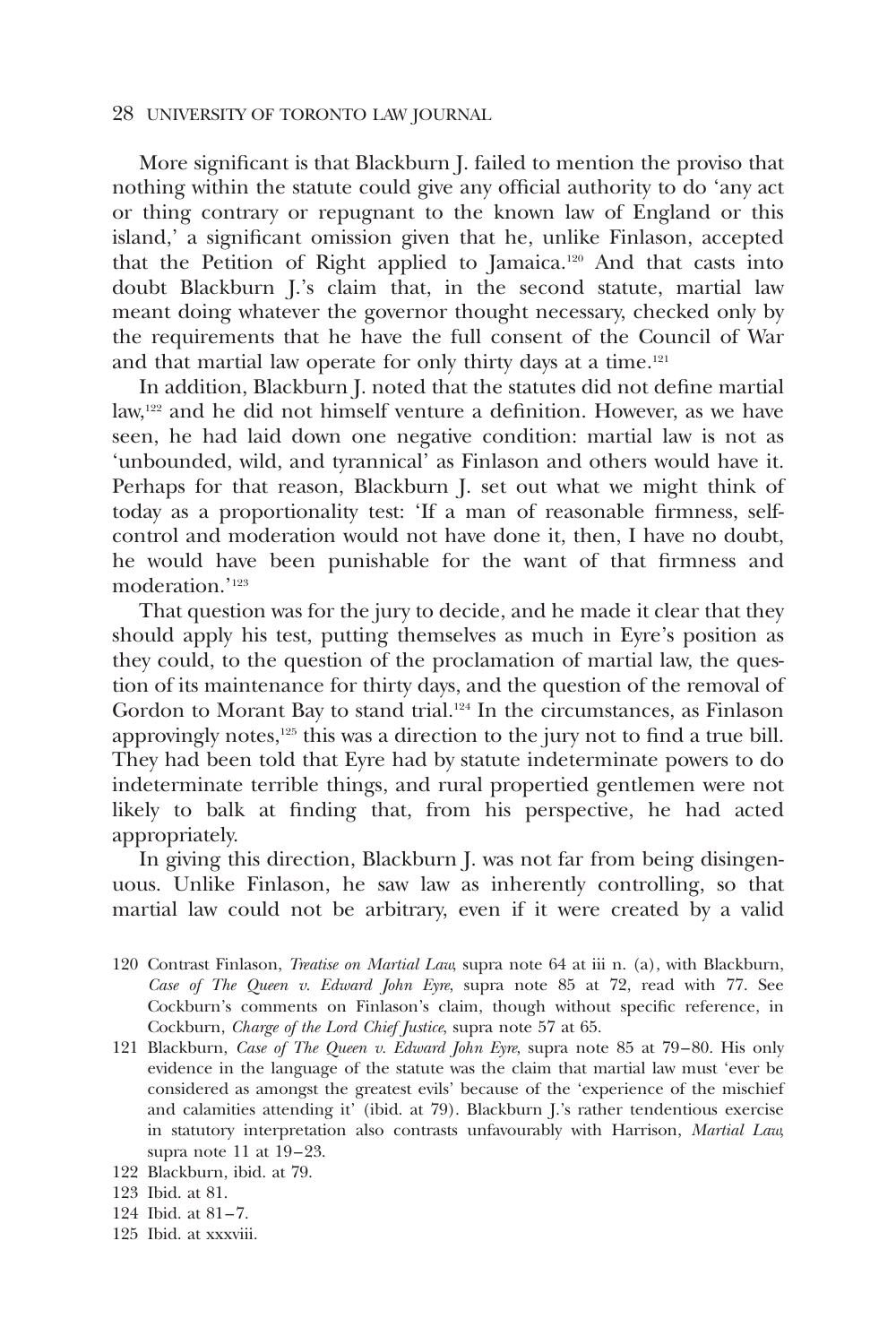statute. But he was unwilling to specify its legal content, so he effectively left that issue up to the jury, thus silently doing what Cockburn L.C.J. had explicitly done – inviting them to interpret the law for themselves. Moreover, the reasoning of his direction on the law is internally flawed. As we have seen, the parts of Cockburn L.C.J.'s argument come as a package. Doubts about a prerogative power to proclaim an arbitrary regime of martial law should translate into a stance on statutory interpretation averse to finding that those same powers are authorized by statute, in the absence of an altogether explicit legislative statement that they are. If Eyre had, as we saw Blackburn J. said, acted in a clearly excessive way at common law, given that Blackburn J. also thought that there were constraints of reasonableness on Eyre's actions under statute, he owed the jury an explanation of why those constraints permitted Eyre to be let off the hook of criminal liability.

Still, Finlason should not have endorsed Blackburn J.'s charge, despite his agreement with its message. While that charge was crafted in such a way at to make the jury's conclusion inevitable, Blackburn J. did go through the motions of setting up a genuine question of fact for the jury to decide.126 And we have seen that, on Finlason's view, no institution is capable of second-guessing the governor or other responsible official on questions to do with martial law. In my view, Finlason was motivated both by his evident zeal to retaliate against Cockburn L.C.J.'s harsh words about him and by the temptation already described to temper somewhat his real position that martial law is utterly arbitrary.<sup>127</sup> Since Blackburn J.'s charge had the desired result and was cloaked with respect for legality, Finlason ignored the obvious differences between their positions.

One might still object that these differences, while obvious, were insubstantial. But one can make much the same point about the differences between Finlason and Cockburn L.C.J., or between all three figures. The moral of the story can be interpreted to be that when a society is faced with a radical challenge, law must give way to power, so that the three positions I have set out are just more or less elaborate

- 126 Cockburn L.C.J.'s charge is, to say the least, bombastic, but, to my ear, Blackburn J.'s charge oozes false sincerity. Note that Blackburn J. claimed to the jury that his charge on the law had been approved in discussions with his fellow judges, including Cockburn L.C.J., though he said he had to take personal responsibility for it (ibid. at 87–9). Cockburn L.C.J. angrily repudiated him from the bench six days later, and forced a kind of apology from Blackburn J. See ibid. at 104–8.
- 127 Note in this regard the title of his second book on martial law: W.F. Finlason, Commentaries on Martial Law with Special Reference to Its Regulation and Restraint (London: Stevens & Sons, 1867), online: HeinOnline <http://heinonline.org/HOL/ Index?collection=beal&index=beal/cmlw>.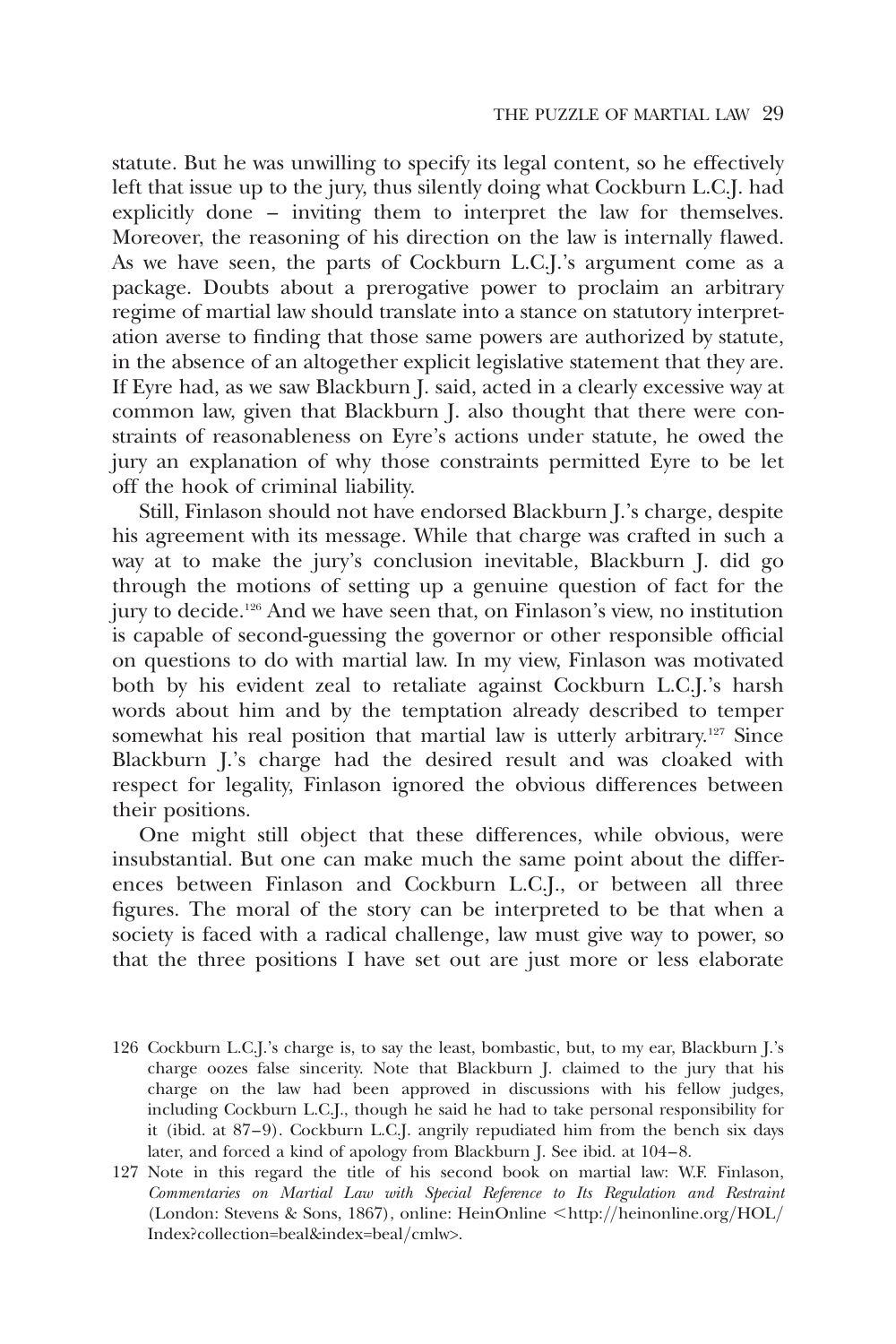forms of disguising this fact. Cockburn L.C.J.'s position inevitably collapses through Blackburn J.'s into Finlason's.

However, one can equally claim that the need to take law seriously travels in the other direction, collapsing Finlason's position into Cockburn L.C.J.'s, as long as Finlason remains unwilling to jettison the narrative of legality to describe his position. If one wants a jurisprudence of power because one regards it as essential that politics be conducted within a framework of legality, the 'legal frame,'<sup>128</sup> one is driven to the position that the constitution does not know martial law.

I believe that the only way to decide between these claims is by appeal to practice, a belief that, given the actual outcomes of the Jamaica affair, might seem fatal to the argument I wish to make – that Dicey's position, as first set out by Cockburn L.C.J. and other lawyers at the time of the Jamaica affair, is the only serious candidate to be a jurisprudence of power. However, as I will now show by moving via the Boer War to a contemporary US debate, what it means to appeal to practice is itself a complex normative question, because a practice sometimes has to catch up with its normative presuppositions.<sup>129</sup>

## <sup>V</sup> Constitutional law and constitutional morality

We had however redeemed, so far as lay in us, the character of our country, by shewing that there was at any rate a body of persons determined to use all means which the law afforded to obtain justice for the injured. We had elicited from the highest criminal law judge in the nation an authoritative declaration that the law was what we maintained it to be; and we had given an emphatic warning to those who might be tempted to similar guilt hereafter, that though they might escape the actual sentence of a criminal tribunal, they were not safe against being put to some trouble and expense in order to avoid it. Colonial Governors and other persons in authority will have a considerable motive to stop short of such extremities in future. (John Stuart Mill)<sup>130</sup>

Mill's optimistic take on the Jamaica affair despite the failure of the prosecutions might seem a little overblown in light of subsequent events. The legal and moral hand-wringing that followed the affair might, when one takes a longer historical view, seem to have disappeared as elites came to terms with the fact that governing an empire is a dirty, brutal business.

128 This is John Fabian Witt's term: Witt, 'Anglo-American Empire,' supra note 28.

<sup>129</sup> I would like to acknowledge a more general debt for this thought to my colleague Ernie Weinrib.

<sup>130</sup> John Stuart Mill, Autobiography (1873), ed. John M. Robson (London: Penguin, 1989) at 219.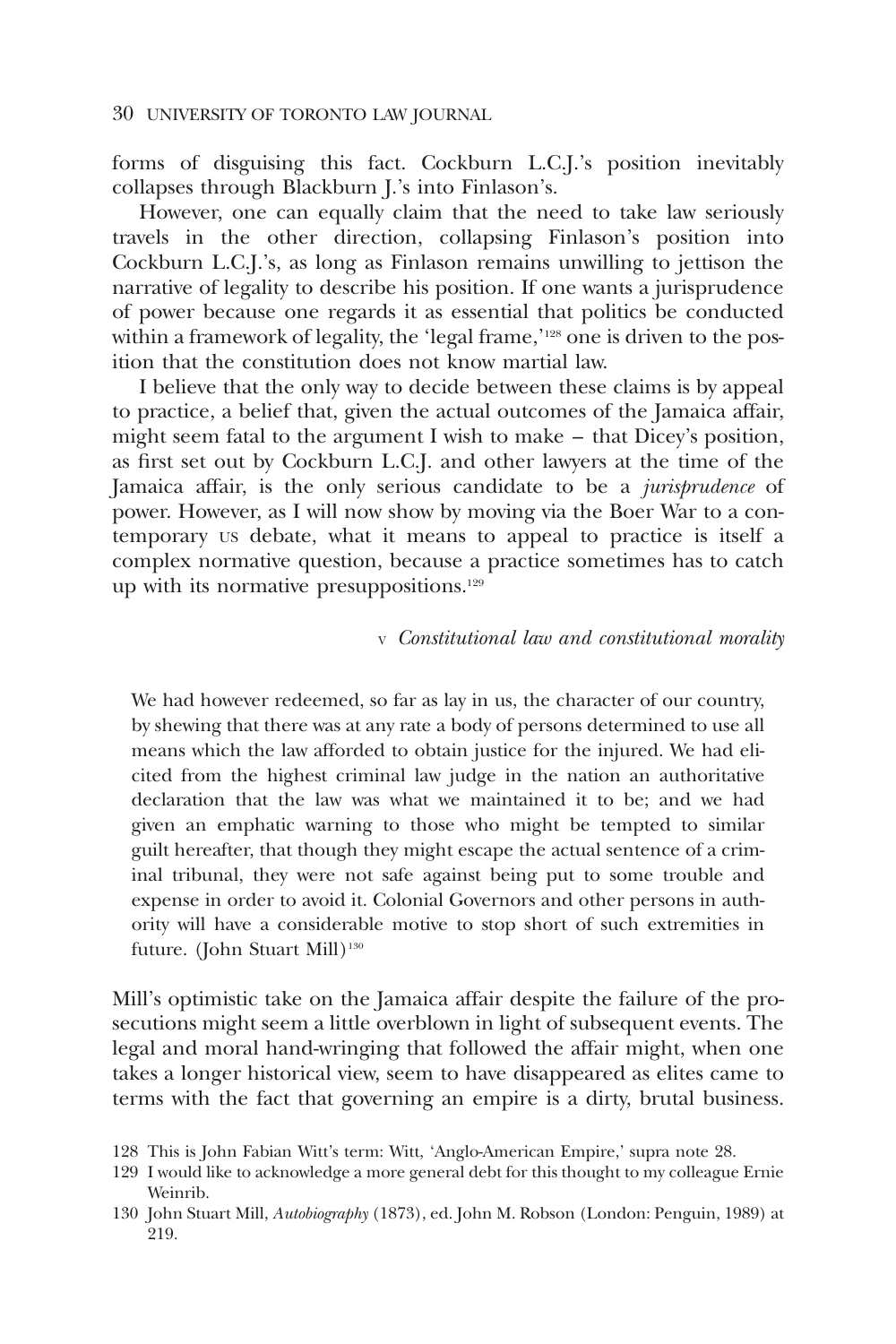While many examples could be adduced, notable in this context is the 1919 massacre in Amritsar, India, where, as elsewhere, some participants in Gandhi's campaign of passive resistance turned to active violence. In Amritsar, martial law was proclaimed and Brigadier-General Rex Dyer ordered his troops to open fire on a crowd of 20 000 that had gathered in contravention of regulations prohibiting meetings of more than four men.131 The crowd was trapped within the walls of a meeting ground. Around 380 were killed and more than 1 000 wounded. Numerous in camera trials followed, at which 180 people were sentenced to death and 264 to transportation for life. The Hunter Committee in England rejected Dyer's justification that the massacre was necessary to intimidate potential disobedients elsewhere, and he was condemned by the House of Commons, though not by the Lords.132 However, Dyer was never prosecuted, his only 'punishment' that he was invalided out of the army.<sup>133</sup> A.W.B. Simpson says that the Hunter Committee adopted a Diceyan theory, according to which Dyer and others were 'personally liable, and risked trial and indeed conviction for murder'; but, Simpson adds, there 'is no real sense in which this was or could ever be done.'134

Moreover, if anything the legal portents for Dicey's theory were hardly good, since in 1902, during the Boer War, the Privy Council, the judicial committee of the House of Lords that was the final court of appeal for the British Empire, decided  $Ex$  parte D.F. Marais<sup>135</sup> against his theory. In issue was a petition for a special leave to appeal from a decision by the Supreme Court of the Cape Colony. In 1901, while the Boer War was still raging, Marais had been arrested without warrant and removed from the town in which he was arrested to a town some 300 miles away, where he was detained. He petitioned the Supreme Court in Cape Town to release him on the ground that his arrest and his imprisonment were in violation of the fundamental liberties secured to the subjects of His Majesty. However, his jailer stated in an affidavit that Marais was detained by an order of the military authorities for contravening martial law regulations. These regulations permitted military courts to impose the death sentence on those it found guilty of various offences.

The Cape Court had held that martial law had been proclaimed in both the district in which Marais was arrested and the district to which he was removed and that a court could neither go into the question of the necessity of the proclamation nor exercise jurisdiction over the petitioner so long as martial law lasted. Marais contended that he had

135 [1902] A.C. 109.

<sup>131</sup> Simpson, Human Rights and the End of Empire, supra note 35 at 64–6.

<sup>132</sup> Ibid.

<sup>133</sup> See Ferguson, *Empire*, supra note 50 at 276–9.

<sup>134</sup> Simpson, Human Rights and the End of Empire, supra note 35 at 66.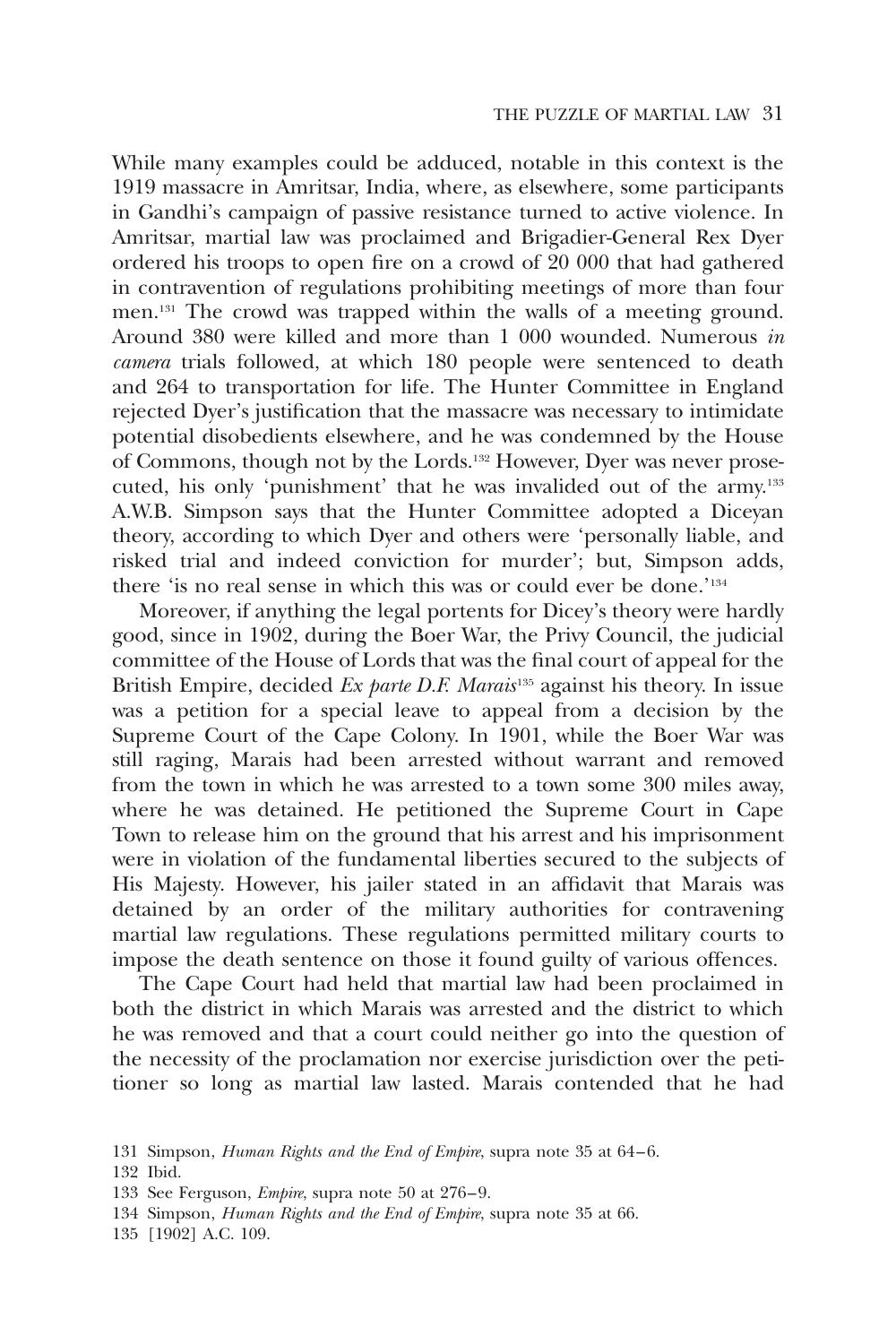committed no crime, that he had indeed not been arrested and tried according to law, that the civil courts were open for his trial, and that the very judge who refused to release him was to sit in trial of offenders in the district where Marais was arrested. Marais thus claimed that he was entitled to an immediate discharge, since his arrest, deportation, and confinement in custody by the military authorities were wholly illegal.136

Marais's lawyers argued that leave to appeal should be given, as the question of law at stake was of 'substantial importance.' The civil courts were still exercising uninterrupted jurisdiction, which went to show that the 'ordinary course of law could be and was being maintained' and thus that a state of war did not exist and martial law could not be applied to civilians. Alternatively, if a state of war existed, the application of martial law did not oust the jurisdiction of the civil courts, which were still administering the law of the land, and no necessity had been alleged to justify bringing the petitioner before a military tribunal while a civil court was still sitting. They relied, among other authorities, on Cockburn L.C.J.'s charge to the jury and on the US Supreme Court's decision in Ex parte Milligan.<sup>137</sup>

The Privy Council reduced this argument to the proposition that since some of the courts were open, 'it was impossible to apply the ordinary rule that where actual war is raging the civil courts have no jurisdiction to deal with military action, but where acts of war are in question the military tribunals alone are competent to deal with such questions.'138 In their view, the petitioner's own petition disclosed that war was raging. It followed that the 'acts done by the military authorities are not justiciable by the ordinary tribunals.'139 The fact that 'for some purposes some tribunals had been permitted to pursue their ordinary course is not conclusive that war was not raging.'140 Further, 'once let the fact of actual war be established, and there is an universal consensus of opinion that the civil Courts have no jurisdiction to call in question the propriety of the action of military authorities.'141 With respect to the Petition of Right, the judges said that its 'framers ... knew well what they meant when they made a condition of peace the ground of the illegality of unconstitutional procedure.'142 The judges thus seemed to suggest that as long as there was not peace, violations by officials of their constitutional obligations would be legally authorized.

136 Ibid. at 109–10. 137 2 U.S. (4 Wall.) 137 (1866). 138 Marais, supra note 135 at 110–2. 139 Ibid. at 114. 140 Ibid. 141 Ibid. at 115. 142 Ibid.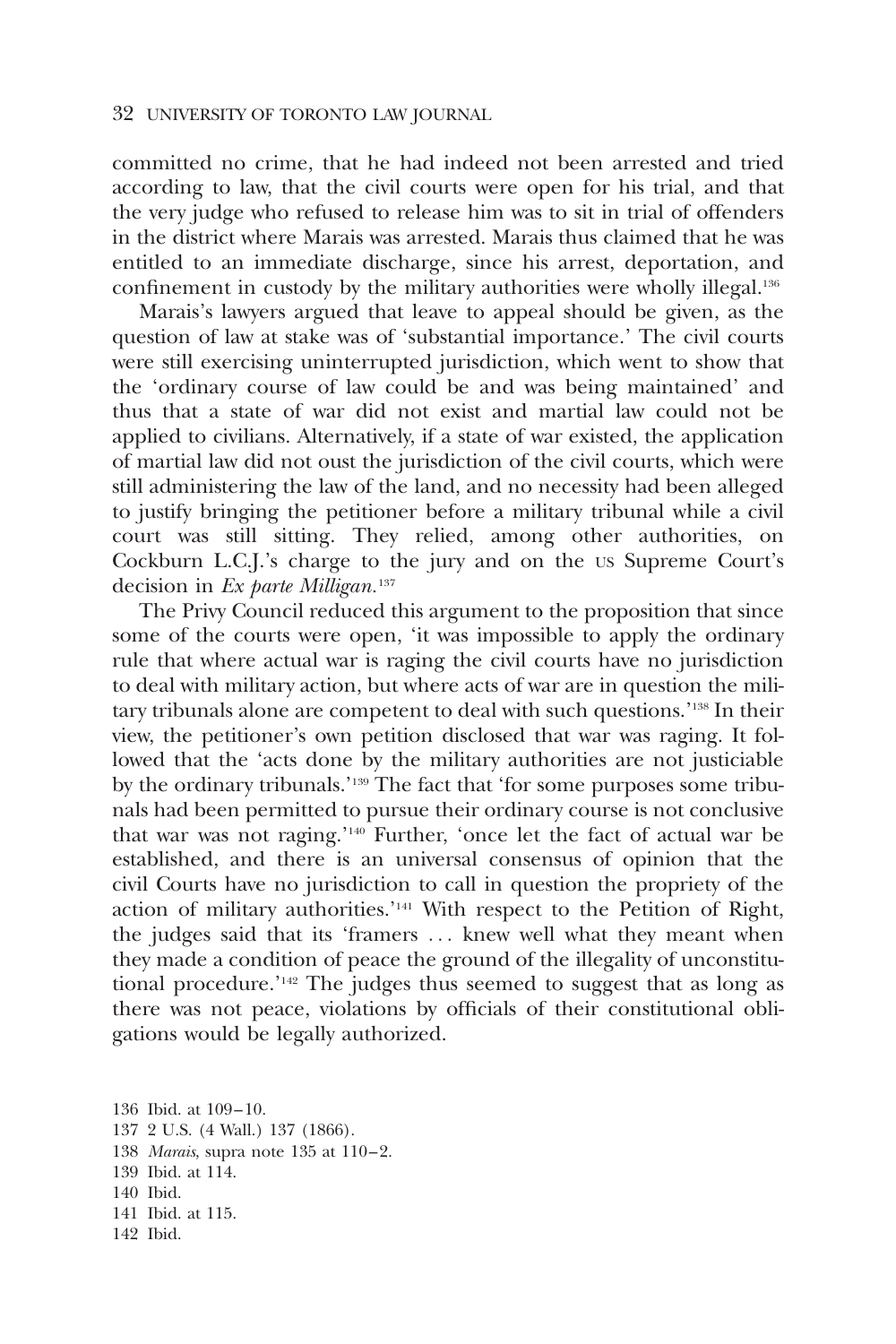This decision was considered momentous enough for the Law Quarterly Review, then as now the leading law journal in the common law world, to publish a four-article symposium on it. In one article, the distinguished legal historian W.S. Holdsworth eschews direct comment on the decision, preferring to deliver a historical treatment of the topic of martial law, but one that clearly leans in favour of endorsing Cockburn L.C.J.'s views.143 In another, Cyril Dodd strongly criticizes the decision, in particular because it could be interpreted as suggesting that the proclamation of martial law authorizes the military to act as they see fit with impunity and because the Petition of Right was itself passed during a time of unrest and was intended to make clear that in such times the Crown is constitutionally prohibited from claiming the power to 'deal with subjects at any time by other means than by the ordinary courts.'144 In contrast, H. Erle Richards supported the decision on grounds very similar to those articulated by Finlason.145 No less a figure than Frederick Pollock argued for a rather more moderate version of that same position.146 Pollock in particular wished to stress that, given the nature of modern warfare, old understandings of constitutionally appropriate measures might not be adequate.147 Dicey joined in this debate by adding an appendix on martial law to his Introduction to the Study of the Law of the Constitution.<sup>148</sup> There he expresses doubt about the holding in Marais and clearly aligns himself with Cockburn, Holdsworth, and Dodd and thus against Pollock and Erle Richards.<sup>149</sup>

One clear point of difference between Holdsworth, Dodd, and Dicey, on the one hand, and Erle Richards and Pollock, on the other, is that the first three are as concerned with the idea that military tribunals will preside over the detention and trial of civilians as they are with all the other things that might be done in the name of martial law. Indeed, they may be even more concerned with this issue than any other. In contrast, Erle Richards and Pollock do not seem to see any need to distinguish between what tribunals do and what officials do. For them, the issue of martial law is about the full gamut of things that are likely to be done in its name. Since martial law permits the executive to act as it deems appropriate, it does not matter whether it is acting by meting

- 144 Cyril Dodd, 'The Case of Marais' (1902) 18 L.Q.Rev. 143 at 148–9.
- 145 H. Erle Richards, 'Martial Law' (1902) 18 L.Q.Rev. 133.
- 146 Frederick Pollock, 'What Is Martial Law?' (1902) 18 L.Q.Rev. 152. See his summary of his points of agreement and disagreement with Erle Richards at 158.
- 147 Ibid. at 56. See further Richard A. Cosgrove, 'The Boer War and the Modernization of British Martial Law' (1980) 44 Mil.Aff. 124.
- 148 Dicey, Law of the Constitution, supra note 11, Note X, 'Martial Law in England During Time of War or Insurrection.'
- 149 Ibid. at 538 n. 1, 544–7, 550–1, 551–5.

<sup>143</sup> W.S. Holdsworth, 'Martial Law Historically Considered' (1902) 18 L.Q.Rev. 117.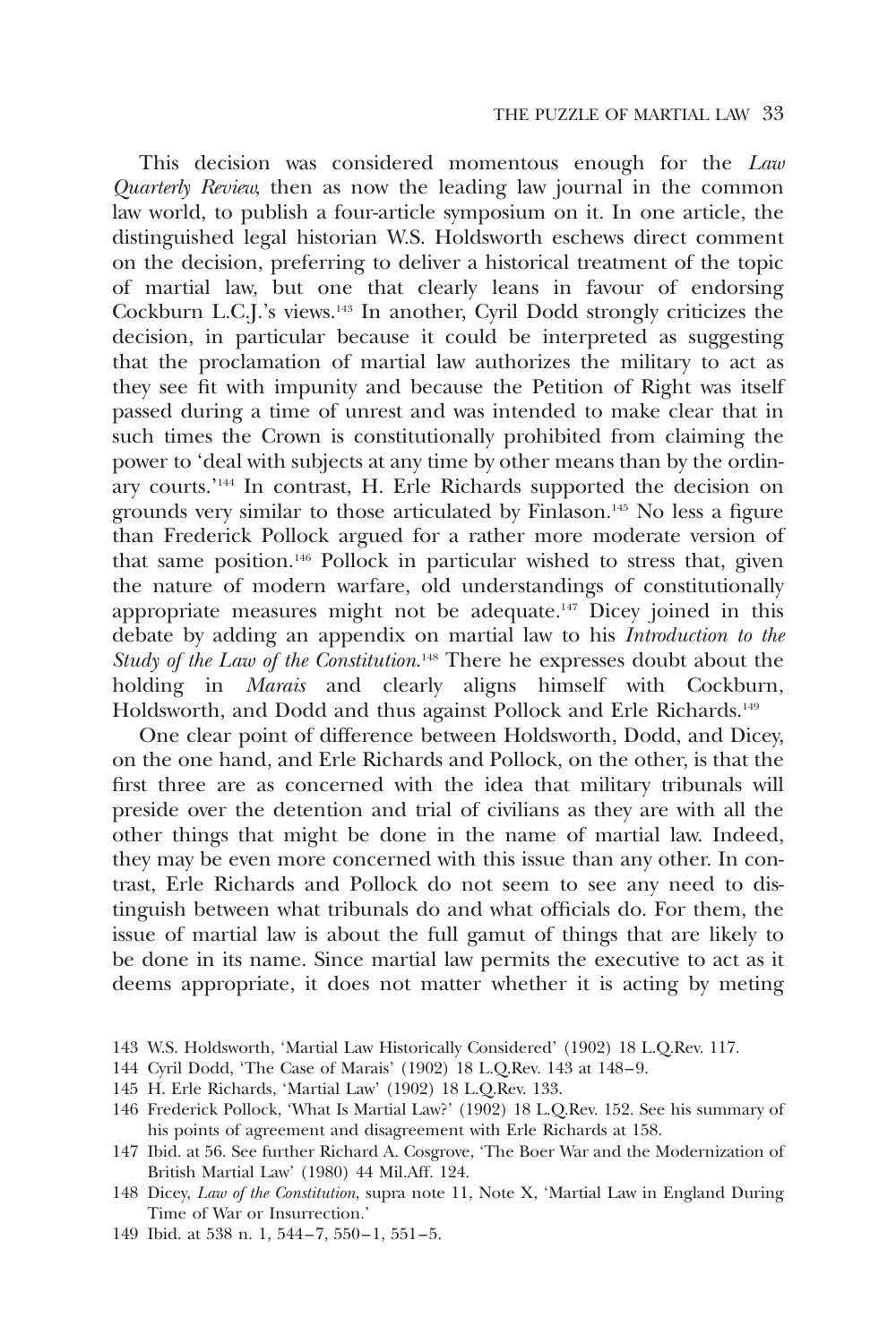out immediate violence or by mediating that violence with some form of hearing or trial by military tribunal.

One might well wonder about an obsessive concern with passing control over trials to the military.150 After all, as the events at Morant Bay underline, a lot of what happens under the rubric of martial law is the immediate violence of death, flogging, and large-scale destruction of property, next to which the trials of a few prominent leaders or alleged leaders of an uprising might look rather insignificant. If sheer human suffering is the measure, then of course the immediate violence is more significant than a few trials. But while the officials who perpetrate such violence claim that, in dealing as they see fit with an uprising, they have the authority of law, they do not thereby challenge what Dicey considered, as we have already seen, to be one of the two main features of the 'political institutions of England' – the 'rule or supremacy of law.'151

Dicey took the rule of law to include three 'distinct though kindred conceptions.'152 First, the rule of law means that

no man is punishable or can be lawfully made to suffer in body or goods except for a distinct breach of law established in the ordinary legal manner before the ordinary Courts of the land. In this sense the rule of law is contrasted with every system of government based on the exercise by persons in authority of wide, arbitrary, or discretionary powers of constraint.<sup>153</sup>

Second, the rule of law means not only that 'no man is above the law' but also 'a different thing': that 'every man, whatever be his rank or condition, is subject to the ordinary law of the realm and amenable to the jurisdiction of the ordinary tribunals.' This Dicey terms the 'idea of legal equality, or of the universal subjection of all classes to one law administered by the ordinary Courts.'154

The third meaning is rather more ephemeral, the rule of law understood as 'the predominance of the legal spirit [that] may be described as a special attribute of English legal institutions':

We may say that the constitution is pervaded by the rule of law on the ground that the general principles of the constitution (as for example the right to personal liberty, or the right of a public meeting) are with us the result of judicial decisions

- 150 Simpson points out that Fitzjames Stephen and James, in their joint opinion for the Jamaica Committee, took the position that trial and punishment might be permissible by the military, and thus may be said to have held a view incompatible with Dicey's theory. Simpson, *Human Rights and the End of Empire*, supra note 35 at 63 n. 15.
- 151 Dicey, Law of the Constitution, supra note 11 at 179.
- 152 Ibid. at 183.

154 Ibid. at 189.

<sup>153</sup> Ibid. at 183–4.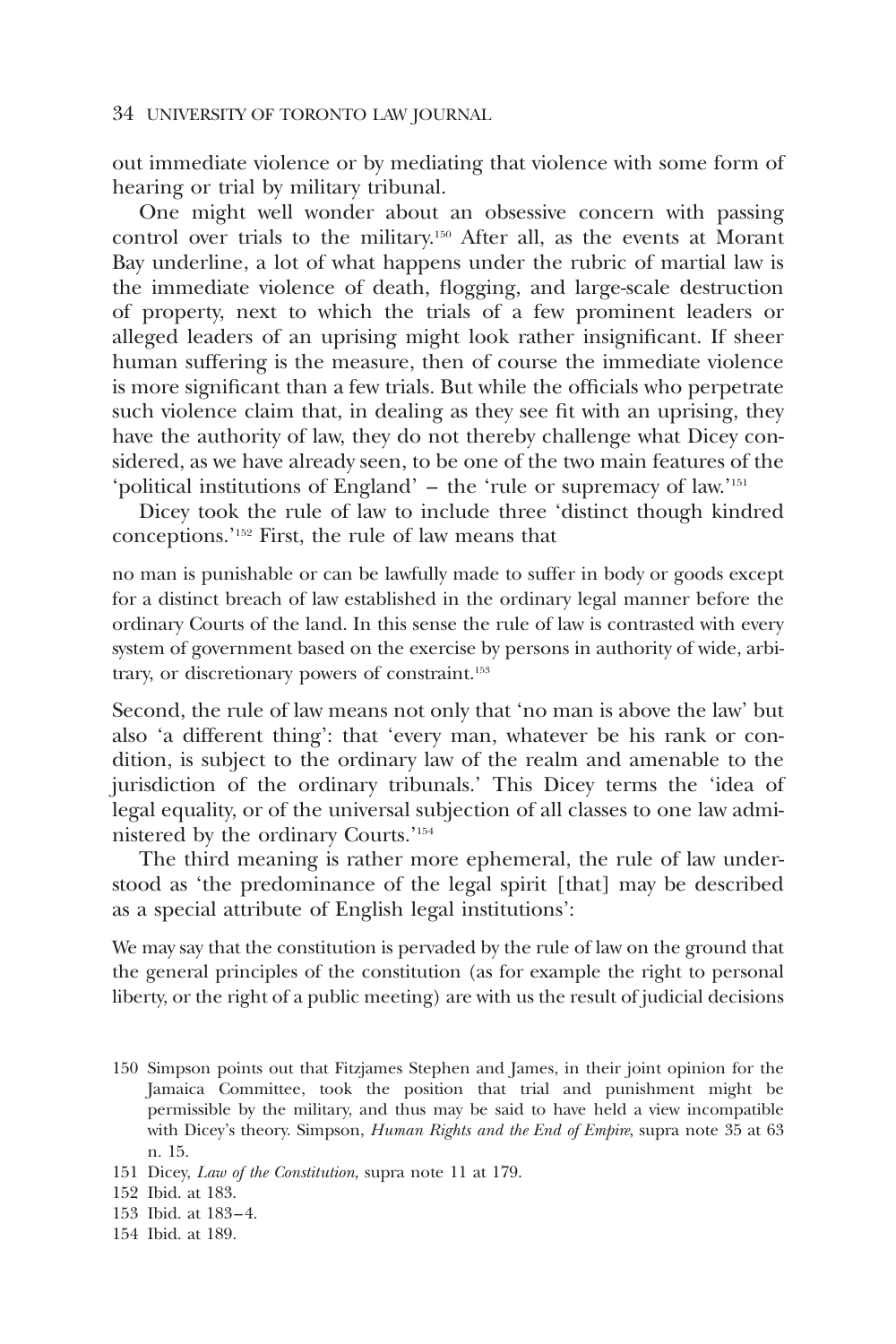determining the rights of private persons in particular cases brought before the Courts; ... whereas under many foreign constitutions the security (such as it is) given to the rights of individuals results, or appears to result, from the general principles of the constitution.155

This understanding of English constitutionalism, however arrogantly parochial it may seem, serves to bring out the nature of the common law constitution's antipathy to martial law. The immediate acts of violence will, according to the common law understanding of constitutionalism, be either justified or not by the defence of necessity, a matter on which the ordinary courts will decide. That is, while public officials may claim the authority of law, whether they had it or not comes neither from that claim nor from any proclamation of martial law but from the quality of their acts. Thus their claim poses no challenge at all to the rule of law.

However, if military tribunals are set up both to determine detentions of civilians and to try them, the challenge is to the rule of law. It is important to recall that the Petition of Right, as well as the various habeas corpus statutes that followed it, were events in a political struggle over legal order waged not primarily between the courts and the executive but between Parliament and the executive.<sup>156</sup> Moreover, the main focus of that struggle was not on the acts of the military in times of stress, in responding to particular threats or in authorizing military actions such as forcible billeting of soldiers, but on the claim of the military to be able to set up a system of courts parallel to the civil courts.157

The immediate consequence of Parliament's victory was the other main feature of English political institutions identified by Dicey, the 'undisputed supremacy throughout the whole country of the central government,' an authority that had once belonged to the King as 'the source of law' but had passed into the 'supremacy of Parliament.'158 As we have seen, this feature can be and has been seen as threatening the rule of law, since Parliament's supremacy makes possible parliamentary abolition of the rule of law. However, in order for this possibility to arise, the rule of law has itself to be brought into existence. That requires the establishment of the supremacy of law over the executive, which involves establishing a centralized body for adjudication of disputes about law's limits, a body that is independent of the officials who claim to act in the name of the law. In other words, Dicey's genius – and the solution to the puzzle of martial law – lies in the insight that parliamentary supremacy also makes the rule of law possible, since it provides the basis for

157 See particularly Holdsworth, 'Martial Law Historically Considered,' supra note 143.

<sup>155</sup> Ibid. at 191 [citation omitted].

<sup>156</sup> See Edward Jenks, 'The Story of the *Habeas Corpus*' (1902) 18 L.Q.Rev 64, and Lindsay Boynton, 'Martial Law and the Petition of Right' (1964) 79 Historical Review 255.

<sup>158</sup> Dicey, Law of the Constitution, supra note 11 at 179.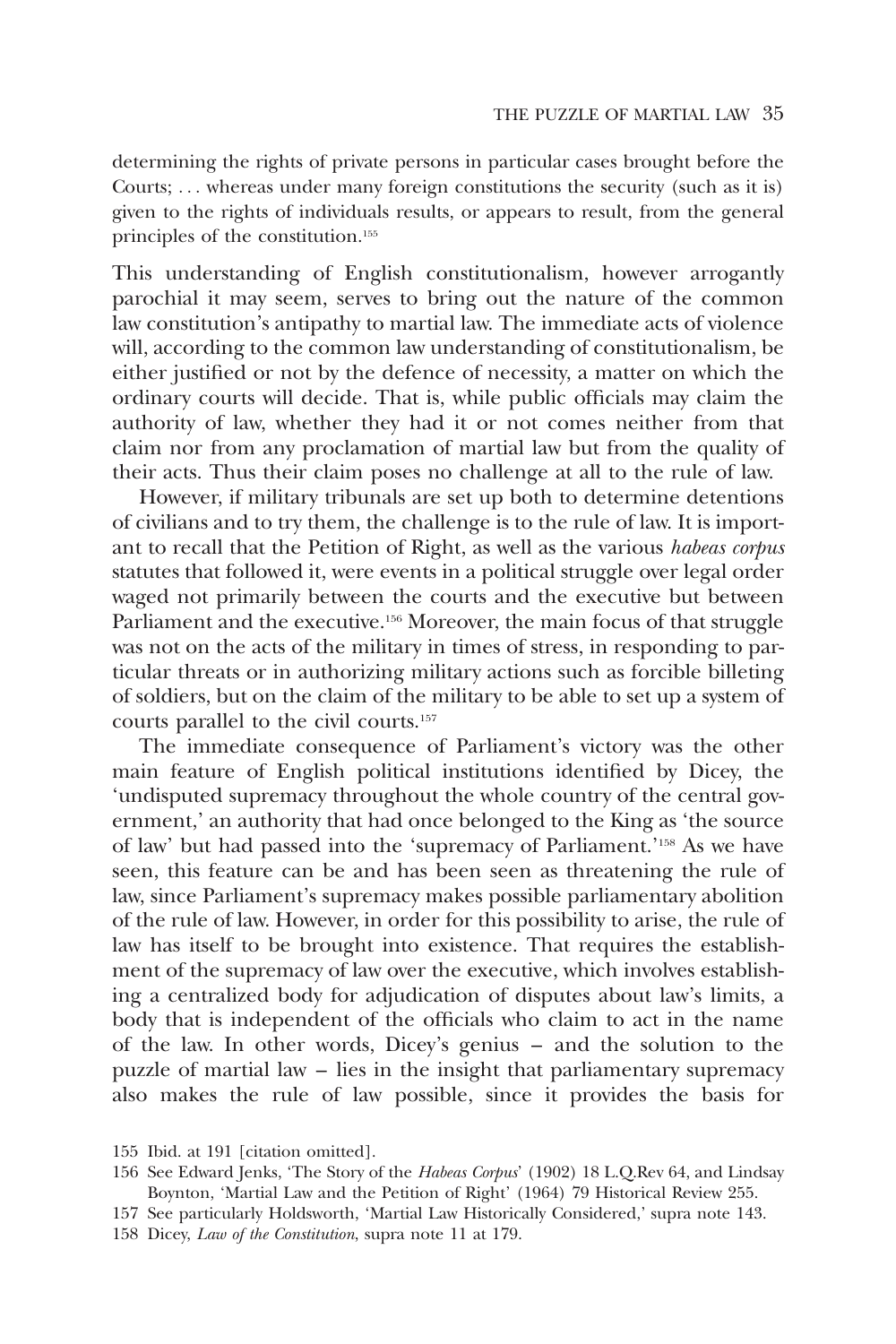accountability of the executive to law. Dicey is not, then, an apologist for either Parliament or judges. Rather, his insight is that both institutions are required to work in a cooperative relationship if executive accountability to law is to be secured. That insight is no less illuminating in our own context.

Consider, for example, Trevor Morrison's recent argument that when the US Congress, relying on the 'Suspension Clause' of the US Constitution,<sup>159</sup> suspends the writ of *habeas corpus*, unlawful detentions are not thereby converted into lawful ones.<sup>160</sup> His argument is specifically aimed at the model articulated by Justice Scalia in his dissent in Hamdi v. Rumsfeld,<sup>161</sup> a model Morrison calls 'suspension-as-legalization.' On this model, suspension not only provides an 'affirmative grant of authority to detain, but also displaces any constitutional or other legal objection ... that might be raised against the detention.'162 Suspension thus creates a 'lawless void, a legal black hole, in which the state acts unconstrained by law.'163 This model, as Morrison has pointed out, has attracted the support of prominent academics, including David Shapiro, who argues that the 'practical reality' of emergencies requires that the executive be freed 'from the legal restraints on detention that would otherwise apply.'164 For Shapiro, suspension amounts to legalization, because otherwise executive actors might be 'deterred from engaging in the very activity needed, and contemplated, to deal with the crisis by an ... understandable reluctance to violate their oaths to support the Constitution.'165 Morrison, in contrast, argues that executive actors must always seek to uphold the Constitution.

In the course of this argument, Morrison reviews the history both of suspension acts in England and of the indemnity acts that often followed them. He concurs with Dicey in concluding that suspension did not

- 159 'The Privilege of the Writ of Habeas Corpus shall not be suspended, unless when in Cases of Rebellion or Invasion the public Safety may require it.' U.S. Const. art. I, §9, cl. 2.
- 160 Trevor W. Morrison, 'Suspension and the Extrajudicial Constitution' (2007) 107 Colum.L.Rev. 1533.
- 161 542 U.S. 507, 124 S. Ct. 2633 (2004).
- 162 Morrison, 'Suspension and the Extrajudicial Constitution,' supra note 160 at 1539.
- 163 Ibid. at 1539, quoting David Dyzenhaus, 'Schmitt v. Dicey: Are States of Emergency Inside or Outside the Legal Order?' (2006) 27 Cardozo L.Rev. 2005 at 2006.
- 164 David L. Shapiro, 'Habeas Corpus, Suspension, and Detention: Another View' (2006) 82 Notre Dame L.Rev. 59 at 86, 89 [Shapiro, 'Habeas Corpus, Suspension']. As Morrison points out, Shapiro does not contemplate a total black hole: at 90–5, he confines his argument to the issue of detention, thus removing from its scope issues such as treatment during detention. Morrison, 'Suspension and the Extrajudicial Constitution,' supra note 160 at 1540. On my argument, Shapiro's qualification merely demonstrates the grip of the compulsion of legality.
- 165 Shapiro, 'Habeas Corpus, Suspension,' supra note 164 at 89.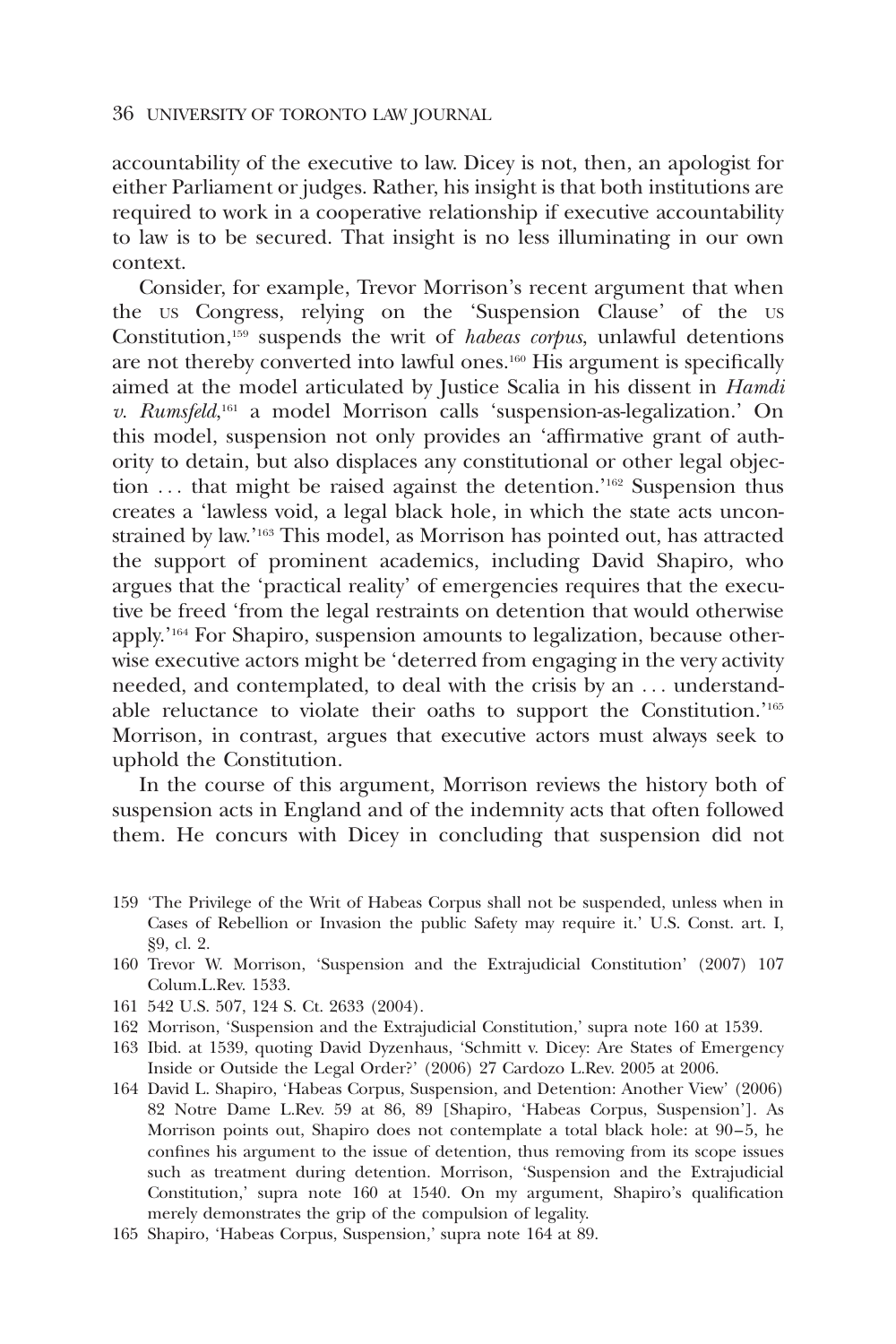'affect the availability of any post detention remedy for illegal detention'166 and that the scope of indemnity acts supports this claim in that they confer immunity on officials for illegal acts carried out during an emergency, something that would not be necessary if suspension created a legal black hole.167 On his account, the historical evidence of the practice of suspension and immunity through indemnity in the United States supports the same conclusions.<sup>168</sup>

Morrison does note some wrinkles in his historical account,<sup>169</sup> and that Dicey himself was at times ambivalent, particularly when he vacillated between a claim that indemnity acts do not affect underlying questions of legality and a claim that they do because they legalize past illegality.170 Morrison perceptively diagnoses the source of Dicey's ambivalence as residing in Dicey's conception of law, in which 'constitutional law' is the law that courts can enforce, since law properly so called is those rules and norms that 'are enforced by the courts.'171 As Morrison notes, this understanding of law requires Dicey to distinguish between 'constitutional law' and 'constitutional morality,'172 and the distinction results in the view that because 'an indemnity act removes all judicial remedies for unlawful detention, the detention itself is no longer contrary to law.'173 For the 'modern U.S. reader,' Morrison goes on, Dicey's view will appear odd, because the distinction between a right and a judicial remedy is now a 'commonplace'; the reader, unlike Dicey, will know that there is such a thing as 'extrajudicial constitutionalism' – principles of constitutional law that are appropriately enforced not by judges but by the legislature and the executive.174

I will not describe Morrison's complex argument on this issue in any detail. Suffice it to say that he contemplates circumstances in which it is appropriate for the legislature to design a system of executive detention whereby the detainees are given due process but the norms of due process are enforced by non-judicial actors. Judges will still have a role,

- 166 Ibid. at 1546–51, 1547.
- 167 Ibid. at 1551.
- 168 Ibid. at 1552–74.
- 169 Ibid. at 1575–9. As I will argue in Part VI below, it is hardly surprising that there are wrinkles, given that accounts of the history on this kind of controversial issue are inescapably saturated with normative judgements.
- 170 Ibid. at 1577, referring to Dicey, Introduction to the Study of the Law of the Constitution, 10th ed. (London: Macmillan, 1959; reprint, London: Macmillan, 1987) at 233 (at 228–9 in the 8th edition, supra note 11).
- 171 Morrison, 'Suspension and the Extrajudicial Constitution,' supra note 160 at 1578, referring to and quoting from Dicey, ibid. at 23–4 (at 23 in the 8th edition, supra note 11).
- 172 Dicey, ibid.
- 173 Morrison, 'Suspension and the Extrajudicial Constitution,' supra note 160 at 1578.
- 174 Ibid.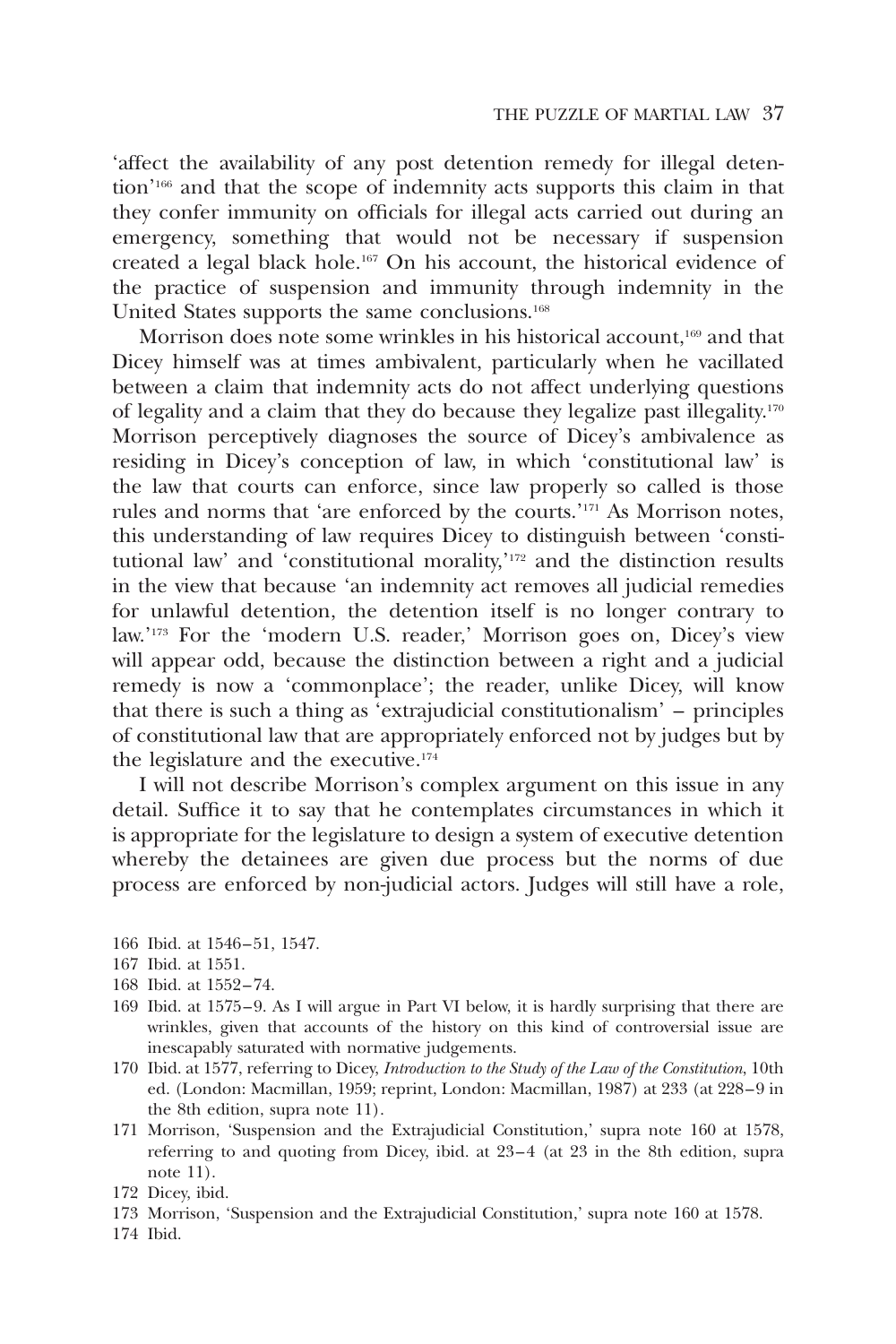because the question of whether the detainees' rights to due process are adequately safeguarded by the process accorded to them is ultimately a question on which judges must decide and, moreover, the kind of question on which they should not too easily defer either to the executive or to the legislature.175

In taking this position, Morrison aligns himself by implication with Cockburn L.C.J. and the grand jury that decided the matter of Nelson and Brand, as well as explicitly with Dicey, in calling for a legislative answer to the challenge posed by martial law. The call, of course, is not for a blanket authorization to the executive to do whatever it sees fit, as the George W. Bush administration has interpreted the post-9/11 congressional resolution, but for a carefully designed system of preventive measures in which due process is accorded those subject to the measures, with judicial review playing a role at least in ensuring adequate due process.

I myself am doubtful, and Morrison perhaps shares these doubts, whether due process can be ensured without judges' playing a role in determining both whether the actual decisions taken by the executive are reasonable and that the very decision by the legislature to embark on this course is reasonable.<sup>176</sup> In my view, the five components  $-$  legislative authorization, adequate due process, judicial review of adequacy, judicial review of decisions taken in the process, judicial review of the necessity to resort to such a process – come as a package.

My argument is that only if all five components are in place can the executive claim to be acting constitutionally, where by 'constitutionally' I mean not primarily in accordance with the written constitution, if there is one, but with the constitutional fundamental of any legal order – the principle of legality which requires that the executive be able to show a legal warrant for all its acts. Only if that requirement is observed can the legal order in which the executive is operating sincerely claim to be such: an order of legality.

However, since if all five components are in place it follows that the executive is acting constitutionally when it detains or adopts other preventive measures, it also follows that there is no need to activate the suspension clause.177 It is this kind of concern that, in part, motivates the suspension-as-legalization model. It might seem, that is, that if one is to make sense of the suspension clause – of its very existence in the Constitution – it has to make a difference, the difference being that it

<sup>175</sup> Ibid. at 1579–614, especially at 1590–95.

<sup>176</sup> As I understand Morrison's argument, it is not that judges should be excluded from this review role but, rather, about what are the executive's constitutional responsibilities if one assumes that judges should be excluded.

<sup>177</sup> Unless, of course, the written constitution contains more stringent requirements.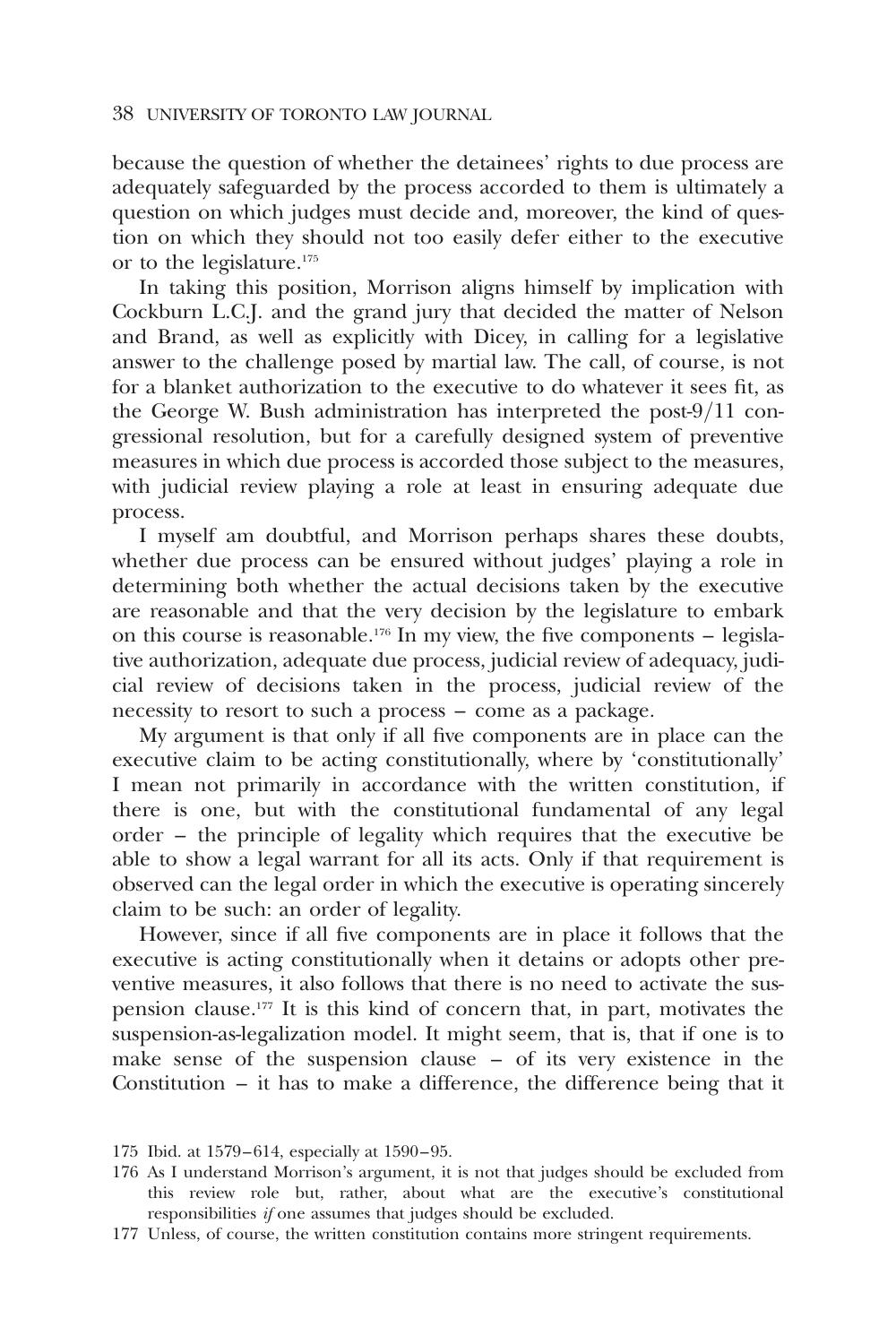legalizes in advance what would otherwise be illegal. Morrison resists this suggestion, since he wishes to argue for suspension as immunity as opposed to suspension as legalization, not only because he takes suspension as immunity to be truer to history but also, and perhaps mainly, because suspension as immunity upholds the principle of legality.

However, there is another way of understanding the suspension provision, which follows Morrison in taking its cues from the English habeas corpus suspension acts, but with a rather different gloss. Those acts were what we can think of as primitive derogations from the constitutional morality of the legal order, a claim that requires some unpacking. They were *derogations* because they did not purport to change constitutional morality but only to provide a temporary immunity from its normal operation. (Indeed, as Dicey points out, all they sought to achieve was a temporary immunity from habeas corpus for people detained on a charge or on suspicion of high treason.178) They were derogations from constitutional morality, not constitutional rules, because, following Ronald Dworkin's distinction between principles and rules, the choice of derogation is evidence of the fact that the legal norm derogated from is recognized as a fundamental principle that cannot be overridden except at the cost of constitutional revolution. And they were primitive in at least two important respects, both formally, by comparison with the derogation process set out in the European Convention on Human Rights (ECHR), and informally, because the institutional imagination of the time did not include the sophisticated apparatus of the administrative state of the late twentieth century.

Article 15 of the ECHR states that

- (1) In time of war or other public emergency threatening the life of the nation any High Contracting Party may take measures derogating from its obligations under this Convention to the extent strictly required by the exigencies of the situation, provided that such measures are not inconsistent with its other obligations under international law.
- (2) No derogation from Article 2, except in respect of deaths resulting from lawful acts of war, or from Articles  $3,179$  4 (paragraph 1)<sup>180</sup> and 7181 shall be made under this provision.
- (3) Any High Contracting Party availing itself of this right of derogation shall keep the Secretary-General of the Council of Europe fully informed of the measures which it has taken and the reasons

<sup>178</sup> Dicey, Law of the Constitution, supra note 11 at 224–6. See R.J. Sharpe, The Law of Habeas Corpus, 2d ed. (Oxford: Clarendon Press, 1989) at 94–5.

<sup>179</sup> Torture.

<sup>180</sup> Slavery/servitude.

<sup>181</sup> Convictions of only those criminal offences in existence at time of act.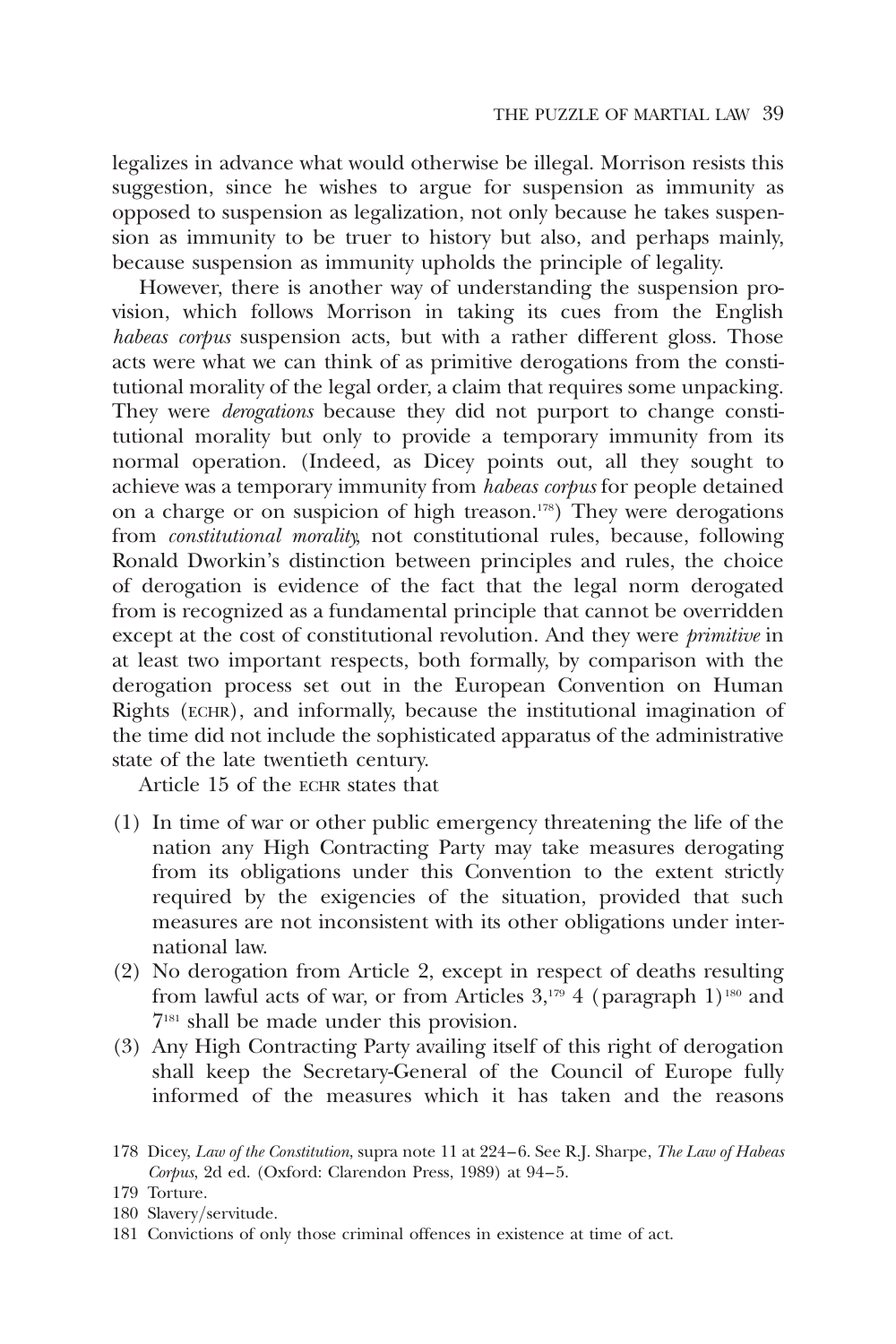therefor. It shall also inform the Secretary-General of the Council of Europe when such measures have ceased to operate and the provisions of the Convention are again being fully executed.182

Derogation thus differs formally from suspension because it entrenches both a monitoring mechanism that goes beyond Parliament to international bodies<sup>183</sup> and rights from which there can be no derogation. It puts in place a test of strict necessity which presupposes that the derogation itself as well as the derogating measures are subject to review and, moreover, subject to a rather exacting standard. It requires that rights be explicitly derogated from, which means that all rights not explicitly derogated from are in force, as well as all non-derogable rights, together with the government's other international obligations. In addition, it leaves intact the principle of legality. As Tom Hickman has put it, the 'derogation model creates a space between fundamental rights and the rule of law. Whilst governments are permitted to step outside the human rights regime their action remains within the law and subject to judicial supervision.'184

Informally, derogation takes place in a context in which the administrative state has developed both sophisticated adjudicative mechanisms and ways of meshing these with judicial review to ensure compliance with constitutional fundamentals. And in the United Kingdom, under the direct influence of the ECHR, specific mechanisms have developed for testing information relied on by the executive in making decisions on grounds of national security. As a result, when the United Kingdom derogated from the ECHR in the wake of  $9/11$ , it already had in place a legislatively created adjudicative body for review of decisions on grounds of national security, the Special Immigration Appeals Commission (SIAC), developed in order to achieve compliance with its human-rights obligations.

It is eminently worth noting that these developments were themselves largely spurred by the same wartime Defence of the Realm Acts that could be interpreted as legislative delegations to the executive of exactly the kind of power that it had in the past claimed under the prerogative to declare martial law.185 That is, the experience of highly centralized

<sup>182</sup> Convention for the Protection of Human Rights and Fundamental Freedoms, 4 November 1950, 213 U.N.T.S. 221 at 223, Eur. T.S. 5 [ECHR].

<sup>183</sup> For the ambiguous role of such bodies in monitoring emergencies, see Oren Gross & Fionnuala Ni Aolain, Law in Times of Crisis: Emergency Powers in Theory and Practice (Cambridge: Cambridge University Press, 2006) at 304–25.

<sup>184</sup> Tom R. Hickman, 'Between Human Rights and the Rule of Law: Indefinite Detention and the Derogation Model of Constitutionalism' (2005) 68 Mod.L.Rev. 655 at 659.

<sup>185</sup> I tell the story that follows in more detail in chapter 3 of David Dyzenhaus, The Constitution of Law: Legality in a Time of Emergency (Cambridge: Cambridge University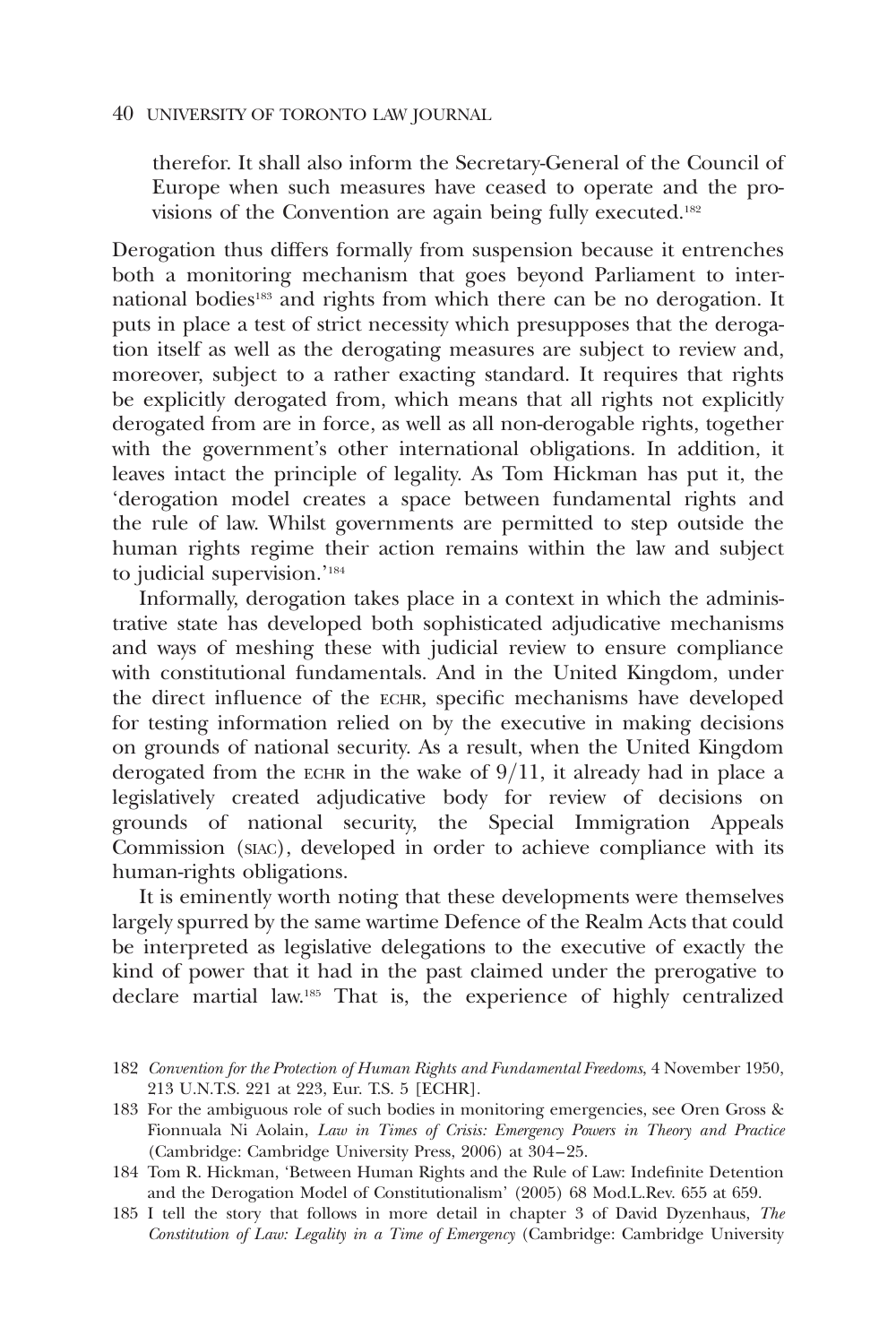government under delegated powers during the world wars laid the basis for the twentieth-century administrative state. Dicey no more regarded the administrative state as having a place in the English constitution than he did that other French abomination, the state of siege: the emergency provision of the French Constitution that, as he described it, had the effect that the 'authority ordinarily vested in the civil power for the maintenance of order and police passes entirely to the army (autorité) militaire).'186 Neither was, in his view, controllable by the rule of law.

However, as I have just mentioned, the twentieth century saw the development not only of such a state but of one governed effectively by the rule of law, both through mechanisms internal to that state and through mechanisms that meshed those internal mechanisms with judicial review. The one exception was national security and other powers considered to be exercised by prerogative. But both the prerogative and national security are now recognized to be amenable to the controls of the rule of law, including judicial review. At present, the United Kingdom and other Commonwealth jurisdictions are involved in an elaborate experiment, one that involves all three branches of government, the point of which is to design appropriate and adequate rule-of-law controls on executive decisions made on grounds of national security.<sup>187</sup>

That experiment began at the moment Parliament began the practice of giving advance authorization to the executive to deal with threats to national security. One can view these statutes, at least in the early stages of the process, as authorizing the executive to do what it would previously have claimed a prerogative power to do, and so, as indicated earlier, as putting an end to martial law in name but not in substance. As we have also seen, under a common law constitution one can also view this step as removing from judges their only remedy – the invalidation of executive acts that are not authorized by legislation.

However, these views neglect the fact that legislative authorization begins, or at least potentially begins, a process of judicial scrutiny that has a logic whose scope transcends the remedy of invalidation. The political decision to authorize through legislation responds to what I have

Press, 2006) [Dyzenhaus, *Constitution of Law*]. See further Hickman's illuminating account of Dicey's constitutional theory in Tom R. Hickman, 'Constitutional Dialogue, Constitutional Theories and the Human Rights Act 1998' [2005] Pub.L. 306 at 322–6.

- 186 Dicey, Law of the Constitution, supra note 11 at 283–4 [citations omitted]. For a discussion of the state of siege see William Feldman, 'Theories of Emergency Powers: A Comparative Analysis of American Martial Law and the French State of Siege' (2005) 38 Cornell Int'l L.J. 1021.
- 187 See Clive Walker, 'Keeping Control of Terrorists Without Losing Control of Constitutionalism' (2007) 59 Stan.L.Rev. 1395; David Dyzenhaus, 'Cycles of Legality in Emergency Times' (2007) 18 Pub.L.Rev. 165 [Dyzenhaus, 'Cycles of Legality'].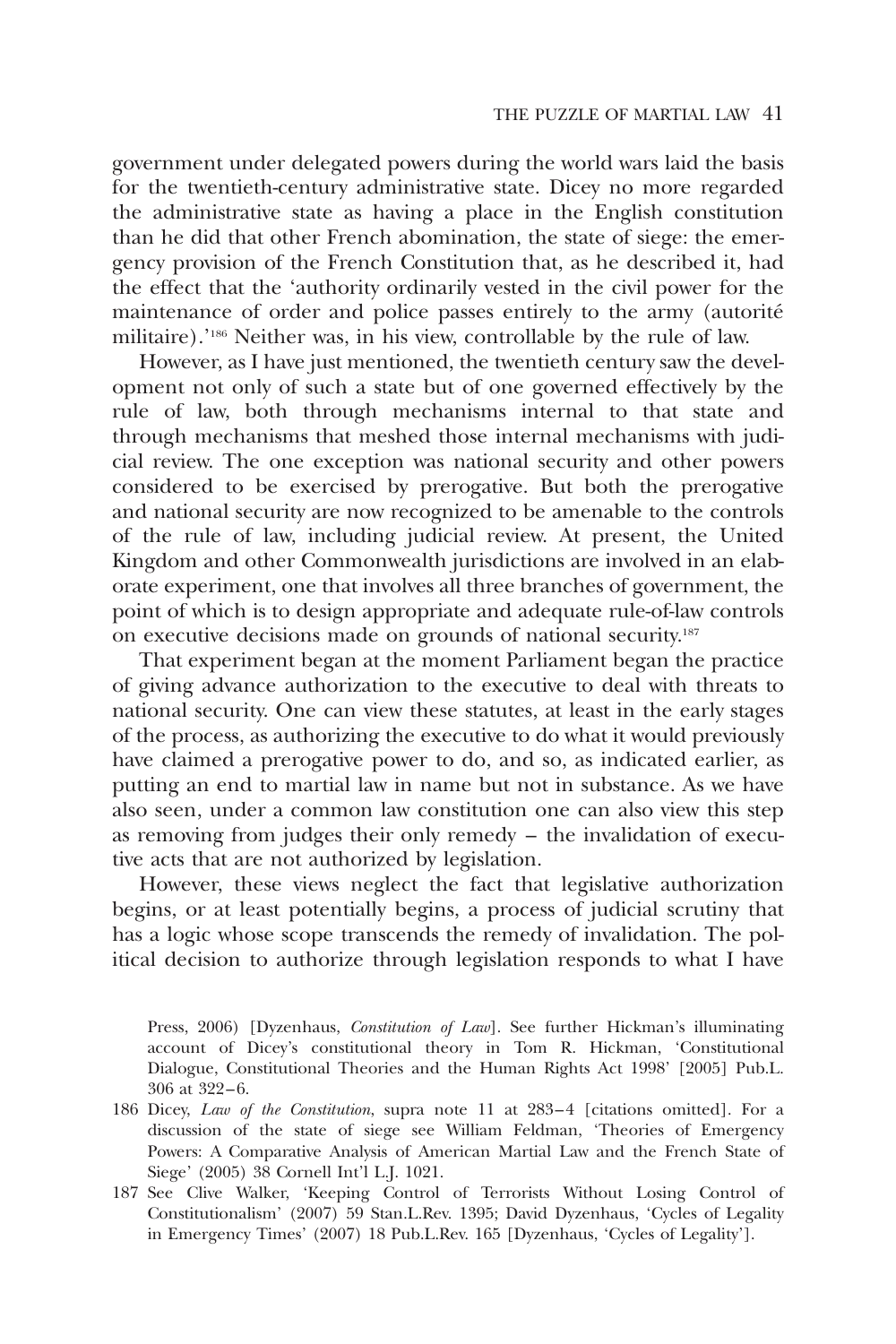called elsewhere the 'compulsion of legality' – the compulsion to justify all acts of state as having a legal warrant, the authority of law.188 In the United Kingdom during World War I and World War II, the indefinite detention of individuals perceived to be risks to national security had to follow a procedure set out in regulations. Each decision was, in principle, subject to an appeal to an executive committee, whose chairman had to inform detainees of the grounds of their detention so that they could make a case to the committee for their release. The home secretary could decline to follow the advice of the committee, but he had to report monthly to Parliament about the orders he had made and about whether he had declined to follow advice. The committee, however, lacked rule-oflaw teeth.<sup>189</sup> Not only did it fail to require the real reasons for detentions from the intelligence branch, but in any case, if it thought that someone had been wrongly detained, it could only advise the home secretary of its view.

When judges are required to pronounce on the legality of such a regime, they have three options. First, they can try to give the regime rule-of-law teeth. Second, they can say that the regime is legal without making the attempt, in which case they give the regime the imprimatur of the rule of law by equating that rule with rule by law. Finally, they might find that the regime is illegal because it is incompatible with fundamental principles of legality.

The majority of the House of Lords in the World War I decision Halliday<sup>190</sup> and the World War II decision *Liversidge*<sup>191</sup> on the legality of the detention regime adopted the second option. They said that the demands of legality were satisfied by the detention regime and that such regimes were appropriate given the context – wartime emergency. In contrast, Lord Shaw in his dissent in *Halliday* chose the option of invalidation. He started with the assumption that Parliament must be taken to intend that its delegates act in accordance with the rule of law, which meant that it had explicitly to authorize any departures from the rule

- 188 David Dyzenhaus, 'The State of Exception,' in Michel Troper, ed., Traité international de droit constitutionnel (Paris: Presses Universitaires de France, forthcoming). For further exploration of this idea see Dyzenhaus, 'Cycles of Legality,' supra note 187.
- 189 A.W.B. Simpson, In the Highest Degree Odious: Detention Without Trial in Wartime Britain (Oxford: Oxford University Press, 1992) [Simpson, In the Highest Degree Odious]. Simpson, especially at c. 3, points out that the government effectively pulled the wool over the judges' eyes. While the statutory scheme required the secretary of state to have reasonable grounds and to communicate those grounds to the chairman of the advisory committee, not only were the grounds not communicated to the appealing detainee but the chairman was also not given the reasons. To find out the true grounds, the committee would have had to subpoena the public officials and question them in court.

191 Liversidge v. Anderson, [1942] A.C. 206.

<sup>190</sup> Supra note 37.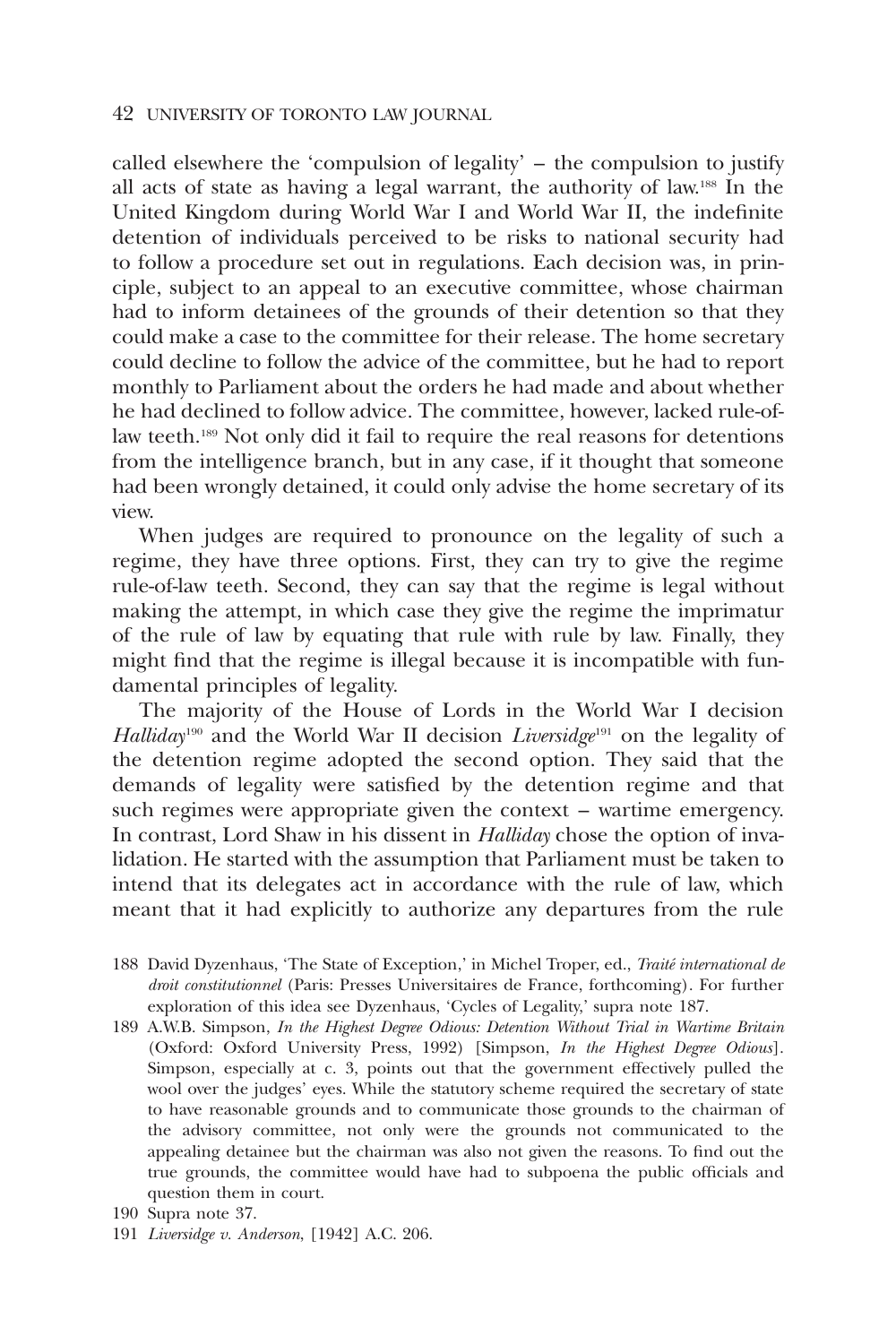of law. As Lord Shaw put it, the judicial stance should be that 'if Parliament had intended to make this colossal delegation of power it would have done so plainly and courageously and not under cover of words about regulations for safety and defence.'<sup>192</sup> For judges to allow the right to be abridged is to revolutionize the constitution, perhaps, more accurately, to undertake a counter-revolution. It amounts to what Lord Shaw called a 'constructive repeal of habeas corpus,<sup>'193</sup> a repeal by the executive that is then ratified by judges. He would, he said, have come to this conclusion even had the language of the statute 'been much more plain and definite than it is.'194 Since the Defence of the Realm Consolidation Act 1914 did not explicitly authorize a detention regulation, the regulation that brought the detention regime into play was invalid.

When civil servants put together the detention regime used during World War II, they took note of Shaw's dissent and so ensured that the authorizing statute explicitly permitted the establishment of a detention regime by regulation. Again, one can view this step either as progress toward the realization of the rule of law or as yet another embellishment to a facade. But, in addition to this response to a dissenting judge, the government responded to concerns raised in Parliament about the wording of the initial version of the detention regulation by substituting 'reasonable cause to believe' when it came to the grounds for detention for the original proposal of 'if satisfied that.'

It was on the basis of that substitution that Lord Atkin held in his famous dissent in *Liversidge* that a court was entitled to more than the government's say-so that an individual is a security risk, thus seeking, in line with the third option, to make the scheme into something better. The majority disagreed on the basis that it was inappropriate in wartime for judges to go beyond the mechanism explicitly put in place, the toothless review committee. Lord Atkin thus accused his fellow judges of being more executive-minded than the executive and of acceding to arguments that had not been put to a court since the days of the Star Chamber.195

In my view, Liversidge is best understood as but one episode in the story of what we can think of as the rule-of-law project – the project in which the writ of the rule of law progressively extends. First, Lord Shaw's

<sup>192</sup> Halliday, supra note 37 at 292-3.

<sup>193</sup> Ibid. at 294.

<sup>194</sup> Ibid. at 293.

<sup>195</sup> Liversidge, supra note 191 at 244. Simpson does not have a high regard for Lord Atkin's dissent in Liversidge, which he regards as evidence for the claim that what judges care most about is their formal place in legal order; Simpson, In the Highest Degree Odious, supra note 189 at 363. However, that claim is of a piece with his general rejection of Dicey's theory of martial law and fails to take into account the point I make above about how the supremacy of law makes the rule of law possible.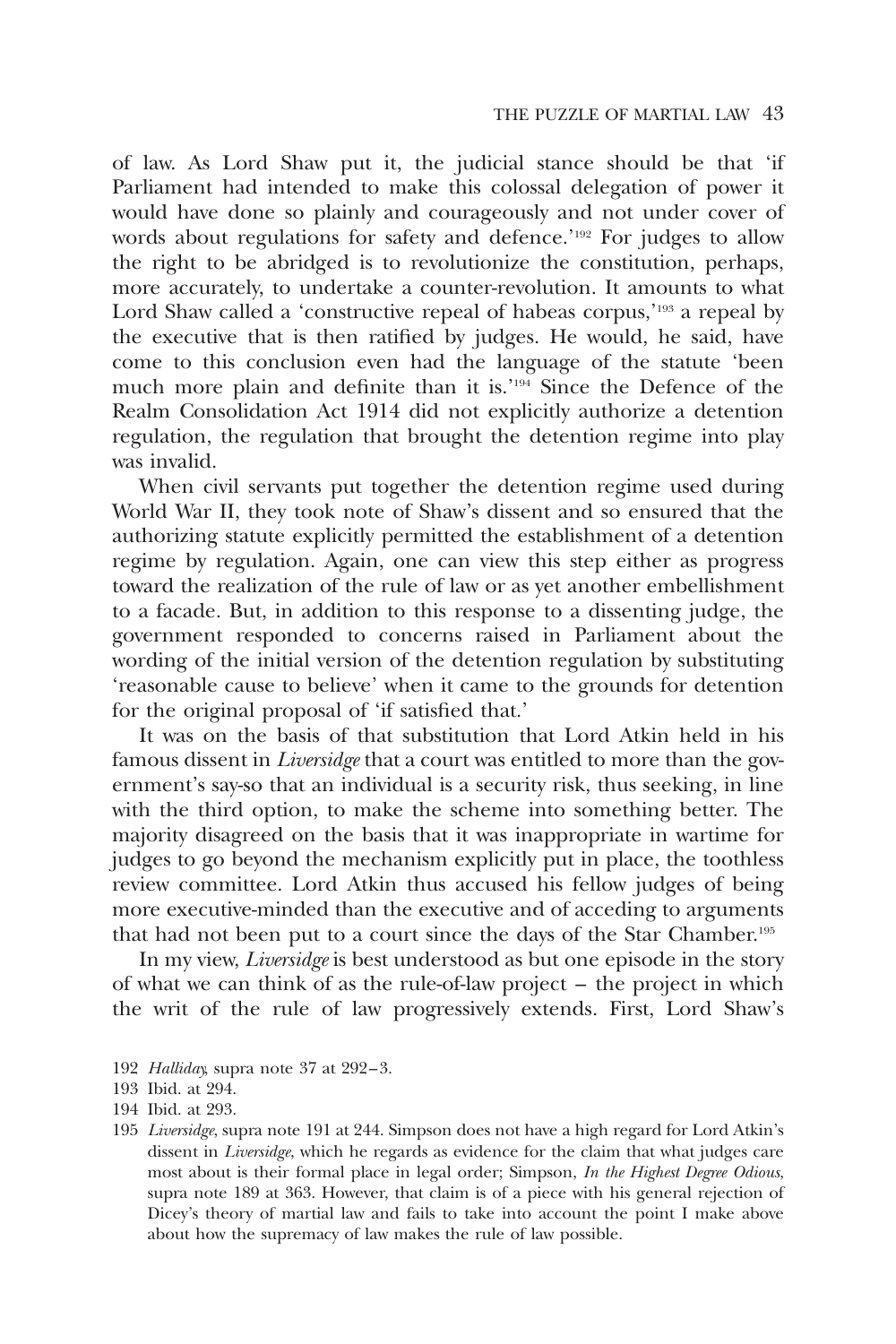insistence in *Halliday* on what we would call today a 'clear statement rule,' the rule that the legislature must expressly delegate the authority to infringe fundamental rights, did have the result that the authorization to detain was put into the Defence of the Realm Act in World War II and was thus subject to parliamentary debate. That subjection meant that both the question of the content of the regulation and the question of whether there should be such a regulation came up for debate in Parliament, instead of being regarded as matters of executive prerogative. And, as we have seen, debate on the former question led to the substitution in wording.

Second, while Lord Atkin put rather too much emphasis on the substitution, he was entitled to infer from it, and indeed from the very existence of the toothless executive committee, that the legislature and the executive did think that some review of detention decisions was not only possible but also desirable. Indeed, it is worth noting that in the leading speech for the majority in Liversidge, Viscount Maugham said that if an appeal against the home secretary's decision 'had been thought proper, it would have been to a special tribunal with power to inquire privately into all the reasons for the Secretary's action, but without any obligation to communicate them to the person detained.'<sup>196</sup> He too, therefore, thought that review is possible, though not in the absence of institutional innovation. And, to cut a longer story short, precisely such an innovation was attempted when Parliament responded to an adverse decision of the European Court of Human Rights<sup>197</sup> by creating the SIAC, a tribunal with full authority to review executive decisions made on national security grounds that has access to all the information on which the executive bases its claims and to the service of a special advocate to test the executive's case.

The derogation model thus travels with another model, the legislative model, since it presupposes that strict necessity can be observed only if the rights displaced are replaced by a suitably proportionate, legislatively designed regime of legality. If that regime is not proportionate, or if it is in conflict with rights not derogated from, or if it conflicts with nonderogable rights, then the derogation itself will be invalid. This is well illustrated by the Belmarsh<sup>198</sup> decision of the House of Lords.

The Anti-terrorism, Crime and Security Act of 2001, the United Kingdom's reaction to  $9/11$ , put in place a system of detention for aliens who were suspected of being security risks but who could not be deported because of the risk of torture. The statute was accompanied by a derogation notice under art. 15 of the ECHR, in which the

<sup>196</sup> Liversidge, supra note 191 at 220–2.

<sup>197</sup> Chahal v. United Kingdom (1996), 23 E.H.R.R. 22.

<sup>198</sup> A. v. Secretary of State for the Home Department, [2005] A.C. 68 (H.L.).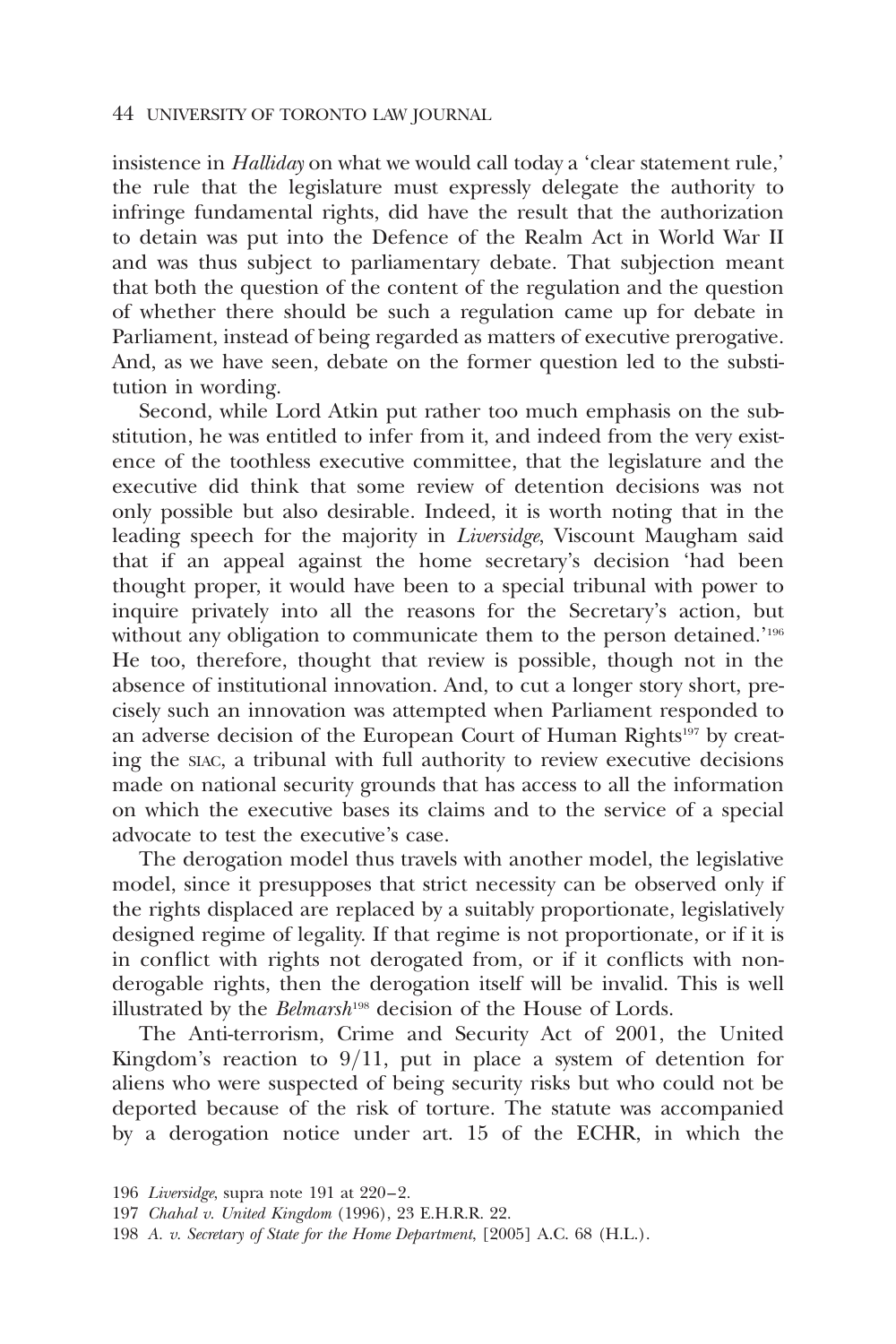government notified its intention to derogate from the art. 5 protection of liberty. In Belmarsh, the majority of the House of Lords found the derogation invalid and the system incompatible with the Human Rights Act  $(1998)$ ,<sup>199</sup> both because the system was disproportionate and because it violated a right to equality (art. 14) that had not been derogated from.

In response, the government introduced by legislation – the Prevention of Terrorism Act 2005 – a system of control orders that applies to both citizens and aliens. In this system there are two types of control order. There are derogating control orders, which impose obligations incompatible with the controllee's right to liberty under art. 5 of the European Convention and which are made by a court. And there are non-derogating control orders, made by the secretary of state and subject to judicial review. The system thus set out two different tracks: the derogation model plus the legislative model and the legislative model, which was expected to be the norm and also assumed to be constitutional, by which I mean in compliance with the Human Rights Act (1998).

One can, in my view, take the following lesson from this story. The insistence on a clear statement rule makes sense only if it is followed by meaningful review of the executive decisions once properly authorized. Moreover, such insistence also makes such review possible, because it forces the executive to bring its activity within the scope of a deliberately and democratically designed statutory regime, one that has at least the potential of providing rule-of-law teeth. At least, one can take that lesson if the insistence does not inevitably result in a mere thin veneer of procedural legality, to which judges give their blessing.

Dicey, as I have pointed out, was unable to imagine this kind of solution to the tension he perceived to be created by habeas corpus suspension acts for his argument about the constitutional status of the rule of law precisely because of his antipathy to the administrative state. While he yearned for a legislative solution to the problems posed by states of emergency that would impose the rule of law on the executive, all he could envisage was the common law of necessity, with perhaps the addition of a habeas corpus suspension act, and then an act of indemnity. He thus could not contemplate a constitutional or legislative solution that, instead of suspending habeas corpus, sought to preserve it through a system of tribunals that would operate differently from the ordinary civil process developed by the courts. And even though he thought both that indemnity acts should be confined to providing immunity for acts that, though unlawful, were done in good faith and neither reckless nor cruel and that officials would be answerable before the courts for any

<sup>199</sup> The Human Rights Act does not give judges the authority to invalidate a statute. All they may do is make a declaration of incompatibility.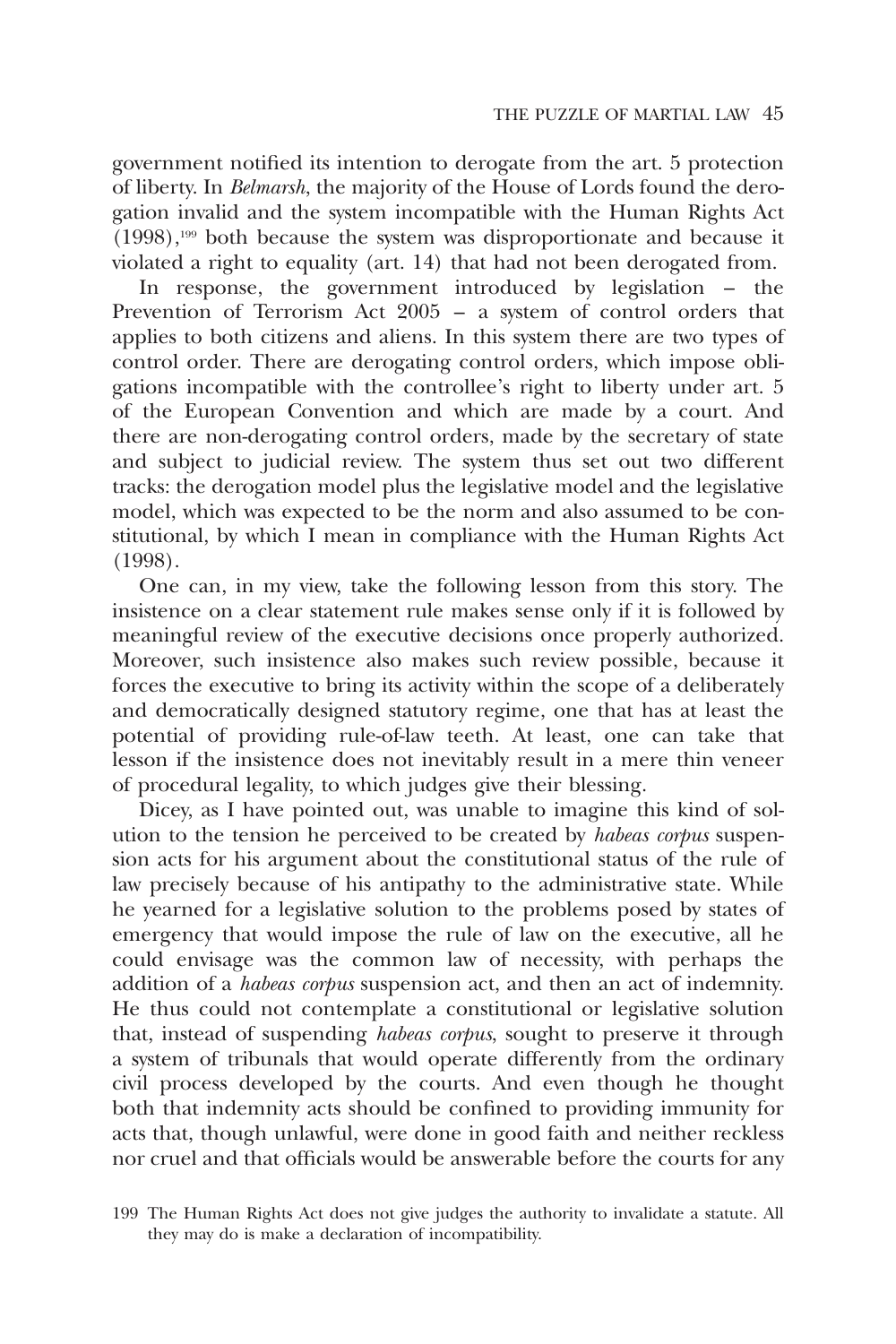illegal acts not covered by the indemnity, he still had to acknowledge that this combination could not cover the entire field.<sup>200</sup> Not only would there be a time when officials acted illegally, and thus arbitrarily, but the indemnity act could itself rightly be viewed as a supreme act of arbitrariness.<sup>201</sup> Indeed, he also had to acknowledge that an indemnity act could cover far more than he thought appropriate. For example, as we have seen, the indemnity act Eyre procured in Jamaica covered literally everything he and his officials had done.<sup>202</sup>

- 200 He also had to contemplate a statute that suspended habeas corpus and at the same time provided advance immunity for officials who acted unlawfully. See, e.g., his discussion of the Act of 1881, 44 Vict., c. 4, for Ireland, supra note 11 at 226–7; and see Morrison, 'Suspension and the Extrajudicial Constitution,' supra note 160 at 128–34, discussing an 1863 US statute.
- 201 'An Act of Indemnity ... though it is the legalisation of illegality, is also ... itself a law. It is something in its essential character, therefore, very different from the proclamation of martial law, the establishment of a state of siege, or any other proceeding by which the executive government at its own will suspends the law of the land. It is no doubt an exercise of arbitrary sovereign power; but where the legal sovereign is a Parliamentary assembly, even acts of state assume the form of regular legislation, and this fact of itself maintains in no small degree the real no less than the apparent supremacy of law.' Dicey, Law of the Constitution, supra note 11 at 233. For the text of an act of indemnity of which Dicey approved, ibid. at 231–2, see the Appendix to this article.
- 202 'The Suspension Act, coupled with the prospect of an Indemnity Act, does in truth arm the executive with arbitrary powers. Still, there are one or two considerations which limit the practical importance that can fairly be given to an expected Act of Indemnity. The relief to be obtained from it is prospective and uncertain.' Ibid. at 231–2. Moreover, the public may be unwilling to allow Parliament to indemnify officials who have 'grossly abused their powers,' and the protection given will depend on the terms of the act. Here Dicey contrasts the 'moderate character' of an ordinary act of indemnity with the act of the Jamaica House of Assembly, which 'attempted to cover General Eyre from all liability for unlawful deeds done in suppressing rebellion.' Ibid. at 232–3.

Eyre's indemnity statute produced much anxiety in the executive administration in England as politicians and civil servants debated whether it should be disallowed by order in council, a possibility for all statutes enacted at the time by North American or West Indian legislatures. See B.A. Knox, 'The British Government and the Governor Eyre Controversy, 1865–1875' (1976) 19 Historical Review 877 at 884–90. Ultimately, the act was not disallowed. Unsurprisingly, Finlason thought the act superfluous. On his view, no bill of indemnity can be required, since no one who acts under martial law can 'possibly be liable, civilly or criminally, or require such a protection ...; and that, so far as regards measures so taken, it is not material to their legality that they turn out in the event to have been excessive; and that whether or not they may be censurable or even culpable on that account, persons cannot be criminal for directing or carrying them out honestly, however erroneously, in obedience to orders, and under martial law.' Finlason, Treatise on Martial Law, supra note 64 at xvi [original emphasis].

Further, the thought that there might be need for such acts is 'perilous to the defence of our distant colonies and dependencies, in cases of rebellion, if it were understood that Governors and Generals who declared, and acted on, martial law,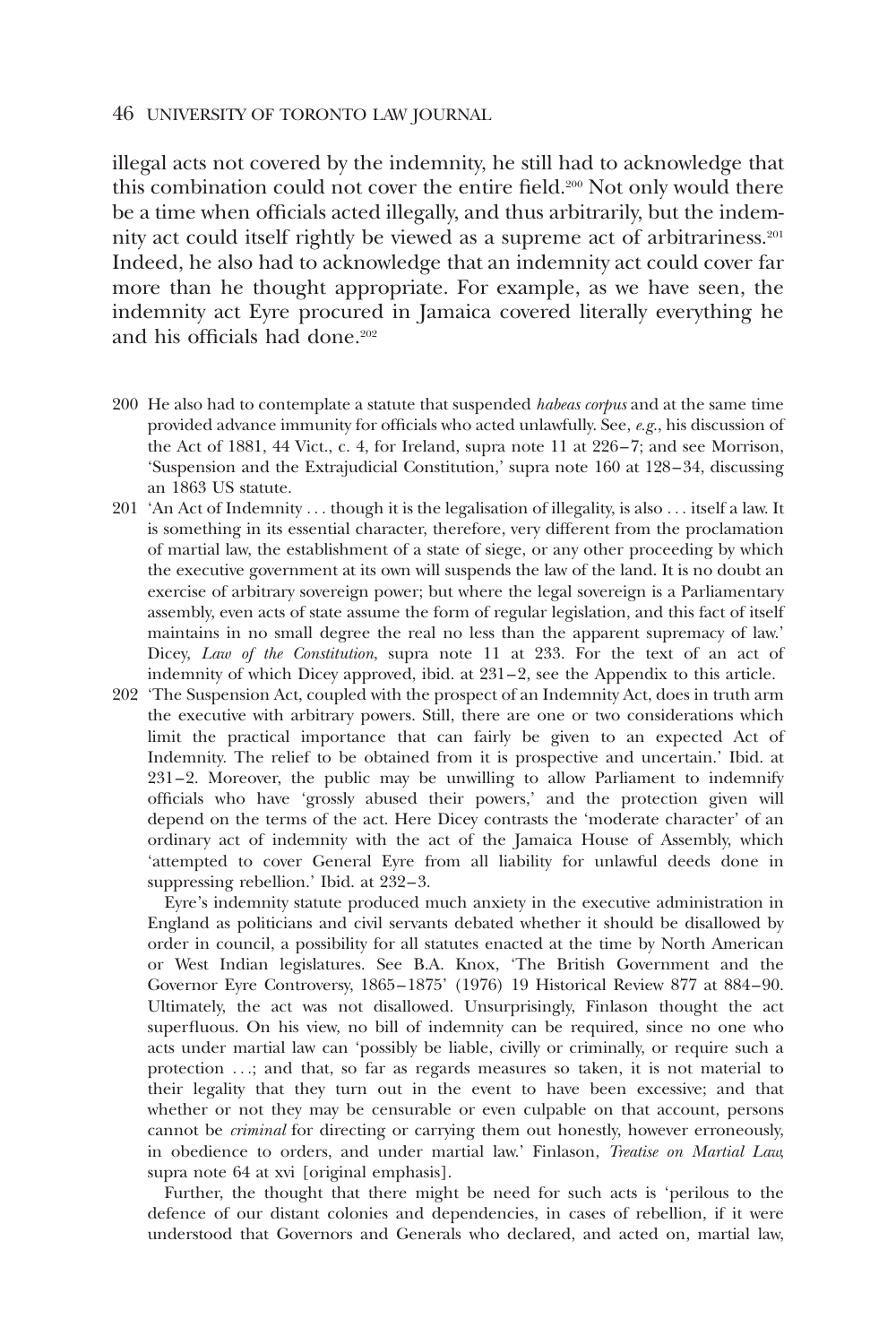If the suspension clause entrenches, as Morrison argues it does, more or less Dicey's understanding of suspension, it also entrenches that same lack of imagination. That in itself is not a problem, as, on my argument, at best the mechanism of suspension is a primitive form of derogation, so that an institutionally mature legal order should simply bypass suspension and put in place a system of derogation. In such a system, the space that is opened up by a derogation from constitutional morality is different from the space of, say, ordinary criminal law, where detention is legitimate only pending a trial. But the space is still highly structured by principles of legality. Moreover, the derogation model does not simply presuppose accompaniment by the legislative model: far preferable is a legislative model that does not require derogation because all the components are in place that make it fully constitutional.

It is even plausible to construe the events since 9/11 in the United States as following this kind of path. On one view, for example, that taken by Justice Scalia in Hamdi, if the executive wishes to detain people on national security grounds, it must ask Congress to suspend habeas corpus, in which case the executive can do what it likes except insofar as Congress explicitly limits the scope of its powers. The detainees are then in a legal black hole, though, as Morrison points out, the proponents of this model of suspension still regard what the officials do as legally authorized. By contrast, the majority in Hamdi took something like the path I have sketched, in that they regarded the system of detention as legislatively authorized by the Congressional Resolution passed immediately after 9/11 and as constitutionally appropriate as long as detainees were given adequate due process, a question on which the courts would make the ultimate decision.

I say 'something like' because the Congressional Resolution did not explicitly authorize detention and because the test the Supreme Court appeared to signal was appropriate for determining adequate due process is cost–benefit analysis – a far cry from a proportionality analysis, in which the question is what is appropriate given the weightiness of the interest in liberty. For the Court to follow exactly this path, it should have found in the first instance, as it would later do in Hamdan in respect of criminal trials by military tribunals, that detention cannot be authorized by implication. It should also have left open the question of what sort of authorized scheme would also meet the test of constitutionality, rather

were to be deemed guilty of wholesale murder, and entirely dependent on the indulgence of a bill of indemnity.' Ibid. at xviii.

Somewhat surprisingly, Blackburn J. suggested to the jury that it was doubtful that an act of indemnity could provide immunity against a true bill found in England. Blackburn, Case of The Queen v. Edward John Eyre, supra note 85 at 101.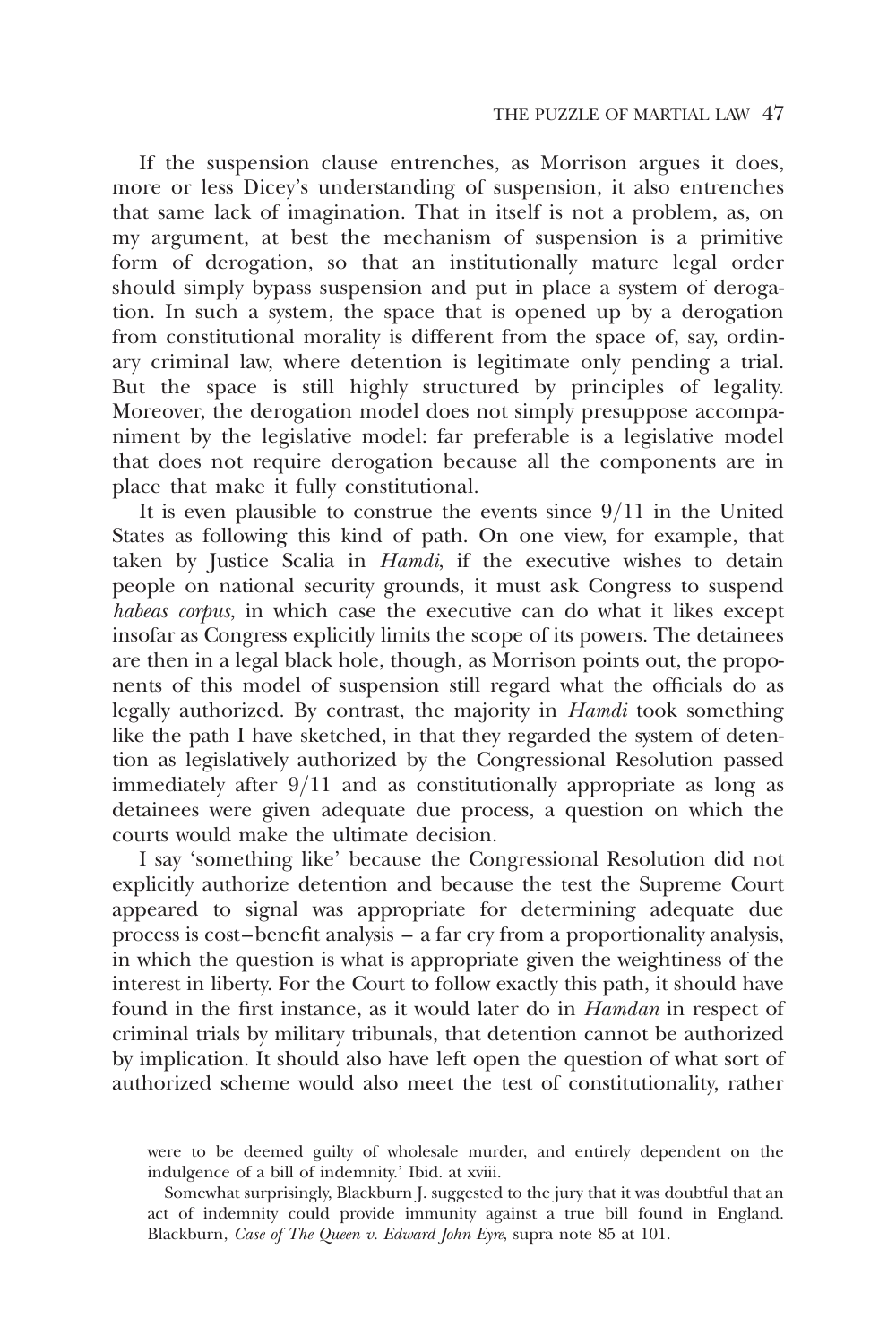than, as it did, signalling to the executive that very bare due process would suffice.

Despite these concerns, Hamdi and Hamdan, with other decisions, can be regarded as having hauled the executive within the space of legality.<sup>203</sup> More accurately, since the executive, even at its most extravagant, always claimed to be acting in a constitutionally and legally authorized fashion, either because of its inherent powers or its powers delegated by Congress, one might say that the Court forced the executive to live up to its professed commitment to legality. At the same time, at least since Hamdan, it has forced Congress to deliberate on and respond through legislation to what the executive had claimed as its preserve. As Witt comments in his review of Kostal and other works on law and empire, these decisions of the US Supreme Court can be seen as having brought about a 'rough restoration of British constitutionalism's discursive boundaries.' Yet, as he also says, each new round 'threatens to undo the Court's embattled compromise.'204 Here he refers to the legislative response to Hamdan, one that roughly gave the executive what it had wanted in the first place by putting in place by legislation the system of military tribunals the executive had sought to create by executive order. If the Court finds this legislative scheme constitutionally appropriate, the executive will have what I have elsewhere called a 'grey hole,' a space that contrasts with 'black holes' in that those in the space are given some legal protections but the protections are not sufficient to permit them to contest the basis of the preventive measures taken against them.205 Indeed, Witt follows Kostal, Finlason, and, presumably, Carlyle in finding Cockburn L.C.J.'s charge wanting. He even quotes approvingly Finlason's claim that the charge was 'utterly indeterminate and indecisive; it laid nothing down clearly,'206 and he finds absurd that the grand jury asked 'plaintively' that martial law should be more clearly defined by legislative enactment.207

- 203 Notably, and most recently at the time of final revisions to this article, Boumediene v. Bush, 553 U.S. \_\_\_ (2008), 128 S. Ct. 2229 (2008), which found that constitutional habeas corpus protection extends to non-citizens detained at Guantanamo Bay and that the procedures accorded to these detainees for contesting their detentions are an inadequate substitute for habeas corpus.
- 204 Witt, 'Anglo-American Empire,' supra note 28 at 796. Witt also reviews Hulsebosch, Constituting Empire, supra note 25; Ferguson, Empire, supra note 50; and John Yoo, The Powers of War and Peace: The Constitution and Foreign Affairs After 9/11 (Chicago: University of Chicago Press, 2005).
- 205 Dyzenhaus, Constitution of Law, supra note 185 at c. 1.
- 206 Witt, 'Anglo-American Empire,' supra note 28 at 794, quoting Finlason, Commentaries on Martial Law, supra note 127 at 23.
- 207 Witt, ibid. at 794.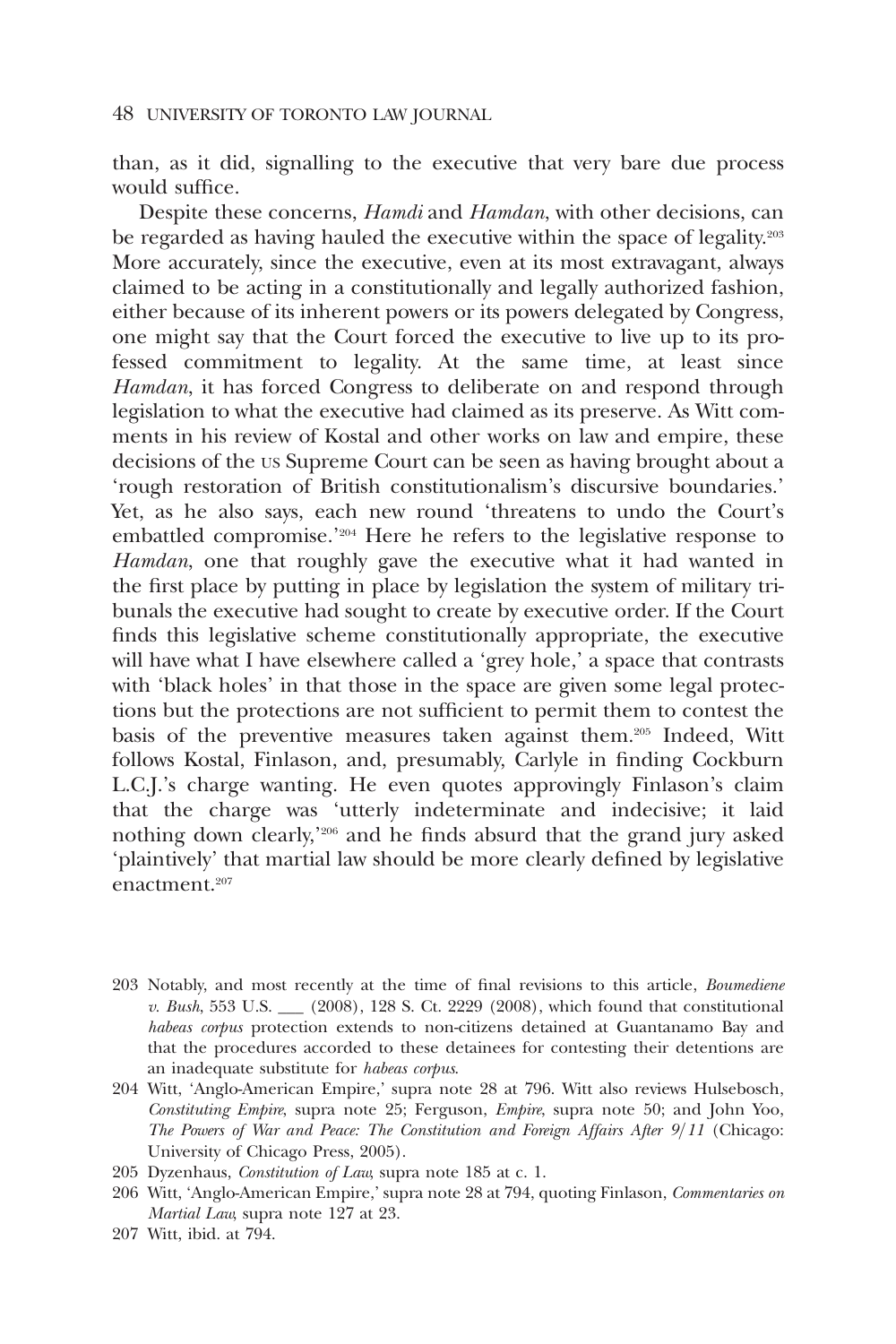In other words, one gets precisely the problem identified at various points in this article – a determined executive with control over the legislature seems able to flout constitutional morality by giving itself the power to do through authorizing legislation what the courts might deny it in the absence of such legislation. Moreover, in the US context one observes that the presence of an entrenched bill of rights seems to be of no more avail than is a judge-made constitution.

Dicey's claim that the judge-made constitution is superior to bills of rights thus looks shaky. Recall that he said of the former that in it the right to individual freedom is 'part of the constitution because it is inherent in the ordinary law of the land, the right is one which can hardly be destroyed without a thorough revolution in the institutions and manners of the nation,' while in the latter the general rights it guarantees are 'something extraneous to and independent of the ordinary course of law,' hence subject to suspension.<sup>208</sup> That claim should, it seems, be watered down to a claim that both kinds of constitution are equally susceptible to executive override.

Nevertheless, there is something to Dicey's thought about constitutional superiority, for at least two reasons. First, in the case of a judge-made constitution, where it is clear that Parliament enjoys socalled legislative supremacy, there is less scope for what we can think of as constitutional complacency and inertia: complacency, because of the temptation to suppose that the presence of an entrenched bill of rights means that fundamental rights are by definition adequately protected; inertia, because once such a bill is in place, it might seem that constitutional innovation ceases, unless circumstances are so extreme that the usually difficult process of constitutional amendment must be tried. To put it positively, with a judge-made constitution, a regressive legislatively or executive-driven revolution in constitutional morality is often easier to see, and progressive change toward a better realization of constitutional morality is easier to bring about. Indeed, such a constitution puts a greater burden on politics and on the people, but it is important to appreciate that the burden is one of maintaining both constitutionalism and legality.<sup>209</sup>

209 We can recall in this regard two well-known examples of Learned Hand's eloquence, both of which are wrong, though instructively so. There is his claim in a dissenting judgment that 'Think what one may of a statute ... when passed by a society which professed to put its faith in [freedom], a court has no warrant for refusing to enforce it. If that society chooses to flinch when its principles are put to the test, courts are not set up to give it derring-do.' Shaughnessy v. Mezei, 345 U.S. 206 (1953). And there is his thought that we should not 'rest our hopes too much upon constitutions, upon laws and upon courts,' because ultimately 'liberty lies in the

<sup>208</sup> Dicey, Law of the Constitution, supra note 11 at 196.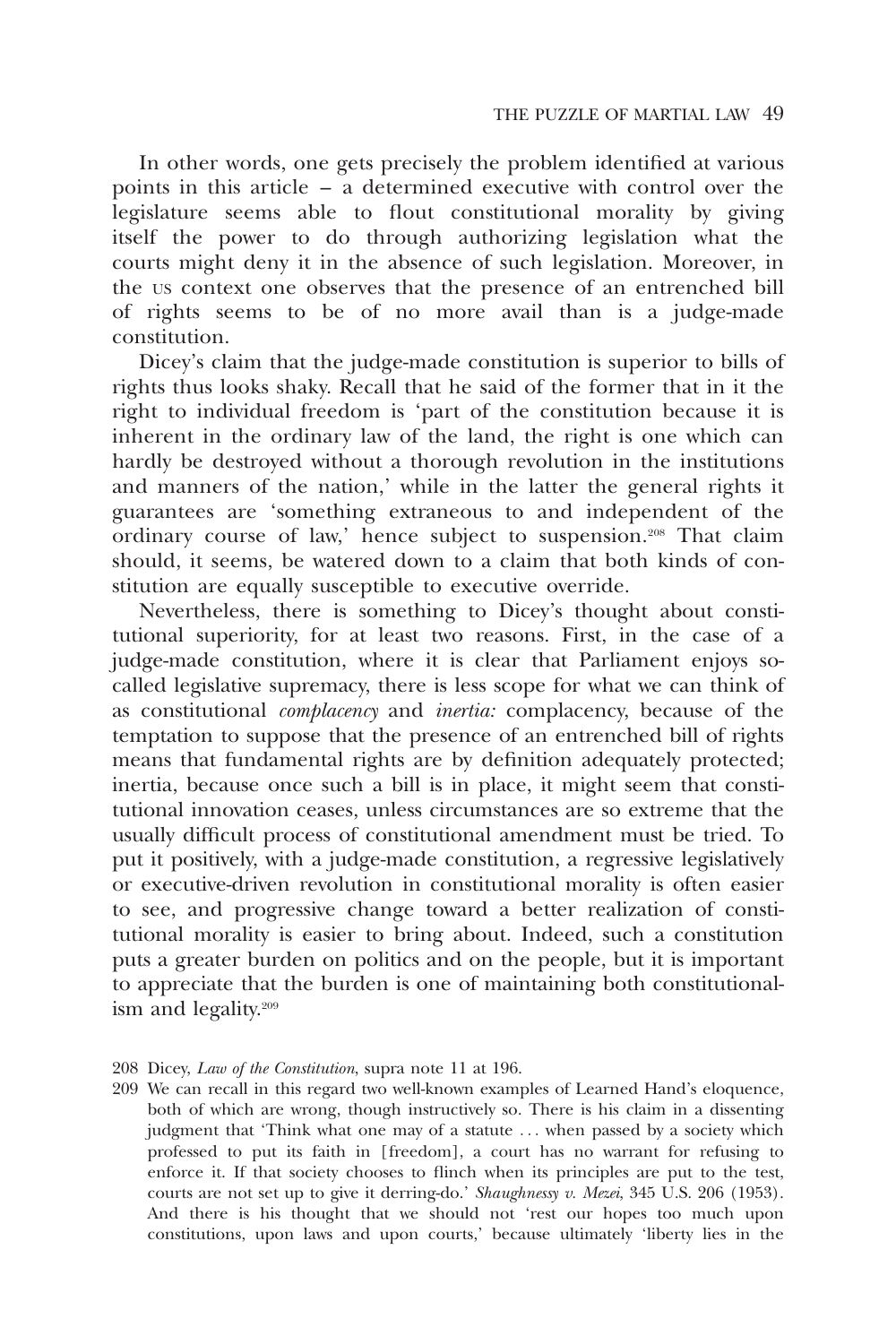Second, with respect to legislative supremacy, I qualified that phenomenon with 'so-called' not because the idea of legislative supremacy is vacuous but because the common law conception of legislation is not well understood. Recall that Cockburn L.C.J. has been derided for suggesting, after the grand jury had failed to find a true bill, that the solution to the problem posed by the idea of martial law should be a legislative one.<sup>210</sup> As we have seen, that derision is premised on the assumption that the executive can then get all it wants through statute. But a closer inspection of Cockburn L.C.J.'s thought on this matter reveals something different:

If the legality of martial law be doubtful, still more if the exercise of it be illegal, and it be deemed desirable that there should be power to resort to it in great emergencies, let that power be recognised or established by Parliament. But in that case, let us hope that the exercise of martial law will be placed under due limitations, and its administration fenced round by the safeguards that were wisely provided by the legislature in the Act of 1833. Without these it may well be doubted whether martial law is not, under any circumstances, a greater evil than that which it is intended to prevent.<sup>211</sup>

The issue here goes back to the founding documents of the idea of the common law or judge-made constitution, at least to the tension between Blackstone's claims on behalf of the virtues of the common law and his recognition of Parliament's absolute authority. As David Lieberman points out, most commentators regard this tension as showing that Blackstone's commitment to natural law was vacuous.<sup>212</sup> Indeed, Blackstone says that in times of necessity, when the safety of

hearts of men and women,' and that when liberty there lies, one 'needs no constitution, no law, no court to save it.' Learned Hand, The Spirit of Liberty: Papers and Addresses of Learned Hand (London: Hamish Hamilton, 1954) at 189–90. Learned Hand was wrong because if judges do not give their society 'derring-do,' that society is not given the opportunity to decide whether to flinch or not. We need courts to alert men and women to the fact that government or the legislature or both are putting their liberty at risk, and in order for courts to fulfil that role, judges must have an understanding of constitutionalism that goes beyond the idea that judges are the guardians of rights only when they are working with an entrenched bill of rights. Absent an understanding of the presence and significance of the principles of legality in every legal order that deserves the title, judges will fail to perform their guardianship role, not only in common law legal orders but also in the best examples of legal orders with entrenched bills of rights.

- 210 Cockburn, Charge of the Lord Chief Justice, supra note 57 at 160.
- 211 Ibid. at 74–5. The reference is to an act passed to deal with disturbances in Ireland, which set up a system of courts martial to try offences and which provided for elaborate protections for those put on trial. See ibid. at 55–7.
- 212 David Lieberman, The Province of Legislation Determined: Legal Theory in Eighteenth-Century Britain (Cambridge: Cambridge University Press, 1989) at 48–55.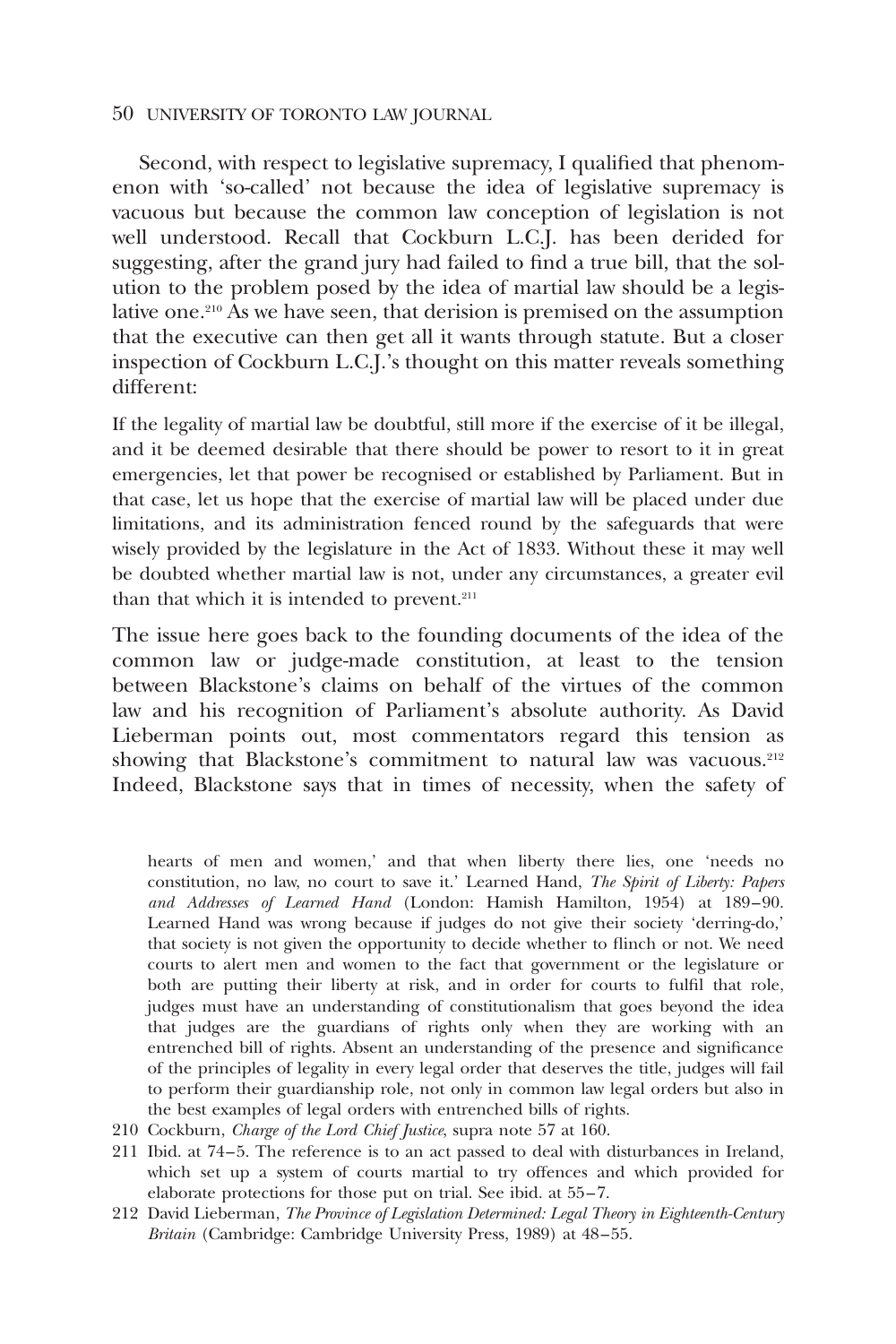the whole society is at stake, 'future generations' might be forced to exercise 'those inherent (though latent) powers of society, which no climate, no time, no constitution, no contract, can ever destroy or diminish.' And he suggests that such 'extraordinary recourses to first principles' could never be incorporated 'in the ordinary course of the law.' Ordinary law could supply no remedy to the 'oppressions' that might spring from such circumstances.213 But, as Lieberman also points out, there is an interpretative mistake in 'presuming that Blackstone's attitude to parliamentary law-making was fully disclosed in his formal doctrines of constitutional sovereignty.'214 As Lieberman goes on to show, Blackstone saw Parliament as a key contributor to constitutional development through its legislation, especially in the Habeas Corpus Act, by which it fixed 'this *theoretical* development of our public law' to the point where 'the constitution of England had arrived to its full vigour, and the true balance between liberty and prerogative was happily established by law.'215 Blackstone's sense that legislators have to be properly educated in their constitutional responsibilities so that they may take the lead in perfecting the implementation of constitutional morality thus chimes with a theme in contemporary scholarship of the need to restore the legislature's role as a, perhaps the, primary interpreter of the constitution, a restoration that all who advocate it must and do recognize requires both reining in the executive and reinvigorating the office of the legislator.<sup>216</sup>

- 213 Ibid. at 52–3, quoting Blackstone, 1 Commentaries on the Laws of England at 250–1 [original emphasis].
- 214 Lieberman, ibid. at 55. For the importance of this issue in the imperial context see Hulsebosch, Constituting Empire, supra note 25, esp. at 39–41.
- 215 Lieberman, ibid. at 60–1, quoting Blackstone, 4 Commentaries on the Laws of England at 438–40, 439 n. [original emphasis].
- 216 E.g., Adam Tomkins, Our Republican Constitution (Oxford: Hart Publishing, 2005); Mark Tushnet, Taking the Constitution Away from the Courts (Princeton, NJ: Princeton University Press, 1999); Roberto Unger, What Should Legal Analysis Become? (London: Verso, 1996); Jeremy Waldron, The Dignity of Legislation (Cambridge: Cambridge University Press, 1999). For an examination of some institutional implications see David Dyzenhaus, 'Deference, Security and Human Rights' in Benjamin J. Goold & Liora Lazarus, eds., Security and Human Rights (Oxford: Hart Publishing, 2007) 125. Witt sums up his view of the relationship between the contemporary situation in the United States and that described by Kostal in the nineteenth century as follows:

There is at least one critical difference between the constitutionalism of the twentyfirst and nineteenth centuries: the culture of American foreign affairs constitutionalism is radically more polarized than the constitutionalism of the nineteenth century British Empire; it includes claims of unilateral executive authority, on the one hand, and judicially enforceable individual constitutional rights, on the other. Its British predecessor, by contrast, rejected both executive unilateralism and judicially enforceable constitutional rights in favor of a model that placed virtually all questions in the hands of Parliament.... What the [US Supreme] Court has done in the past several years is rein in the polarizing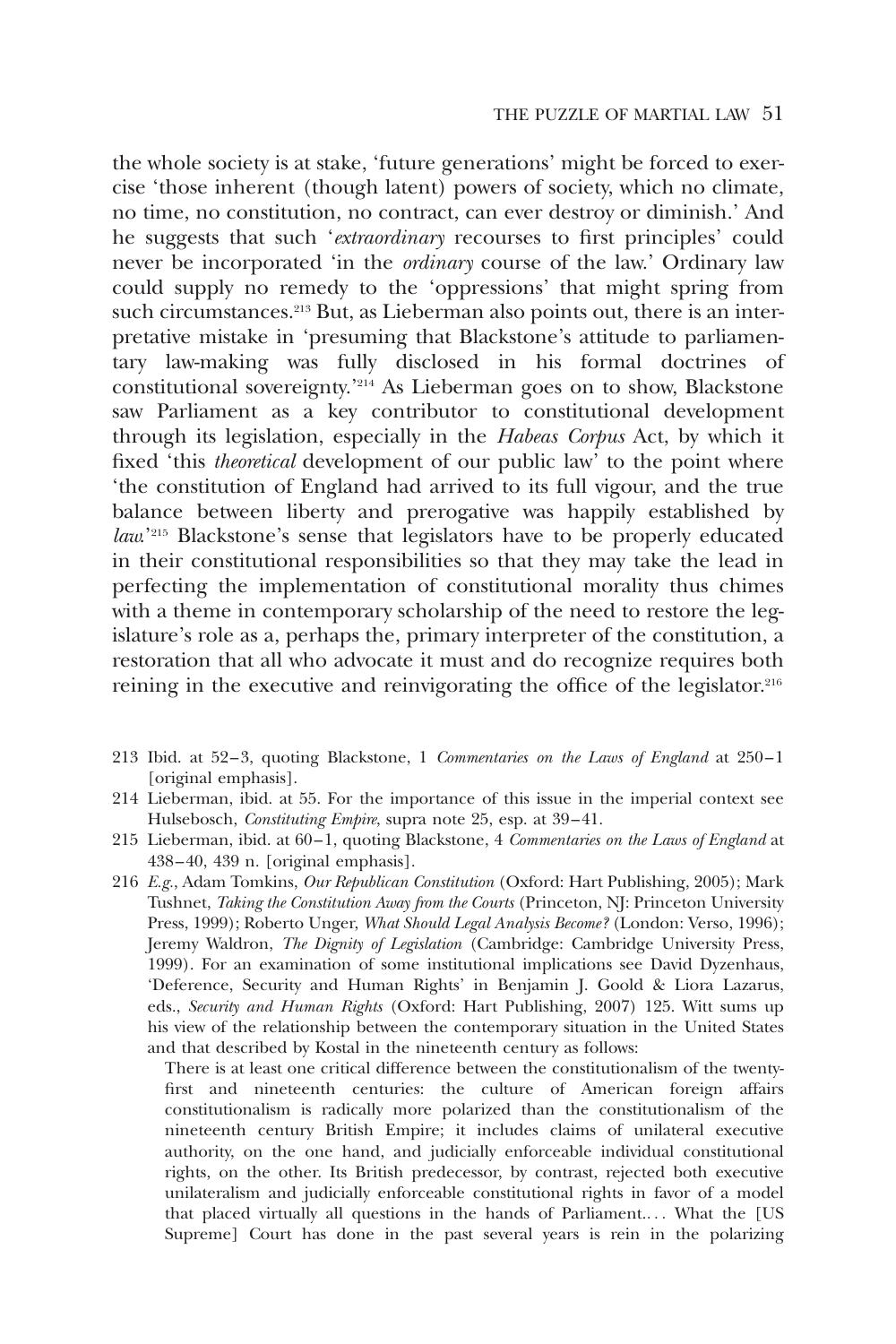Another way of putting this point is to say that all legal orders suffer from institutional immaturity, in that the resources are never fully in place to reach what we can think of as the 'utopia of legality' – the stage when all official acts are controlled by law.<sup>217</sup> One example of such immaturity is the lack of the centralized instruments of coercion that are a characteristic of the modern state, which at one time in England, and later in the colonies, meant that a militia had to be raised in times of civil strife. It was that institutional immaturity that was responsible for much of the confusion around the idea of martial law. But the lack of institutions to properly police what the executive claims under the head of prerogative powers is similarly a sign of immaturity, as is the lack of institutions to police powers delegated to the executive by statute, whether these be powers to deal with national security or whether they concern more mundane matters. Another example is the cumbersome process of private prosecution to which the Jamaica Committee resorted in its effort to bring Eyre and his officials to book. Similarly, I suggest that the reliance on the combination of suspension and act of indemnity is a sign of immaturity, in light of the development of an alternative model to suspension as immunity, one better capable of preserving constitutional morality – the derogation model. Legal orders with entrenched bills of rights may tend both to hide this problem and to make it more difficult to remedy it when it does come to light.

Out of these observations comes a more theoretical point, one inspired by the work of Lon Fuller, in particular his idea that legality is an aspirational ideal.218 A standard legal positivist retort to natural law positions is to point to the existence of wicked laws and wicked legal systems. That retort seems to show that claims about necessary connections between law and morality are wishful thinking, so that we should instead resort to hard social facts about legal validity if we want to understand the nature of law, and also of legality. While much of John Austin's work was discarded by legal positivists following H.L.A. Hart's critique, the well-known paragraph that he considered a knock-down response to natural law was adopted by Hart and still characterizes the stance of

outliers and restore something approaching the Anglo-American constitutional– imperial debates of old.

Witt, 'Anglo-American Empire,' supra note 28 at 757. As I have shown in the text, Witt's claim is right that the current legal situation resonates with that of the nineteenthcentury British Empire, but he is wrong both in supposing that the culture of the nineteenth century was less polarized than that of the twenty-first and in thinking that Dicey's model placed, in any simple manner, virtually all questions in the hands of Parliament.

- 217 See Lars Vinx, Hans Kelsen's Pure Theory of Law: Legality and Legitimacy. (Oxford: Oxford University Press, 2007).
- 218 Lon L. Fuller, The Morality of Law, rev. ed. (New Haven, CT: Yale University Press, 1969).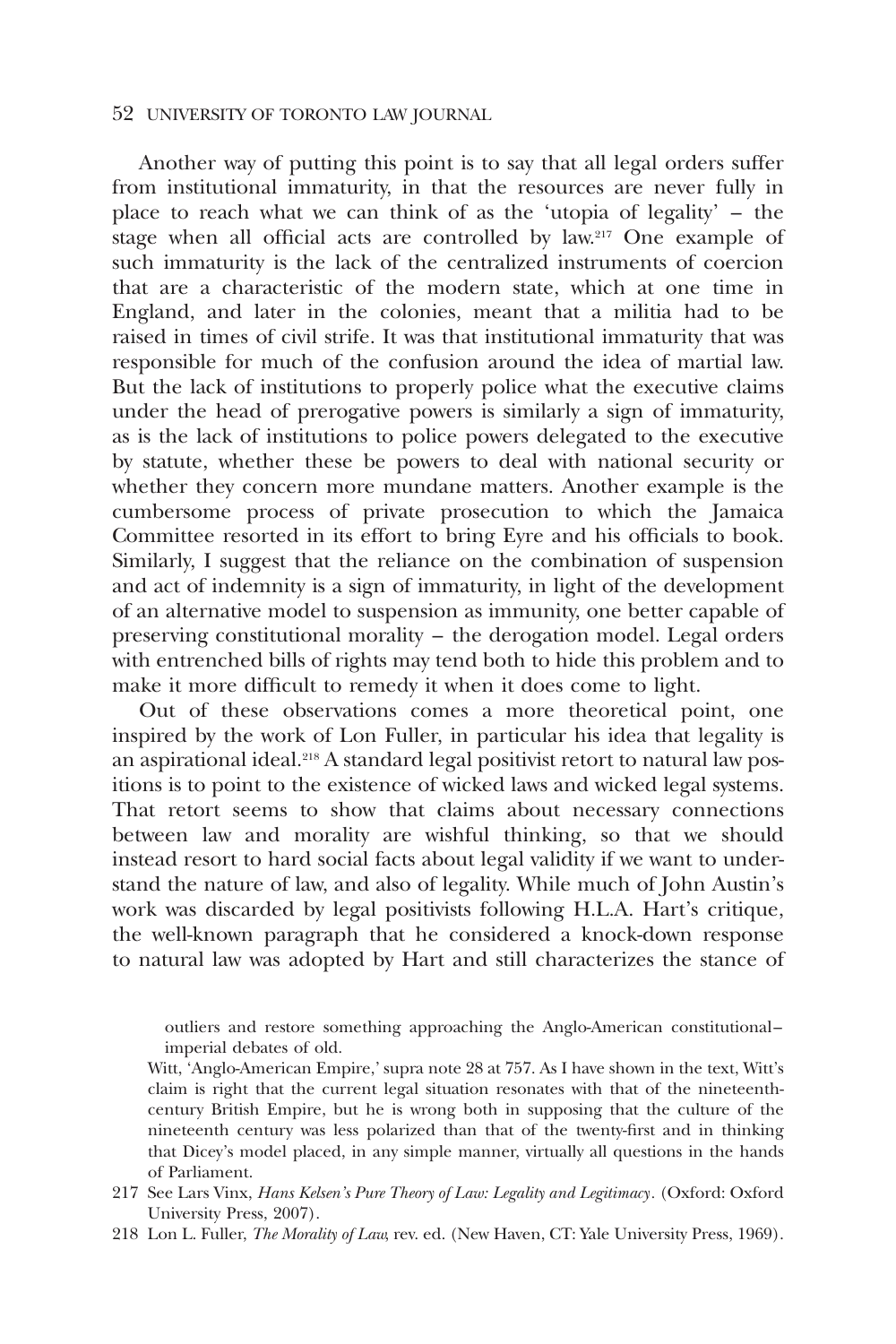legal positivists today. Austin advanced the example of a man who is convicted of a crime punishable by death, when the act in question was in fact trivial or even beneficial. The man objects that the sentence is 'contrary to the law of God,' but the 'inconclusiveness' of his reasoning, Austin says, is demonstrated by the 'court of justice' by 'hanging [him] up, in pursuance of the law of which [he had] impugned the validity.'219 In much the same way, the failure of the prosecutions of Brand, Nelson, and Eyre can be taken as proof of the futility of the arguments of the Jamaica Committee and the lawyers who allied themselves with its cause.

It may be that this kind of retort works effectively against a Dworkinian position, one according to which a legal order, in order to be such, must contain the moral resources necessary for judges to invalidate a manifestly unjust law. However, it is less effective against a Fullerian natural law position according to which legal orders are always unfinished projects for the realization of the rule of law, works in progress that aspire to bring the legal order to the stage at which remedies do exist for all breaches of constitutional morality. Positivists will object that there is no difference between these positions, since the Fullerian one, no less than the Dworkinian one, faces the prospect of encountering the gap between aspiration and reality. But there is a difference, because the aspirational conception produces an ideal of fidelity to law that makes it incumbent on all officials of the legal order to act and decide in ways that live up to that ideal. That sometimes such work can be performed only by legislators, not by judges, cannot count against the aspirational conception; nor can the fact that judges or legislators or the executive or, for that matter, juries fail to live up to it, any more than the fact that individuals are prone to moral mistakes counts against an aspirational conception of morality.

If we go back to the quotation from Mill at the beginning of Part V, we are now in a better position to appreciate the idea behind his optimism, summarized in the thought that 'the character of our country' had been 'redeemed' since there had come into being a 'body of persons determined to use all means which the law afforded to obtain justice for the injured.' There are two explicit elements to that idea: first, that there has to be a body of people minded to struggle for justice, and capable of doing so; second, that the struggle for justice will be limited to the means that the law of the time happens to afford. But implicit is that statements of what legality – the presuppositions of the idea of legal justice – requires can be authoritative while outstripping what can be done according to the law of the time. One can find such statements outside of

<sup>219</sup> H.L.A. Hart, 'Positivism and the Separation of Law and Morals' in H.L.A. Hart, Essays in Jurisprudence and Philosophy (Oxford: Oxford University Press, 1983) 49 at 73.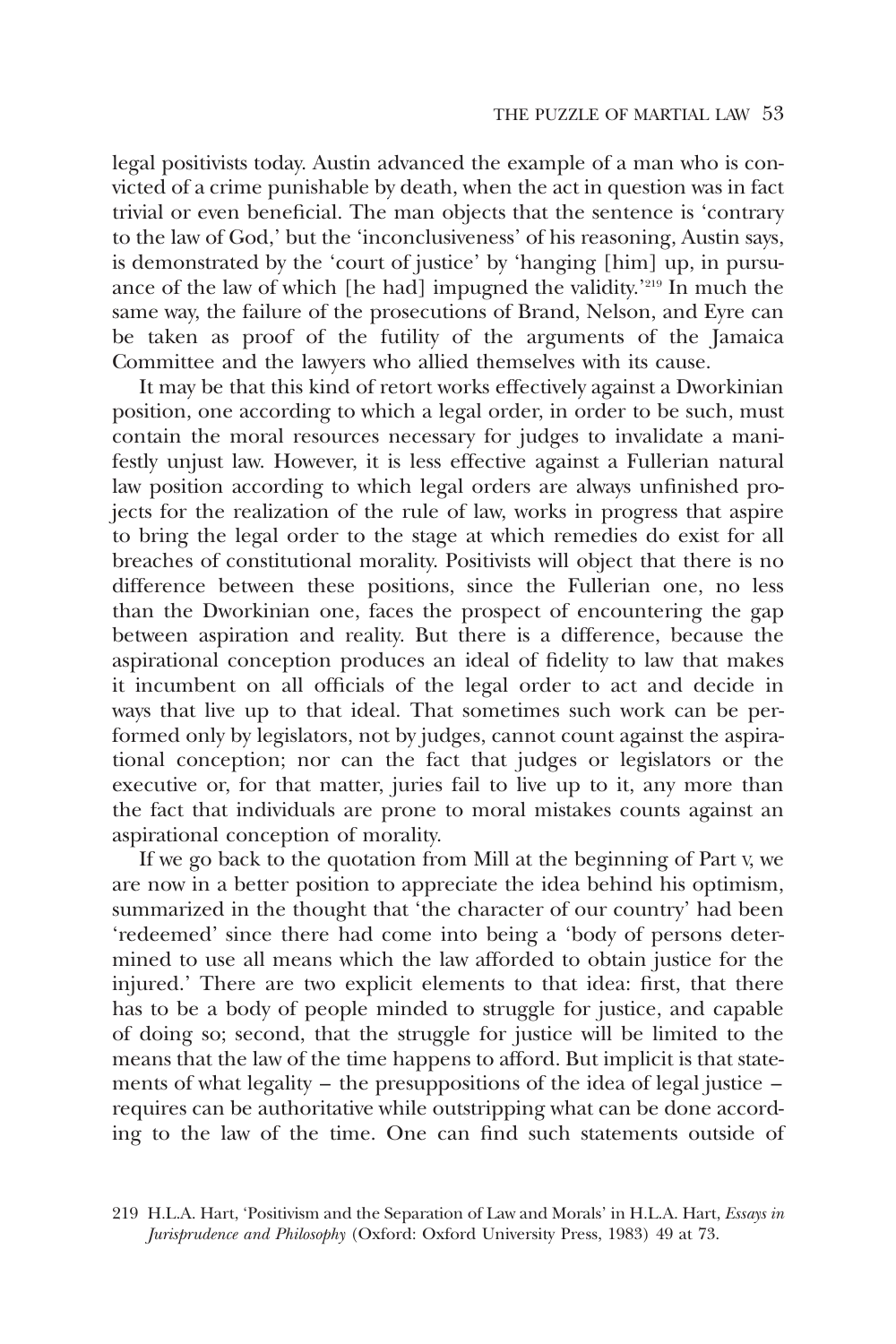judgments – for example, in Cockburn L.C.J.'s charge, and in dissenting judgments, as in Halliday and Liversidge.

Indeed, the cycle of legality that terminated, at least for the time being, in SIAC could be said to be driven both by dissents and by the political will of those elites who were not prepared to let power be undisciplined by law. A jurisprudence of power is thus not a welding together of two disparate notions, ius (a system of legal right or legality) on the one hand and prudence (in some Machiavellian, power-calculating sense) on the other. Rather, it is the wisdom of legality, of the practice of governing by law, closely akin to Coke's idea of the 'artificial reason' of the common law. I will now turn to examine some of the implications of this point for the topic of martial law and empire.

## VI Law's empire

Nobody answers this remarkable Lord Chief Justice, 'Lordship, if you were to speak for six hundred years, instead of six hours, you would only prove the more to us that, unwritten if you will, but real and fundamental, anterior to all written laws and first making written laws possible, there must have been, and is, and will be coeval with Human Society, from its very first beginnings to its ultimate end, an actual *Martial Law*, of more validity than any other law whatsoever. Lordship, if there is no written law that three and three shall be six, do you wonder at the Statute Book for that omission? You may shut those elegant lips and go home to dinner. May your shadow never be less; greater it perhaps has little chance of being.' (Thomas Carlyle)<sup>220</sup>

The precise issue we raise is this – that through our Empire the British rule shall be the rule of law; that every British citizen, white, brown, or black in skin, shall be subject to definite, and not to indefinite powers; that governors who govern by the sword must justify the necessity which compelled them to use it. Neither beyond the seas nor within them shall the executive place itself above law by simply declaring law abolished. Come what may, our colonial rule shall not be bolstered up by useful excesses or irresponsible force. Throughout our empire, as in this kingdom, government shall be responsible and defined; and there, as here, its basis shall be law, and not prerogative. (Frederic Harrison)<sup>221</sup>

- 220 Thomas Carlyle, 'Shooting Niagara: And After?' (1867) 16 Macmillan's Magazine 319 at 324–5 [original emphasis] [Carlyle, 'Shooting Niagara'].
- 221 Harrison, *Martial Law*, supra note 11 at 4. The idea for juxtaposing these starkly contrasting ideas (though not exactly these quotations) comes from Charles Townshend, 'Martial Law: Legal and Administrative Problems of Civil Emergency in Britain and the Empire, 1800–1940' (1982) 25 Historical Journal 167 at 173.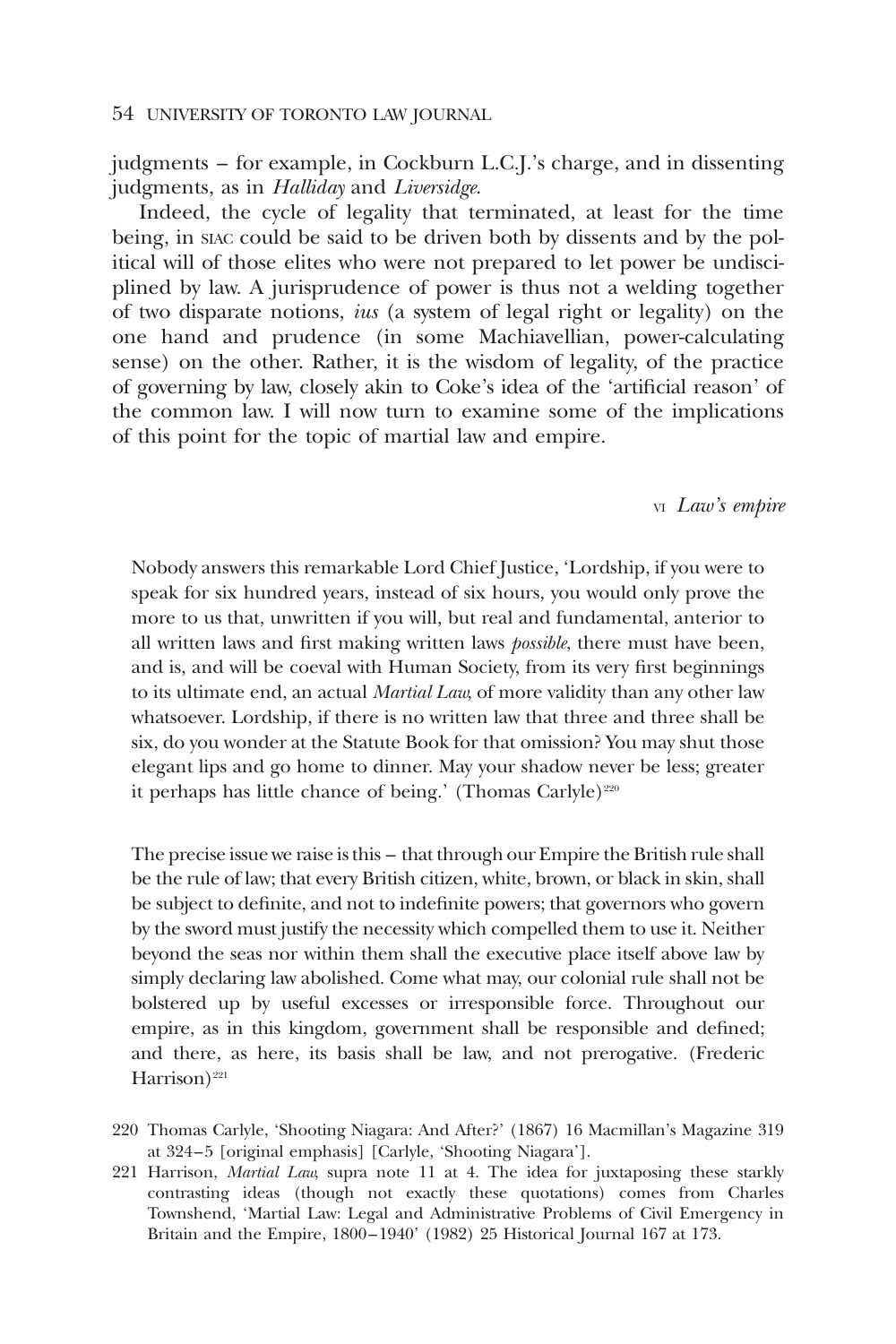Carlyle's caustic rebuke is aimed directly at Cockburn L.C.J., whom he regarded as part of the 'knot of rabid Nigger-Philanthropists, barking furiously in the gutter,' who would, if successful, place a 'rope around [the] ... neck' of any governor attempting to put down the 'frightfullest Mobinsurrection  $\ldots$  by way of encouragement to him.'<sup>222</sup> He also clearly saw that opposition to the Jamaica Committee was of a piece with opposition to parliamentary reform in England.<sup>223</sup>

Harrison, a barrister and member of the Jamaica Committee's executive body, constructed a detailed response to Finlason's treatise on martial law in six letters to the *Daily News*.<sup>224</sup> He too, as we can see, regarded the issue as not only about empire but about home: 'the contagion of lawlessness spreads fast. What is done in a colony to-day may be done in Ireland to-morrow, and in England hereafter.'225 In his view, the issue raised by the Jamaica affair was a universal one, about the very point of legal order. 'If an Executive were left to decide who are the enemies of the State, and what necessity exists, political society would cease to be free.'226 For him and for the others who rallied against Eyre, it mattered a great deal that the integrity of legal order be preserved, whether at home or abroad, and that the integrity be one of principle – most importantly, the principle of individual liberty.

However, as we have seen, contemporary commentators, including Kostal and Witt, find that the adoption of what Witt calls the legal frame for dealing with the vexed political issues of the day made little difference, perhaps no difference at all. Indeed, the legal frame may, Witt suggests, have obscured the real political questions.<sup>227</sup> That is, the frame could not encompass the questions that arose out of the troubled legacy of slavery, as settler whites and poor blacks contested scarce resources on highly unequal terms, the whites with their access to power, including legal and military power, the blacks with their resource of greater numbers.

Witt's diagnosis of the problem is that the legal materials – the authorities – on which the principal figures had to rely 'were too thin to produce a robust set of rules ... The law of empire, in other words, was not like the law of contracts or property or negotiable paper.' As a result, 'the legal frame functioned as little more than the mouthpiece of the contending sides for whatever ... they could plausibly argue and forcibly maintain.'<sup>228</sup> He also thinks that the same problem besets

225 Harrison, Martial Law, supra note 11 at 39.

- 227 Witt, 'Anglo-American Empire,' supra note 28 at 795–6.
- 228 Ibid. at 796.

<sup>222</sup> Carlyle, 'Shooting Niagara,' supra note 220 at 324.

<sup>223</sup> Ibid. at 323–4, 325.

<sup>224</sup> See Kostal, A Jurisprudence of Power, supra note 27 at 150, 245–54.

<sup>226</sup> Ibid. at 26.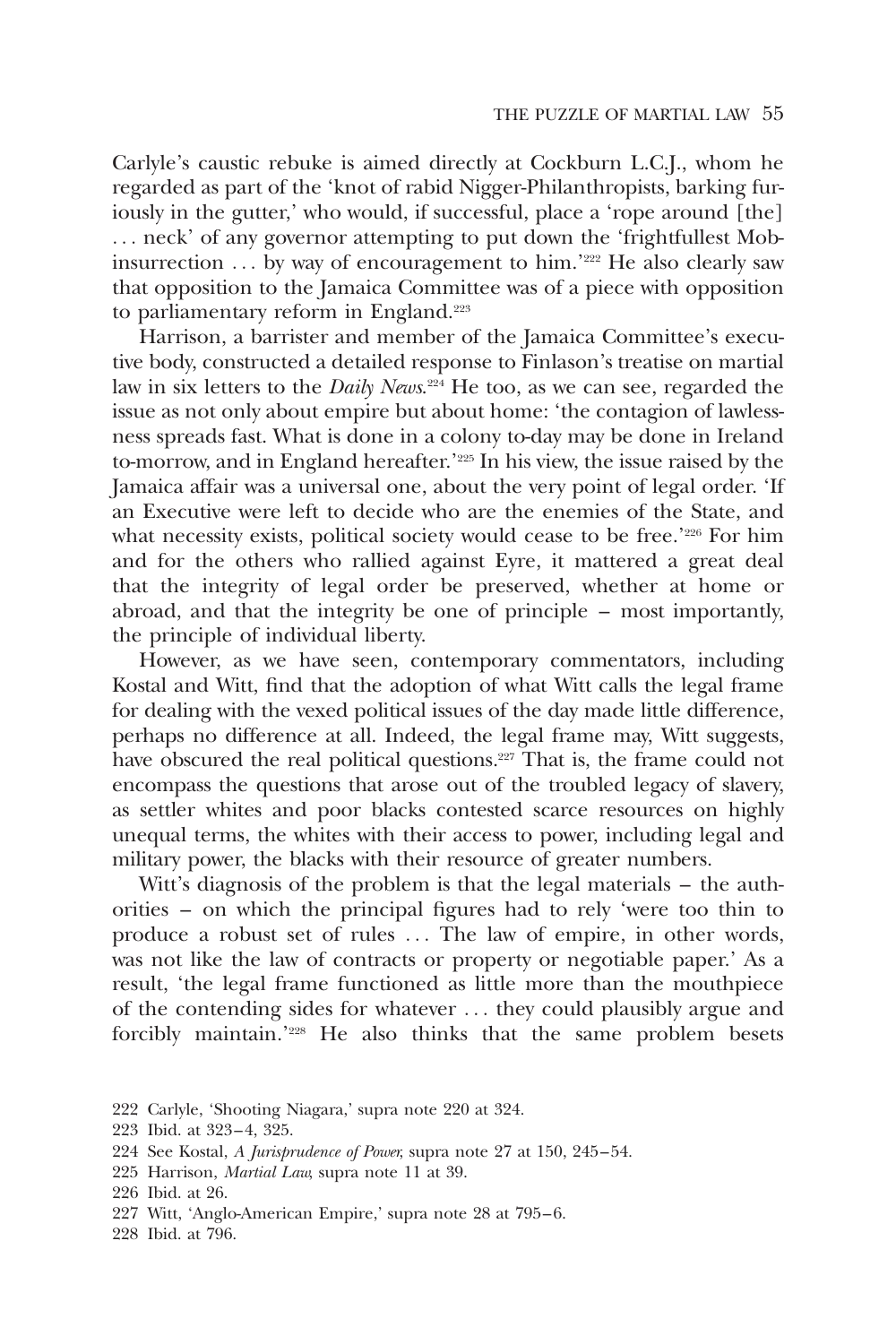contemporary debate in the United States, as the work of John Yoo, the United States' Finlason, shows.229 Witt's rather gloomy analysis consciously tracks a constant theme of Kostal's book: 'law talk on all sides risks becoming little more than a thinly disguised repackaging of political or even partisan positions.'230

But the contention over the law of empire and the law of martial law comes about not because of the thinness of the legal materials compared to other legal topics but, rather, because of the fundamental nature of the questions posed by the very idea of martial law, if it is taken to be more than military law or common law necessity. This is Carlyle's point in the epigraph to Part VI. It is also the point that so concerned Robert Cover in much of his work: in the beginning was not the word but the deed, and a violent one at that. Law is founded on violence, and that fact hovers on the margins of all declarations, within a stable, well-functioning legal order, of what the law is.231 The fact becomes brutally apparent only when legal order itself is perceived by the powerful to be under threat, or, as in the imperial context, when legal order has not yet been fully established. At such a moment law must sanction the reappearance of what always underpins it, and the narrative of legality recedes as the narrative of violence moves to centre stage.

However, even if it is the case that all legal and political orders are founded on some primeval act of violence,<sup>232</sup> one need not conclude that that primeval force lurks beneath the surface of legal order, always ready to assert itself in some moment of exception.233 Rather, the point of having a state that has a monopoly on violence, and then of both centralizing the mechanisms of violence and subjecting their exercise to the rule of law, is to ensure that all acts of states, no matter how exigent the circumstances and no matter where they take place, treat the legal subject with dignity. One should never neglect law's capacity to move people in

- 229 John Yoo, The Powers of War and Peace: The Constitution and Foreign Affairs after 9/11 (Chicago: University of Chicago Press, 2005).
- 230 Witt, 'Anglo-American Empire,' supra note 28 at 796.
- 231 See the famous opening line of Robert Cover, 'Violence and the Word' in Martha Minow, Michael Ryan, & Austin Sarat, eds., Narrative, Violence, and the Law: The Essays of Robert Cover (Ann Arbor: University of Michigan Press, 1998) 203 at 203: 'Legal interpretation ... takes place in a field of pain and death.'
- 232 See Thomas Hobbes's claim that there is 'scarce a Common-wealth in the world, whose beginnings can in conscience be justified': Leviathan (1651), ed. Richard Tuck (Cambridge: Cambridge University Press, 1997) at 486. For a discussion of this thought, one in clear tension with Hobbes's claim that all sovereigns are legitimate, see David Dyzenhaus, 'Hobbes' Constitutional Theory' in Ian Shapiro, ed., Leviathan (New Haven, CT: Yale University Press, forthcoming).
- 233 See David Dyzenhaus, 'The Politics of the Question of Constituent Power' in Martin Loughlin & Neil Walker, eds., The Paradox of Constitutionalism: Constituent Power and Constitutional Form (Oxford: Oxford University Press, 2007) 129.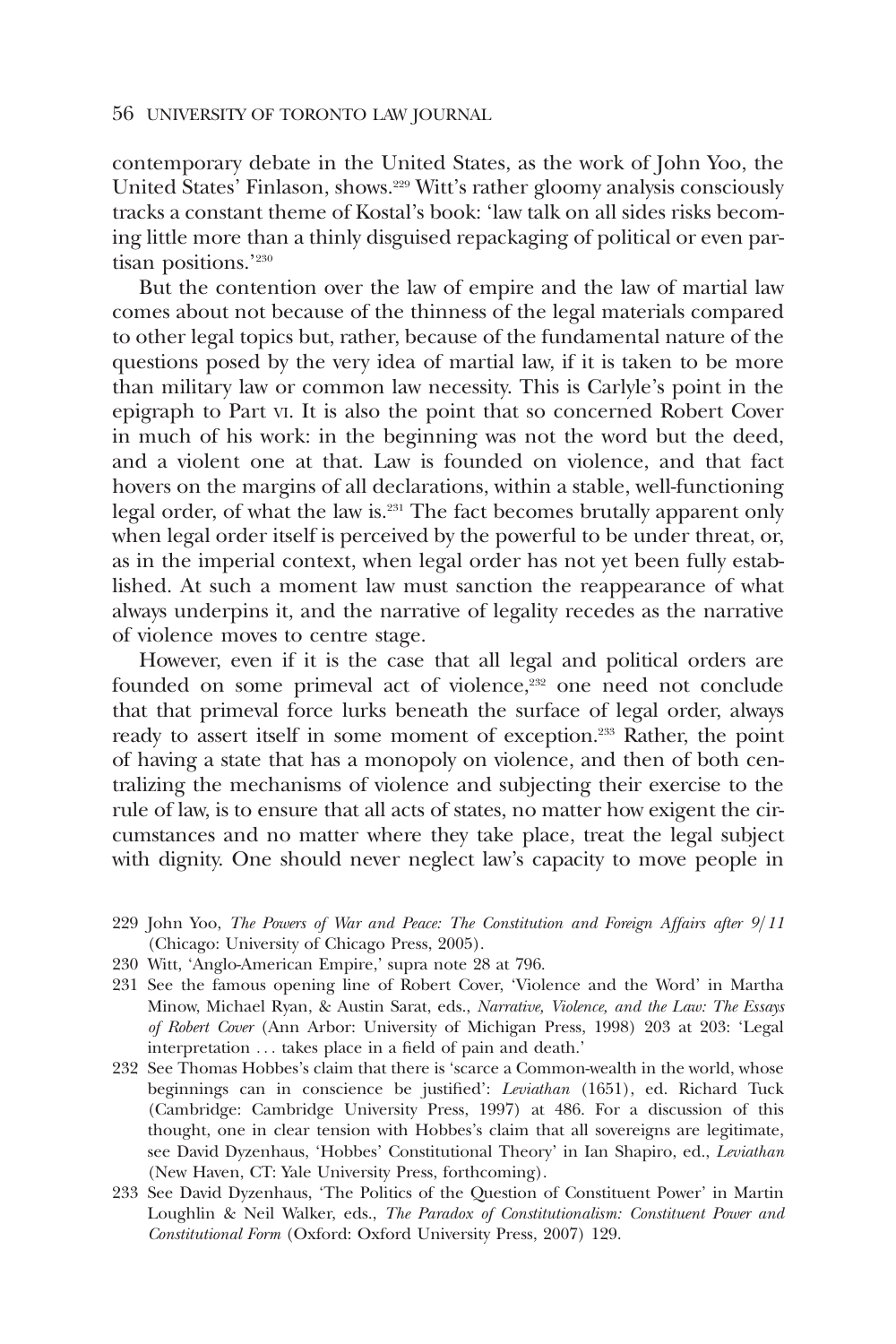and out of categories within borders – 'law's role in producing the alien within'<sup>234</sup> – and, as the events that followed  $9/11$  have shown, such attempts can be made within the borders of the nation-state and in respect of citizens, though they are more likely to be successful when they are made in respect of non-citizens beyond those borders. Thus it is important to ensure that the person acted upon is characterized as the legal subject, not as the citizen. It is also important to stress that what matters is the fact of the exercise of state power, not where it takes place.

The story of empire, whether in the nineteenth century, the twentieth, or the twenty-first, starkly illuminates these ideas. It is for this reason that legal scholarship has recently taken what the distinguished historian Lauren Benton calls, in a review of books on constitutionalism and empire, the 'imperial turn.'235 As sovereign states spread their rule beyond their borders, they create both 'anomalous legal zones' – for example, Guantanamo Bay<sup>236</sup> – and 'anomalous legal actors,<sup>2237</sup> categories which, as I understand them, come about because the zones and the actors seem both constituted by law and yet somehow immune to law's constitution of principle. The distinctions between black and white and between colonizer and colonized are replaced by the distinction between citizen and non-citizen, though the last distinction may often operate as a surrogate for the first two.238

Benton predicts that the imperial turn will succeed the 'linguistic turn' in legal and other scholarship, that is, the turn to analysing law and other phenomena in terms of narratives of socially constructed meanings.239 My sense is that that the imperial turn in legal scholarship will not so much follow the linguistic turn as better situate our understanding of the latter.

- 234 Audrey Macklin, 'Borderline Security' in Ronald J. Daniels, Patrick Macklem, & Kent Roach, eds., The Security of Freedom: Essays on Canada's Anti-terrorism Bill (Toronto: University of Toronto Press, 2001) 383 at 398.
- 235 Lauren Benton, 'Constitutions and Empires,' Book Review of The Transatlantic Constitution: Colonial Legal Culture and the Empire by Mary Sarah Bilder, Constituting Empire: New York and the Transformation of Constitutionalism in the Atlantic World, 1664– 1830, by Daniel J. Hulsebosch, and The Constitution of Empire: Territorial Expansion and American Legal History by Gary Lawson & Guy Seidman (2006) Law & Soc.Inquiry 177.
- 236 Ibid. at 178, citing Gerald L. Neuman's prescient 'Anomalous Zones' (1996) 48 Stan.L.Rev. 1197.
- 237 Ibid. at 179–80.
- 238 For a sensitive analysis of such issues, with specific reference to the Jamaica affair and Carlyle's role in it, see Simon Gikandi, Maps of Englishness: Writing Identity in the Culture of Colonialism (New York: Columbia University Press, 1996) at c. 2, 'Through the Prism of Race: Black Subjects and English Identities.' Compare Duncan Bell, The Idea of Greater Britain: Empire and the Future of World Order, 1860–1900 (Princeton, NJ: Princeton University Press, 2007). Both Gikandi and Bell stress the importance of understanding the need of the English to deal with crises of various sorts by defining themselves against the 'other.'
- 239 Benton, 'Constitutions and Empires,' supra note 235 at 177.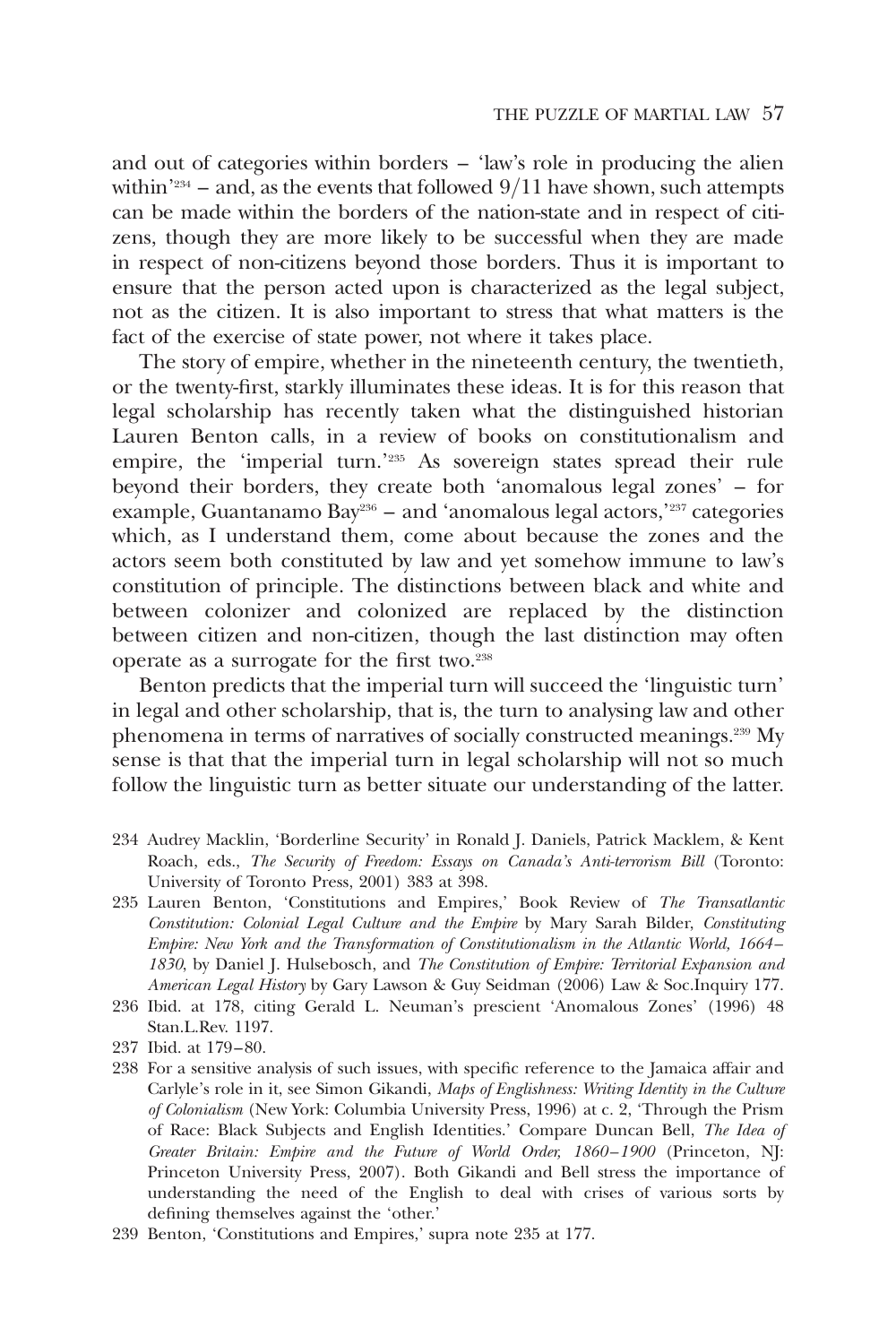It will help us to understand the relationship between Cover's trio of narrative, violence, and the law.

Indeed, Cover thought that law inevitably makes an 'imperial turn,' since it has two modes of operation, the 'imperial' and the 'paideic.'<sup>240</sup> The latter is the normative field common to a community that does not require force or institutions for its maintenance, only strong commitment, while the latter is the mode into which a paideic community moves when its reach extends over other communities. Since these other communities lack the stance of strong internal commitment, the norms must be presented as universal, objective, to be enforced by institutions. This interplay between the paideic and the imperial modes of law is the story of martial law, even of empire itself.<sup>241</sup>

As I have indicated, one way of conceiving empire was as a raw projection of power, in the sense of power unmediated by law. But however the advocates of empire conceived what it was to govern through law, they saw no option but so to govern, in part, as I have mentioned, because governing through law legitimized empire. As we have seen, even those, like Finlason or Eyre, who thought it appropriate to resort to raw power in times of stress wanted to claim that their resort was legally authorized. Indeed, they were tempted at times to go beyond this claim and say that law exercised some control over their exercise of that power.

Instructive here is that both James and Mill thought it important to have law be the medium of imperial government – not the messy common law but a system of top-down rational control, an idea inspired by Jeremy Bentham and given its most systematic elaboration by John Austin.242 The focus of these utilitarian legal positivists was on law as a system of commands, a 'one-way projection of authority,' as Fuller was to term it.243 They were not therefore interested in the idea of legality in itself, except insofar as it was necessary to make the system into such a *system* of *commands*.<sup>244</sup>

- 240 Cover, 'Nomos and Narrative,' supra note 1 at 105–6. Ernie Weinrib informs me that the word comes from the Greek verb paideuo ('to teach') and especially the noun form paideia ('education').
- 241 The interplay is wonderfully described in Hulsebosch, Constituting Empire, supra note 25.
- 242 See Eric Stokes, 'Law and Government' in Eric Stokes, The English Utilitarians and India (1959; reprint, Oxford: Oxford University Press, 1989) 140; R.B. Friedman, 'An Introduction to Mill's Theory of Authority' in J.B. Schneewind, ed., Mill: A Collection of Critical Essays (London: Macmillan, 1968) 379.
- 243 Fuller, The Morality of Law, supra note 218 at 207.
- 244 See the perceptive discussion of these legal theoretical issues in Nasser Hussain, The Jurisprudence of Emergency: Colonialism and the Rule of Law (Ann Arbor: University of Michigan Press, 2006) at c. 2 ('The Colonial Concept of Law') and at 120–2.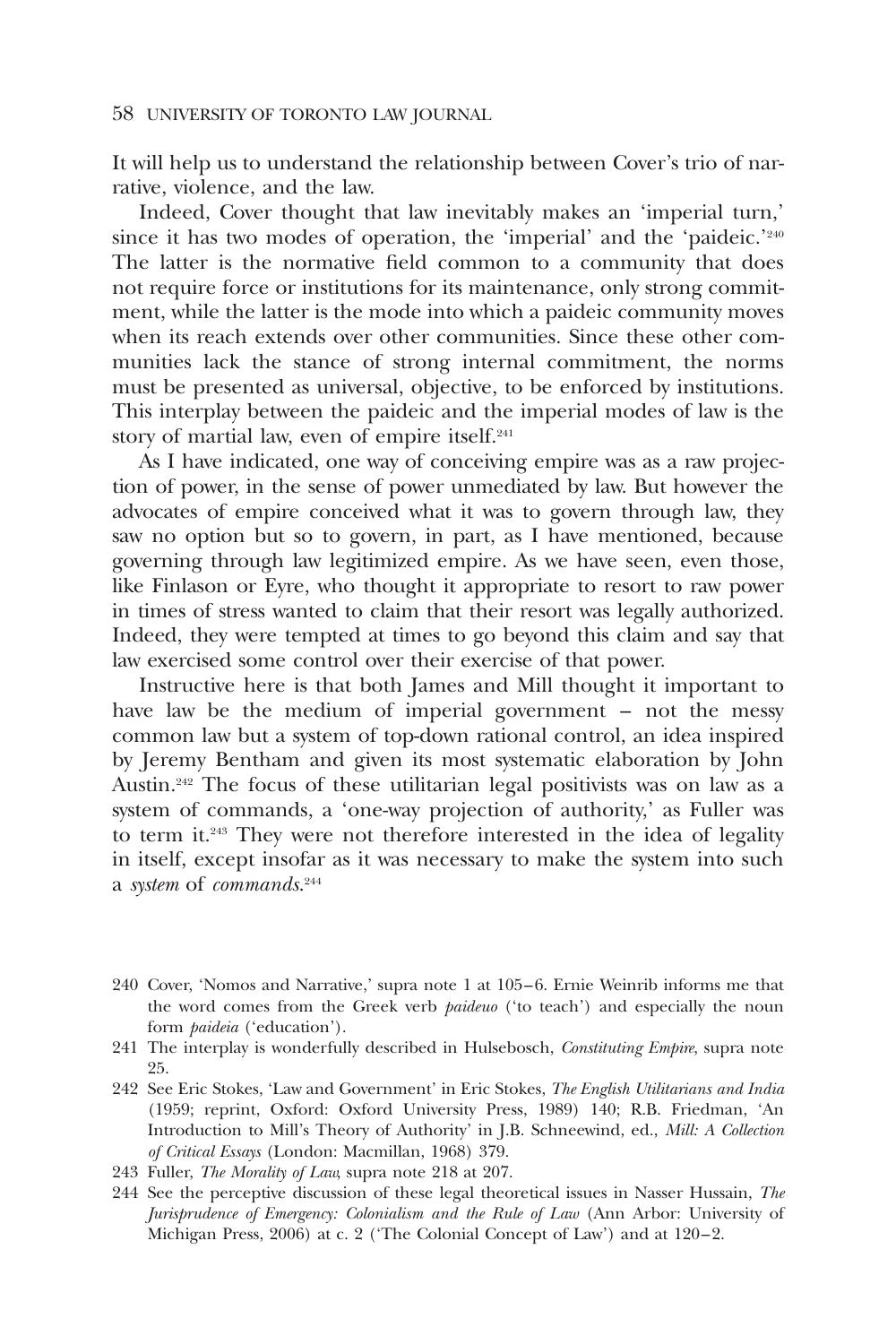While Hart's early work, in particular his 1958 Harvard Law Review essay 'Positivism and the Separation of Law and Morals,' written as Britain had accelerated the process of dismantling its empire, sought to fix the attention of legal theory on the normative question of the legality of law, he and his followers have never successfully made the transition from a legal theory designed in part for imperial top-down control. Moreover, that kind of control was resisted by colonized subjects, who argued that if they were to be governed by law, they deserved also the rule of law, that is, the legal protections afforded to subjects by the common law of England.245 Recall that the Jamaicans who rose up in Morant Bay began their uprising in large part because of their dissatisfaction with the justice system.

Of course, utilitarian legal positivism was motivated only in part by imperial concerns. While some utilitarians thought that the colonies presented an opportunity to experiment with law reforms that could then be brought home to tidy up the mess of the common law,<sup>246</sup> the primary impulse of their legal theory was law reform at home. They thus demonstrated a commitment to integrity of the sort we saw Kostal identify: government according to law cannot mean one thing at home and another in the colonies. While there is no evidence that John Stuart Mill revised his commitment to this kind of theory, that he became one of the leading lights of the Jamaica Committee because of his fears about the implications of the Jamaica affair for politics at home is telling.<sup>247</sup> It shows that he saw that the insular legal community of England – a paideic community, to use Cover's term – was threatened

- 245 See Hulsebosch, Constituting Empire, supra note 25, for a sustained exploration of this theme in the context of New York.
- 246 See Eric Stokes, The English Utilitarians and India (Oxford: Oxford University Press, 1989) at c. 3. However, not all utilitarians were enthusiastic imperialists; see Duncan S. Bell, 'Empire and International Relations in Victorian Political Thought' (2006) 49 Historical Journal 281 at 285–7 (noting at 287 that Bentham was a critic of empire), and Jennifer Pitts, A Turn to Empire: The Rise of Imperial Liberalism in Britain and France (Princeton, NJ: Princeton University Press, 2005) at c. 4. See further F. Rosen, 'Eric Stokes, British Utilitarianism, and India' in Martin I. Moir, Douglas M. Peers, & Lynn Zastoupil, eds., J.S. Mill's Encounter with India (Toronto: University of Toronto Press, 1999) 18 at 28. Rosen also argues that Bentham's utilitarianism was not authoritarian, since Bentham opposed open grants of discretion to public officials (at 24) and, in general, wanted powerful groups to be subject to the rule of law (at 22). However, the question for Bentham, as for Mill, on this issue is whether a repudiation of the common law constitution does not lead to authoritarianism.
- 247 Mill regarded his speech to Parliament on the Jamaica affair as the best of his political career. Mill, Autobiography, supra note 130 at 218. But while it is a fine example of political rhetoric about the need for executive accountability to law, it is rather wanting when it comes to the role that law would play. Indeed, Mill accepts in the speech the view that martial law suspends law; see U.K., H.C., *Parliamentary Debates*, 3d ser., vol. 184, col. 1797 at 1802–3 (31 July 1866).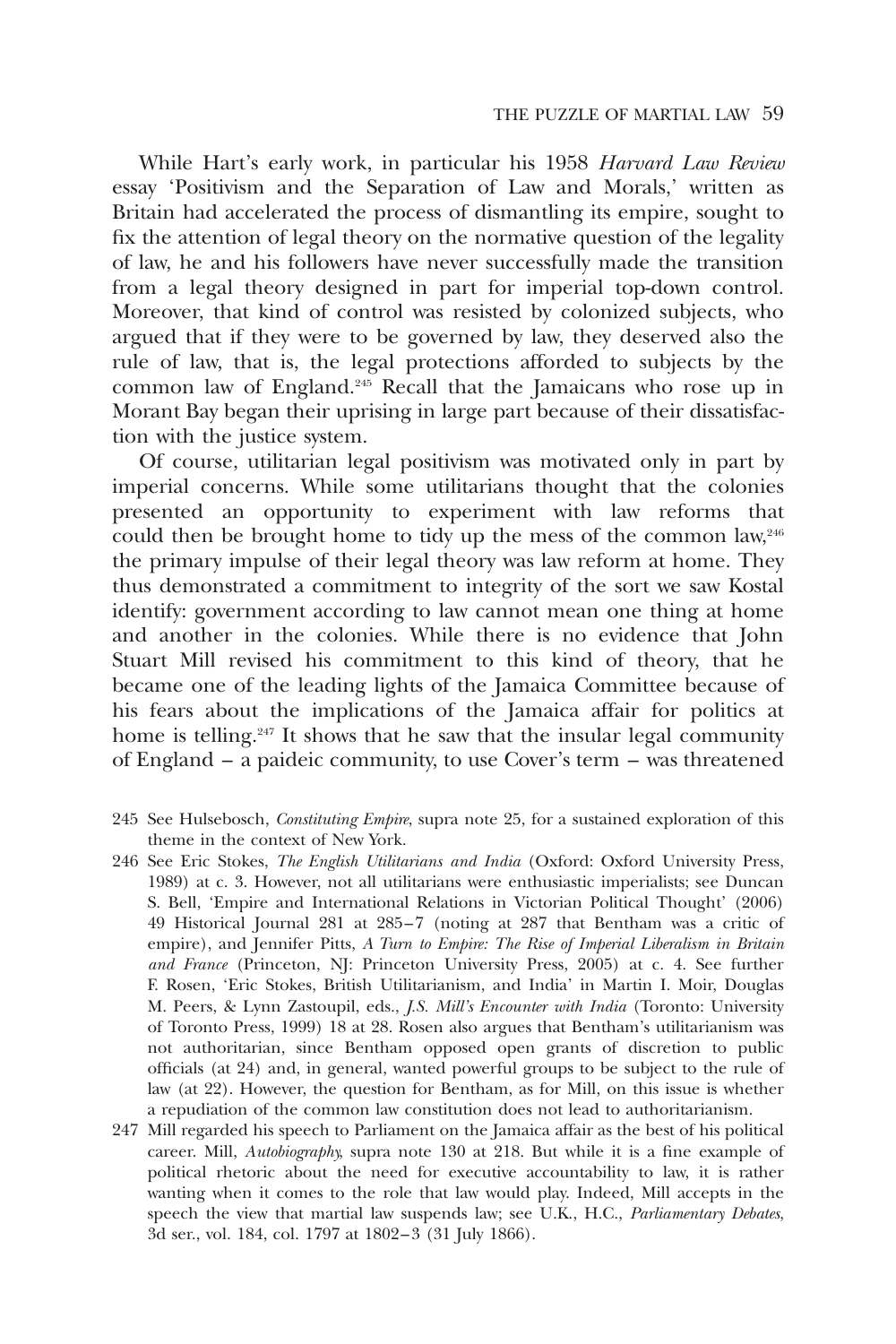by the way in which legal power was projected into the empire. The issue of legal integrity is thus not simply about consistency between what one does at home and what one does outside; it is also about what one does at home. For there to be integrity, in other words, integrity must be with principles; hence the deliberate evocation of Ronald Dworkin's major work in philosophy of law for the title of Part VI.

It is, in my view, significant that Witt, while seeming to endorse Kostal's thought that the legal frame is no more than a contest of warring narratives, still hankers after an aspirational conception of law in which law does provide a genuine constraint on power, even imperial power.248 For example, he says,

Law talk may produce and reproduce community. But the consequences of law talk are more extensive still. Legal discourse produces a particular form of community. The choice to engage in law talk is the choice to engage in a kind of discourse with its own internal morality – a morality that rests on reasons and that entails the dignity of the individuals who make claims on it.249

This self-consciously Fullerian statement, though made without reference to Fuller, suggests that Witt's idea of the legal frame adds a further element to Cover's trio of narrative, violence, and the law. The legal frame, that is, has its own discipline, one that excludes certain narratives, including and especially one in which the centralized coercive apparatus of the state, its monopoly on violence, is uncontrolled by law. Moreover, not only does the legal frame contain substantive principles of constitutional morality, but our sense of what those principles are and of how best to live up to them evolves. The legal frame thickens over time.

That decisions taken by legal and political actors can undermine those principles does not demonstrate that there is plurality of constitutional narratives. As Harrison said, the 'vaunted doctrines of the English Constitution are either real or sham.'250 One could choose 'the cause of personal liberty, the inviolability of law, just procedure, official responsibility, equal justice, and ancient precedent.' Or one could choose 'arbitrary rule, military jurisdiction, wild injustice, martial licence, race prejudice, and strange prerogative.'251

Here one has to take into account that the compulsion of legality can set in motion two very different cycles of legality. In one virtuous cycle, the institutions of legal order cooperate in devising controls on public actors that ensure that their decisions comply with the principle of

<sup>248</sup> Witt, 'Anglo-American Empire,' supra note 28 at 796–7, referring to Kostal, A Jurisprudence of Power, supra note 27 at 487.

<sup>249</sup> Witt, ibid. at 784.

<sup>250</sup> Harrison, Martial Law, supra note 11 at 39.

<sup>251</sup> Ibid. at 42.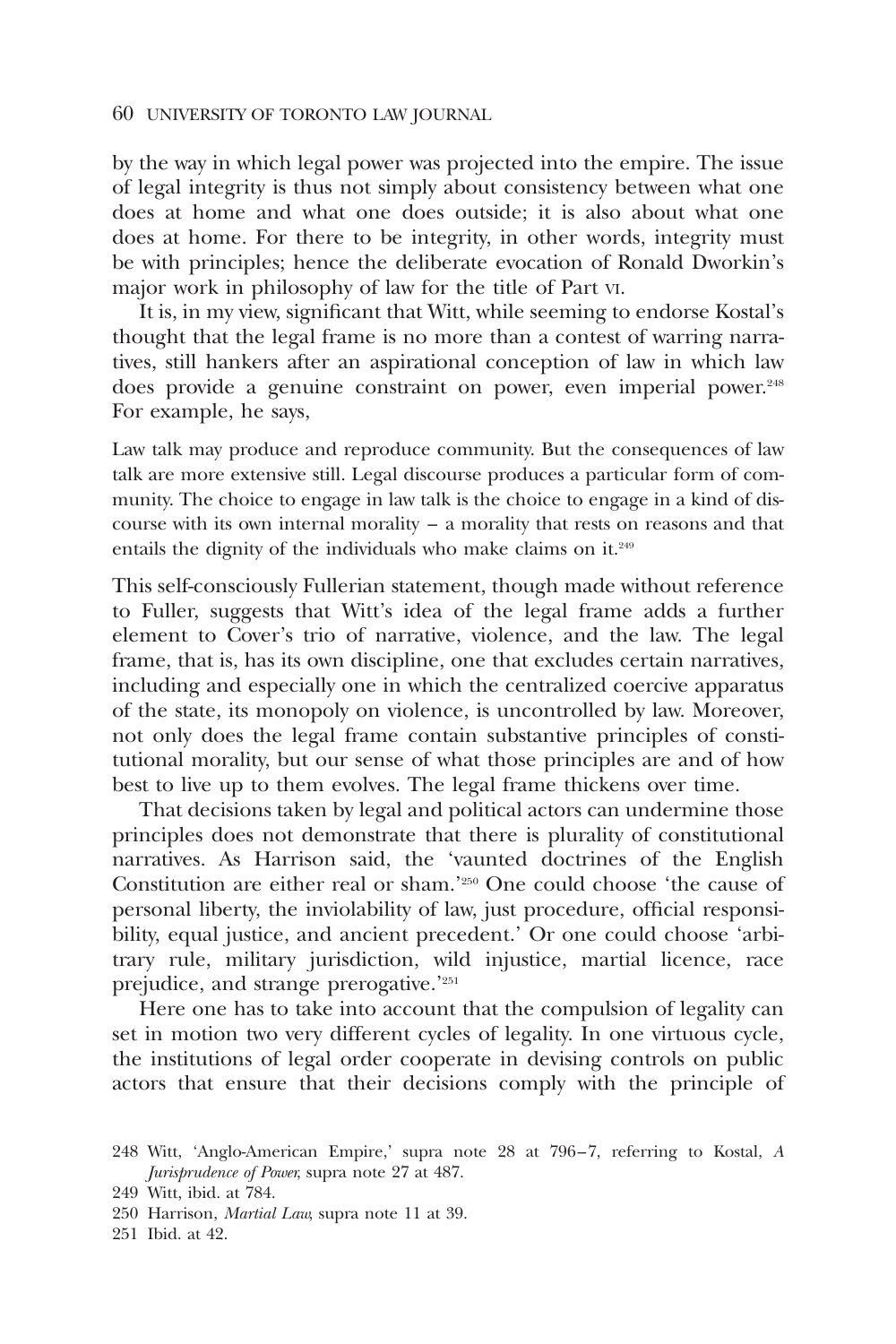legality, understood as a substantive conception of the rule of law. In the other cycle, the content of legality is understood in an ever more formal or empty manner, resulting in the mere appearance, or even the pretence, of legality. In this second cycle, the compulsion of legality results in the subversion of constitutionalism – the project of achieving government in accordance with the rule of law. Arbitrariness is covered over by what an English judge referred to recently as a 'thin veneer of legality.'<sup>252</sup>

On the argument of this article, those who participate in this second cycle risk participating in and legitimizing a sham.253 That it is a sham demonstrates that it is possible to govern outside the legal frame while pretending, or even believing, that one is inside it. There are, then, to revert to the epigraph to this article, some assertions of jurisdiction by judges and also by other legal actors, most notably legislatures, that are jurisgenerative while not being jurispathic. They make possible the legal frame itself.

However, even those who participate in a sham rather than a virtuous cycle of legality maintain law's potential to discipline political power, since they at least pay lip service to the legal frame as providing the discursive boundaries for the adjudication of issues such as the appropriate government response to threats to national security. As we have seen, while the Finlasons of the legal world think that the role law plays in situations such as the Jamaica affair is to create an absence of law under the concept of necessity, they still do not suppose that the space of martial law is a total black hole. Rather, they conceive of that space as one created, perhaps even in some sense bounded, by law. And, as I have tried to show, in participating even in this way in maintaining the legal frame, they make it possible for other participants to set in motion the virtuous cycle of legality.

<sup>252</sup> MB v. Secretary of State for the Home Department, [2006] EWHC 1000 (Admin) at para. 103.

<sup>253</sup> I would include in the list Cass Sunstein, 'Minimalism at War' [2004] Sup.Ct.Rev. 47, and Richard Posner, Not a Suicide Pact: The Constitution in a Time of National Emergency (New York: Oxford University Press, 2006). Sunstein is content with vague legislative authorizations, and both he and Posner seem to argue for outright deference to the executive. I would also include Eric A Posner & Adrian Vermeule, Terror in the Balance: Security, Liberty, and the Courts (New York: Oxford University Press, 2007), who are willing to drop even the requirement of vague legislative authorization on the wholly unsupported basis that cost–benefit analysis shows that the executive generally makes better decisions than judges when it comes to emergencies. Posner and Vermeule argue that because what law requires coincides with the conclusions of cost–benefit analysis, the rule of law authorizes the executive to do as it will.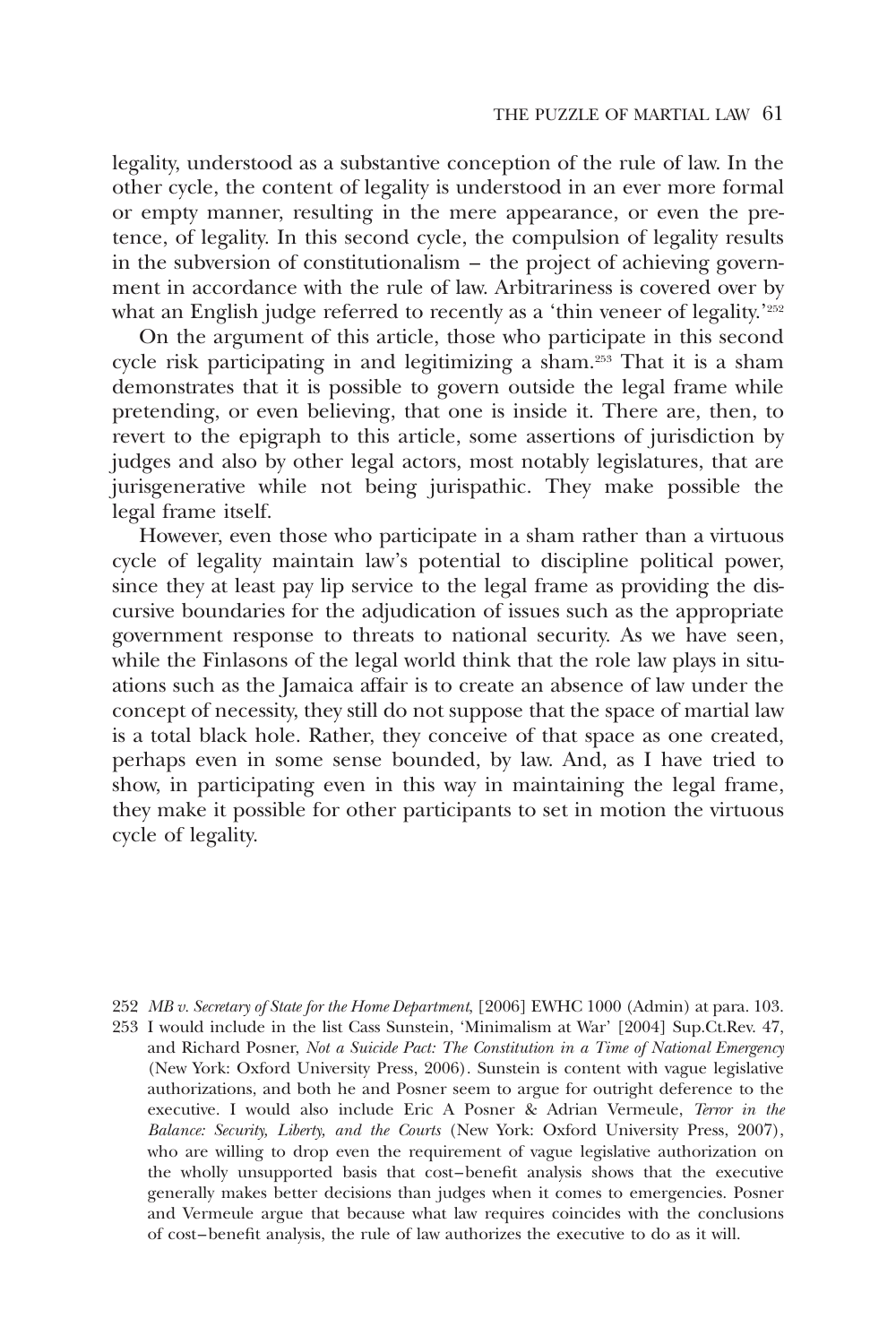## Appendix

An act for indemnifying such persons as, since the first day of February one thousand seven hundred and ninety-three, have acted in the apprehending, imprisoning, or detaining in custody, in Great Britain, of persons suspected of high treason on treasonable practices. [June 24, 1801.]

WHEREAS by an act, passed in the parliament of Great Britain in the thirty-fourth year of his present Majesty's reign, intituled, An act to impower his Majesty to secure and detain such persons as his Majesty shall suspect are conspiring against his person and government, reciting, that a traitorous and detestable conspiracy had been formed for subverting the existing laws and constitution, and for introducing the system of anarchy and confusion which had so fatally prevailed in France, it was for the better preservation of his Majesty's sacred person, and for securing the peace and the laws and liberties of the kingdom, enacted, That every person or persons who were or should be in prison, within the kingdom of Great Britain, at the time therein mentioned, or after, by warrant signed as therein specified, for high treason, suspicion of high treason, or treasonable practices, might be detained in safe custody as thereby provided; and that the act made in Scotland, intituled, An act for preventing wrongous imprisonment and against undue delays in trials, in so far as the same might be construed to relate to cases of treason and suspicion of treason, should be suspended, as therein also provided; which act was to continue in force until the first day of February one thousand seven hundred and ninety-five, and was afterwards by a subsequent act continued until the first day of July one thousand seven hundred and ninety-five: and whereas by another act, passed in the parliament of Great Britain, in the thirty-eighth year of the reign of his present Majesty, also intituled, An act to empower his Majesty to secure and detain such persons as his Majesty shall suspect are conspiring against his person and government, reciting, that his Majesty's enemies were making preparations, with considerable and increasing activity, for the invasion of his Majesty's dominions, and that these designs were encouraged by the traitorous practices of wicked and disaffected persons within the realm, it was, for the like purposes, enacted in like manner as is contained in the said recited act of the thirty-fourth year of his Majesty's reign; which act of the thirty-eighth year of his Majesty's reign was to continue in force until the first day of February one thousand seven hundred and ninety-nine, and was afterwards, by several subsequent acts, continued until six weeks after the commencement of the present session of parliament: and whereas, by an act passed in this present session of parliament, intituled, An act for reviving and further continuing, until six weeks after the commencement of the next session of parliament, several acts made in the thirty-eighth, thirtyninth, and fortieth years of his present Majesty's reign, and in the last session of parliament, for empowering his Majesty to secure and detain such persons as his Majesty shall suspect are conspiring against his person and government, it was enacted in like manner as is contained in the said act passed in the thirty-eighth year of his present Majesty's reign; and which said act of the present session of parliament is to continue in force until the expiration of six weeks after the commencement of the next session of parliament: and whereas in order to secure the internal peace and tranquility of the country, and to counteract the traitorous designs in the said acts recited, it hath been deemed necessary from time to time to apprehend, imprison, and detain in custody, in Great Britain, divers persons suspected of high treason or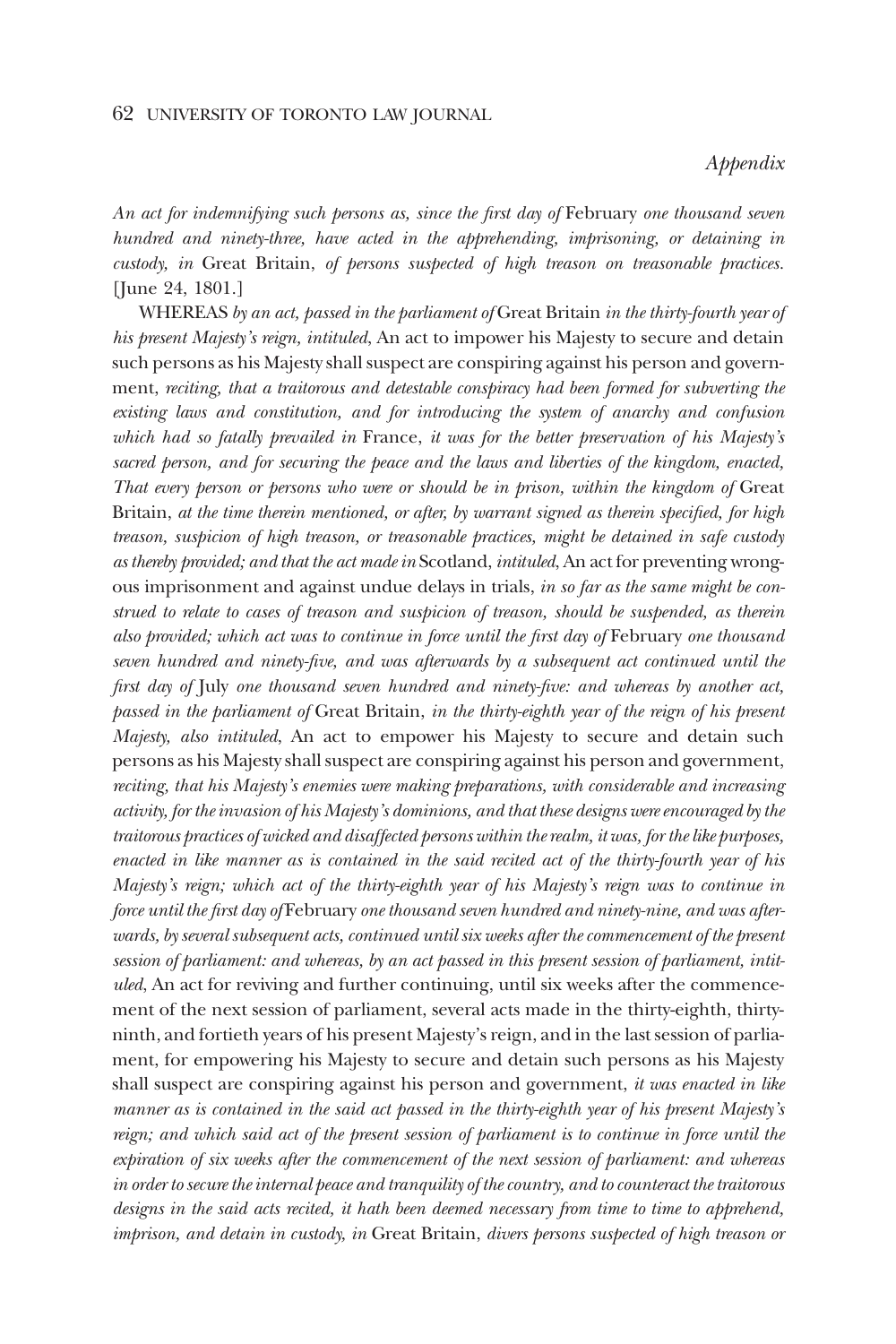## THE PUZZLE OF MARTIAL LAW 63

treasonable practices: and whereas in case the acts and proceedings of the several persons employed or concerned in such apprehending, imprisoning, and detaining in custody, should be called in question, it would be impossible for them to justify or defend the same without an open disclosure of the means by which the said traitorous designs were discovered; and it is necessary, for the further prevention of similar practices, that those means of information should remain secret and undisclosed; be it therefore enacted by the King's most excellent majesty, by and with the advice and consent of the lords spiritual and temporal, and commons, in this present parliament assembled, and by the authority of the same, That all personal actions, suits, indictments, informations, and prosecutions, heretofore brought, commenced, preferred, exhibited, or now depending, or to be hereafter brought, commenced, preferred, or exhibited, and all judgements thereupon obtained, if any such there be, and all proceedings whatsoever, against any person or persons, for or on any account of any act, matter, or thing by him or them done, or commanded, ordered, directed, or advised to be done, in Great Britain, since the first day of February one thousand seven hundred and ninety-three, for apprehending, imprisoning, or detaining in custody any person charged with or suspected of high treason or treasonable practices, shall be discharged and made void, and that every person by whom any such act, matter, or thing shall have been done or commanded, ordered, directed, or advised to be done, shall be freed, acquitted, discharged, and indemnified as well against the King's majesty, his heirs and successors, as against the person and persons so apprehended, imprisoned, or detained in custody, and all and every other person and persons whomsoever.

II. And be it further enacted, That if any action or suit hath been or shall be brought, commenced, or had, in any court within England or Wales, against any person or persons, for or on account of any such act, matter, or thing as aforesaid, he and they may plead the general issue, and give this act and the special matter in evidence; and if the plaintiff or plaintiffs shall become nonsuit, or forbear further prosecution, or suffer a discontinuance in any such action or suit, or if a verdict shall pass against the plaintiff or plaintiffs therein, the defendant or defendants shall have and be entitled to double costs, for which he or they shall have the like remedy as in other cases in which costs by law are given to defendants; and if any such action or suit hath been or shall be brought, commenced, or had, in any court within that part of Great Britain called Scotland, the court before whom or in which such action or suit shall be brought, commenced, or had, or shall be depending, shall allow to the defender or defenders therein, the benefit of the discharge and indemnity herein-before provided, and shall further decern the pursuer or pursuers to pay the defender or defenders the full and real expences which he or they shall be put to by such action or suit.

III. And be it further enacted, That if any action, suit, indictment, information, prosecution, or proceeding, hath been or shall be brought, commenced, preferred, exhibited, or had, in any court in *Great Britain*, against any person or persons, for or on account of any such act, matter, or thing as aforesaid, it shall be lawful for the defendant or defendants, defender or defenders, in any such action, suit, indictment, information, prosecution, or proceeding, or for any of them, to apply by motion, petition,